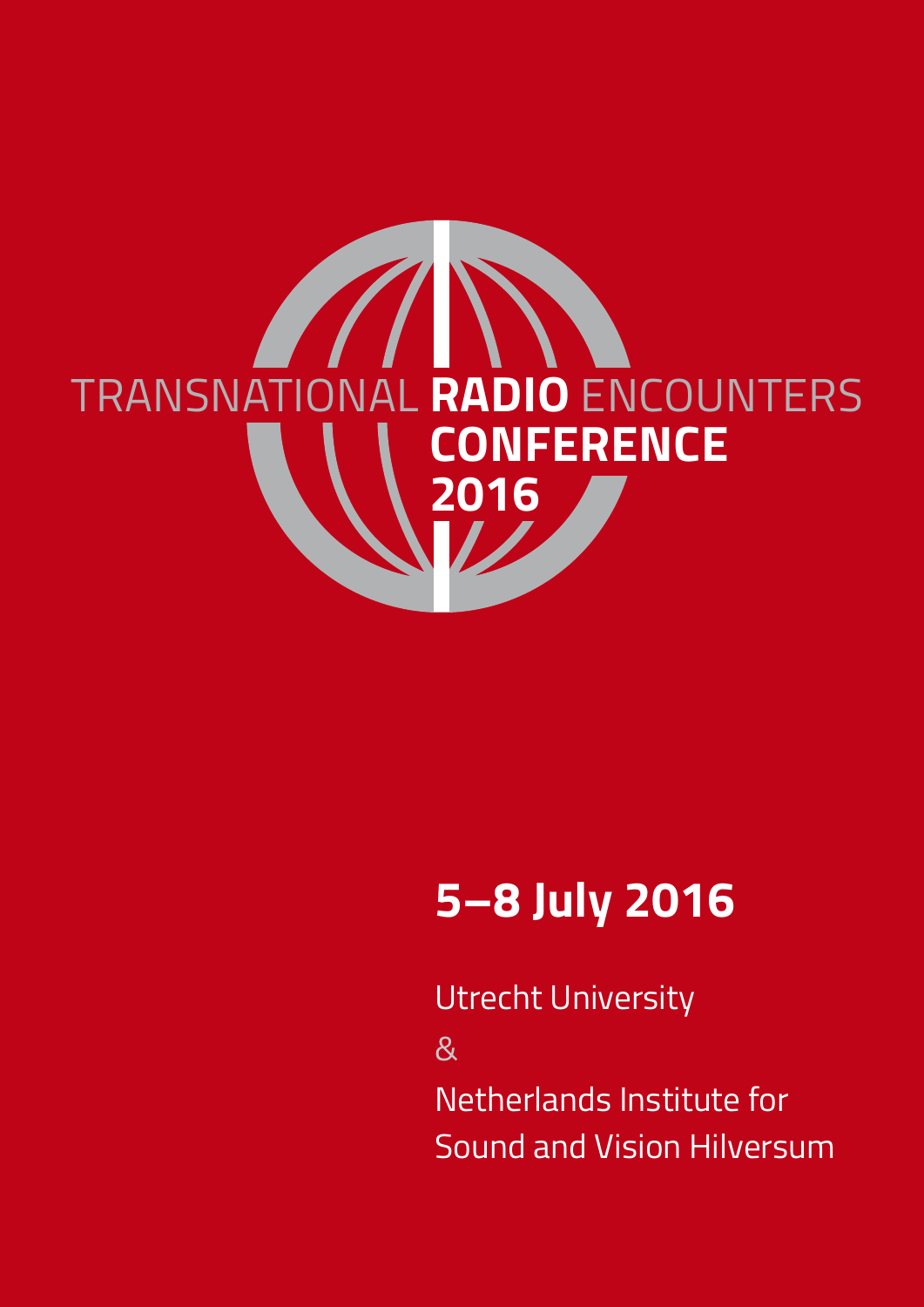The Department of Media and Culture Studies of the University of Utrecht, together with the Netherlands Institute for Sound and Vision are delighted to welcome you to the 8th edition of the Radio Conference Transnational Forum: Transnational Radio Encounters. Radio, as Michele Hilmes has noted, was born into an age of nationalisms, and yet at the same time has always and increasingly been implicated in transnational flows. In the fantasies of global communication that accompanied radio's arrival, in the banal transnationalism of old radio dials, in propaganda films and grand co-productions, and in the sweeping global address of international broadcasters, radio has envisioned border crossing. As receiving technology, radio has layered the spaces of everyday life and given both voices and listening ears to a range of trans-border communities on both local and global scale. Institutional, technical and aesthetic models and practices have also travelled over borders and through individual



and institutional networks of expertise. Conference contributions explore how radio is used to build new forms of local community and participation in diverse societies; they explore how radio aesthetics and modes of storytelling develop and circulate in transnational spheres; they also examine the challenges of digital radio and radio archiving and how these shape institutional models or explore transnational communities of memory. Framing the conference are considerations of radio's place within transnational media and archival ecologies, raising the questions of how radio studies can inform and be informed by broader considerations of digitization, diaspora, globalization, and identity.

We look forward to days filled with new insights, new dialogues, and of course the same friendly setting characteristic of the Radio Studies conference and the Radio Studies Community.

### WELCOME TO THE

### **RADIO CONFERENCE TRANSNATIONAL FORUM 2016!**

The Radio Conference is a forum for radio scholars, teachers and broadcasters, radio travellers from academia, radio industry, governmental media regulation and radio activism from all parts of the world. It aims to cover all areas of contemporary radio research, while providing clear thematic streams for coherent discussions, and while keeping the gathering at a size that allows productive conversations and fruitful personal encounters.

It has been organized biennially since 2001 – seven conferences in locations all over the anglophone world, from England to the USA, Australia, Canada and New Zealand. This year for the first time it goes "continental", in order to add more of a non-anglophone perspective. This year also saw a three-year gap from 2013 to 2016 in order to get out of synch with the biennial ECREA Radio Research Section Conference.

| Scientific Board: | Alexander Badenoch    |
|-------------------|-----------------------|
|                   | <b>Bruce Berryman</b> |
|                   | Golo Föllmer          |
|                   | Janey Gordon          |
|                   | Peter Hoar            |
|                   | Per Jauert            |
|                   | Jacob Kreutzfeld      |
|                   | Kate Lacey            |
|                   | Peter Lewis           |
|                   | Mia Lindgren          |
|                   | Jason Loviglio        |
|                   | Anne MacLennan        |
|                   | Caroline Mitchell     |
|                   | Matt Molgaard         |
| Former locations: | Brighton, UK (2001)   |
|                   | Madison, USA (2003)   |
|                   | Melbourne, AU (2005)  |
|                   | Lincoln, UK (2007)    |
|                   | Toronto, CA (2009)    |
|                   | Auckland, NZ (2011)   |
|                   | Luton, UK (2013)      |
|                   |                       |

### **The Radio Conference - A Transnational Forum**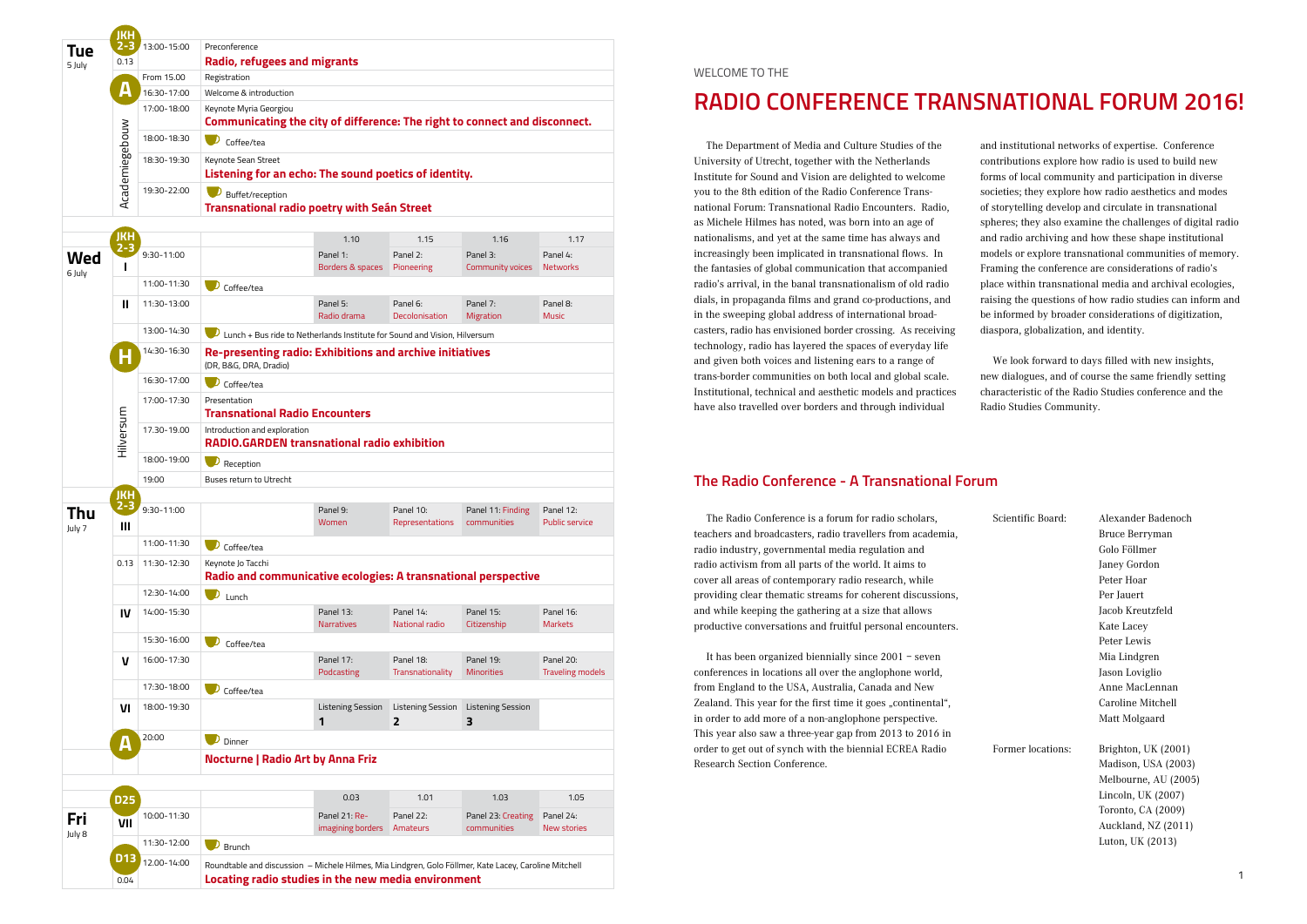2

**I II III IV V VI VII**

 $\overline{z}$ 

 $\leq$ 

 $\leq$ 

Е

Plenaries  **PlenariesVII VI V IV III II I Plenaries**

Preconference

**Radio, refugees and migrants:**

**A Workshop**

This preconference is an invitation to academics and practitioners to share experience and discuss the role of community radio in this area of growing importance. The discussion will begin with contributions from refugee broadcasters from several European countries including the Netherlands, and takes place as part of Transnational Radio Encounters' individual project "Minority radio: social & cultural identities and Black and minority ethnic

(BME) Radio".

Panel to include:

• Dan Cissokho, Station Manager of Peterborough

Community Radio, UK

• Larry. M. Macaulay, Founder/Editor in chief, Refugee Radio Network (Hamburg)

• Anne Ostendorp

Producer, N1 Netherlands, Nijmegen

• Judith Purkarthofer

President of the Community Media Forum for

Europe (CMFE)

The workshop is free and in English.

Organization:

Peter Lewis & Caroline Mitchell

Keynote

### **Listening for an echo: The sound poetics of identity**

Seán Street Bournemouth University | Bournemouth | UK

Sound, poetry – kindred spirits. They touch a deep vein within us, addressing an existential loneliness as we sit in lighted rooms marooned by darkness'. (*Night Thoughts*, David Gascoyne, BBC Third Programme, 1955). Using broadcast sound and poetry, this talk explores how some of the best poets and radio producers have confronted this loneliness and isolation. A poet is a transmitter, but a radio producer can be a poet in sound, and ideas require no passport to travel. Poetry is more than words on a page – it is a way of making, transmitting and receiving, an idea. We listen for an echo, a distant sound or voice that may reflect us or at least speak to our predicament. Radio answers that longing, helping us in the process to know ourselves. Poems work in the same way, undermining our conscience, touching our hearts, coming from – and going to – the source of things.

Professor Seán Street is a poet, a broadcaster and a writer of works that explore the philosophical nature of sound. *The Poetry of Radio – The Colour of Sound* (Routledge) was published in 2013, and was followed by *The Memory of Sound – Preserving the Sonic Past*, recently published in paperback also by Routledge. In 2015 Rowman and Littlefield published an updated, extended and revised edition of his 2006 work, *The Historical Dictionary of British Radio*. Street has published nine collections of poems, the latest of which, *Camera Obscura* (Rockingham Press, May 2016) examines his preoccupation with time, space and communication, as did his anthology of radio poems, *Radio Waves* (Enitharmon Press). He is currently researching for a BBC Radio 4 documentary on H.G.Wells, and is writing a new book with the working title *Sound Poetics – Interaction and Personal Identity*, due for publication by Palgrave in 2017. He is Emeritus Professor at Bournemouth University.

*During the dinner and reception, Sean Street will read a selection of poems related to radio and transnational space.*

Tue July 5 | 13:00-15:00

 Tue July 5 | 18:30-19:30 | Utrecht University Academiegebouw | Domplein 29

### Keynote

### **Communicating the city of difference: The right to connect and disconnect**

Myria Georgiou

London School of Economics and Political Science LSE | London | UK

This talk explores mediated connectivity as a regulatory regime of multicultural urban life. Drawing on empirical research in North London, it examines the ways in which diversity is managed through different connections and disconnections via both local and transnational media. The main question is whether intensified connectivity advances or hinders diasporic minorities' representation and recognition in multicultural societies.

Utrecht University | Janskerkhof 2-3 | 0.13 Academiegebouw | Domplein 29 **A JKH** 

Dr. Myria Georgiou teaches at the Dept of Media and Communications, LSE. Her research focusses on migration, diaspora, and the city, especially in examining the ways in which media and communications shape narratives and experiences of belonging among mobile and diverse populations. She is the author of *Diaspora, identity and the media* (Hampton Press, 2006) and *Media and the city* (Polity Press, 2013).

Tue July 5 | 17:00-18:00 | Utrecht University

**2-3**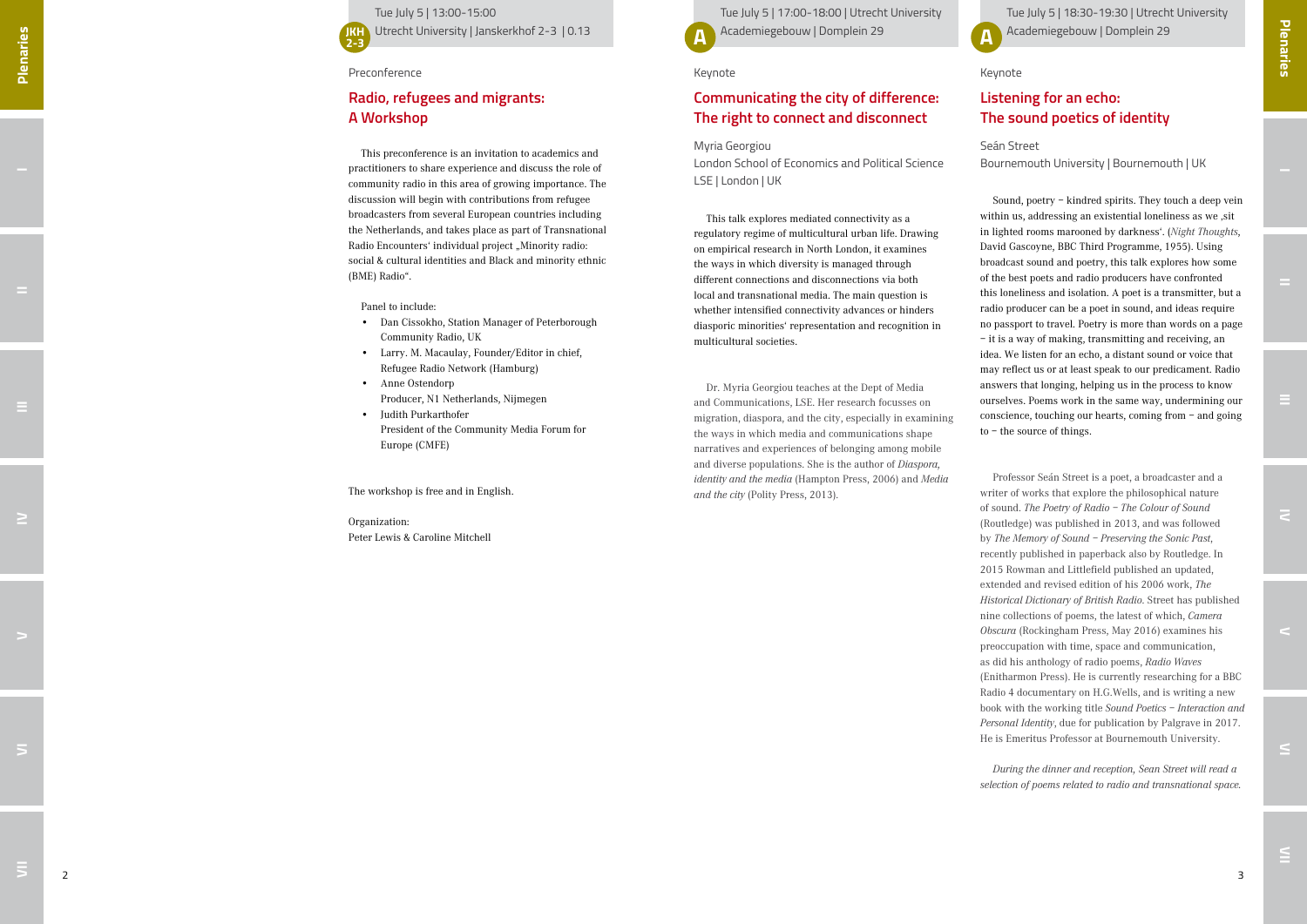**I II III IV V VI VII**

 $\overline{z}$ 

 $\leq$ 

 $\leq$ 

 $\leq$ 

### Presentation

### **Transnational Radio Encounters & RADIO.GARDEN**

Alexander Badenoch, Golo Föllmer, Per Jauert, Jacob Kreutzfeldt, Sonja de Leeuw, Peter Lewis, Caroline Mitchell | TRE Team

During the last three years, the international team of the HERA-funded joint research project "Transnational Radio Encounters" (TRE) has been researching a range of aspects of transnationality in radio and in scholarly approaches to it. Different results from the six individual projects and sub-projects are being presented distributed across this conference, including presentations by principal investigators, project members and associated partners

In this joint presentation, principal investigators will explain how material collected in the course of their research work was chosen, contextualized and presented to form parts of an online showcase and an exhibition that addresses a broader public.

### **Re-presenting radio: Exhibitions and archive initiatives**

As radio production in the present increasingly ,goes digital', so, too, does radio's past. Vast repositories of past radio are increasingly becoming available, which makes new promises and raises new challenges for engaging with radio's history. As an ,invisible' medium, often archived separately from its original programme, how can radio's past be visualized, re-presented or made navigable? How can archives mobilize their radio collections to engage with new audiences? How can radio content be enriched and linked for re-contextualization, re-interpretation, and engaging re-use? As radio is archived as once it was produced, by ,radio nations' (Michele Hilmes), how can its long and rich transnational pasts be uncovered?

In this panel, various national archives and broadcasters present initiatives that seek to address some or all of these challenges. This includes questions like:

- What are efficient ways of disseminating radio heritage to the public?
- Which innovative tools and methods have been used?
- What are the restraints, particularly with regards to intellectual property rights?
- What are the options for connecting and networking archive dissemination across borders?

### **Participants**

Introduction and exploration

### **RADIO.GARDEN transnational radio exhibition**

**RADIO.GARDEN** is an online exhibition, developed for online and physical interaction by "Transnational Radio Encounters" in co-ordination with the Netherlands Institute for Sound and Vision (Hilversum) and designed by Studio Moniker (Amsterdam).

By bringing distant voices close, radio connects people and places. **RADIO.GARDEN** allows listeners to explore processes of broadcasting and hearing identities across the entire globe. From its very beginning, radio signals have crossed borders. Radio makers and listeners have imagined both connecting with distant cultures, as well as re-connecting with people from ,home' from thousands of miles away – or using local community radio to make and enrich new homes. The exhibition allows users to explore a globe of sound in four ways:

In the section **LIVE**, they explore a world of radio as it is happening right now. Tune into any place on the globe: what sounds familiar? What sounds foreign? Where would you like to travel and what sounds like ,home'?

In the section on **HISTORY** are clips from throughout radio history that show how radio has tried to cross borders. How have people tried to translate their nations into the airwaves? What did they say to the world? How do they engage in conversation across linguistic and geographical barriers?

**JINGLES** is a world-wide crash course in station identification. How do stations signal within a fraction of a second what kind of programmes you are likely to hear? How do they project being joyful, trustworthy, or up to the minute? Then there are radio **STORIES**, where listeners past and present tell how they listen beyond their walls. How do they imagine the voices and sounds from around the globe? How do they make themselves at home in the world? At the conference, participants will have an opportunity to add their voice.

### **Denmarks Radio (DR)**

[Danish Broadcasting Corporation] Tina Pipa, Head of Archive Martin Luckmann, Interaction Designer

DR Archive recently prepared different outreach projects. One of them is a retro phone displaying sound from the archive used in different venues around Denmark. The installation will be available to experience for conference guests at Sound & Vision.

### **Deutsches Rundfunkarchiv (DRA)**

[German Broadcasting Archive]

Anna Pfitzenmaier, Documentalist

In 2014 the DRA developed a concept for presenting parts of its comprehensive and significant collections of the German audiovisual heritage to a wide audience in an explorative and interactive way. The result was presented at the Frankfurt Book Fair 2014, and has since become a large and regular part of the archive's presence there

### **Deutschlandradio Kultur**

Markus Gammel, Editor Sound Art

How can we present crucial collections of radio art online? This question was tackled in a joint effort by the sound art department of Deutschlandradio Kultur, the chair of Experimental Radio at Bauhaus University Weimar, and the French association Phonurgia Nova. The result www.sonosphere.org is a vibrant online-hub for creative audio. A story of successes and challenges.

### **Netherlands Institute for Sound and Vision** Bas Agterberg

The Netherlands makes a claim to be the first in radio, having first broadcast in 1919. In honour of this, the Netherlands Institute for Sound and Vision is developing an important new exhibition for 100 years of radio to celebrate the centenary in 2019. In partnership with the Google Cultural Institute, a CGI exploration of the work of Hans Henricus Schotanus à Steringa Idzerda, the pioneer of those early broadcasts.

Wed July 6 | 17:00-17:30 Hilversum | Media Parkboulevard 1 Hilversum | Media Parkboulevard 1 **Hilversum | Media Parkboulevard 1 <b>Hilversum | Media Parkboulevard 1** Hilversum | Media Parkboulevard 1

 **Plenaries**

Plenaries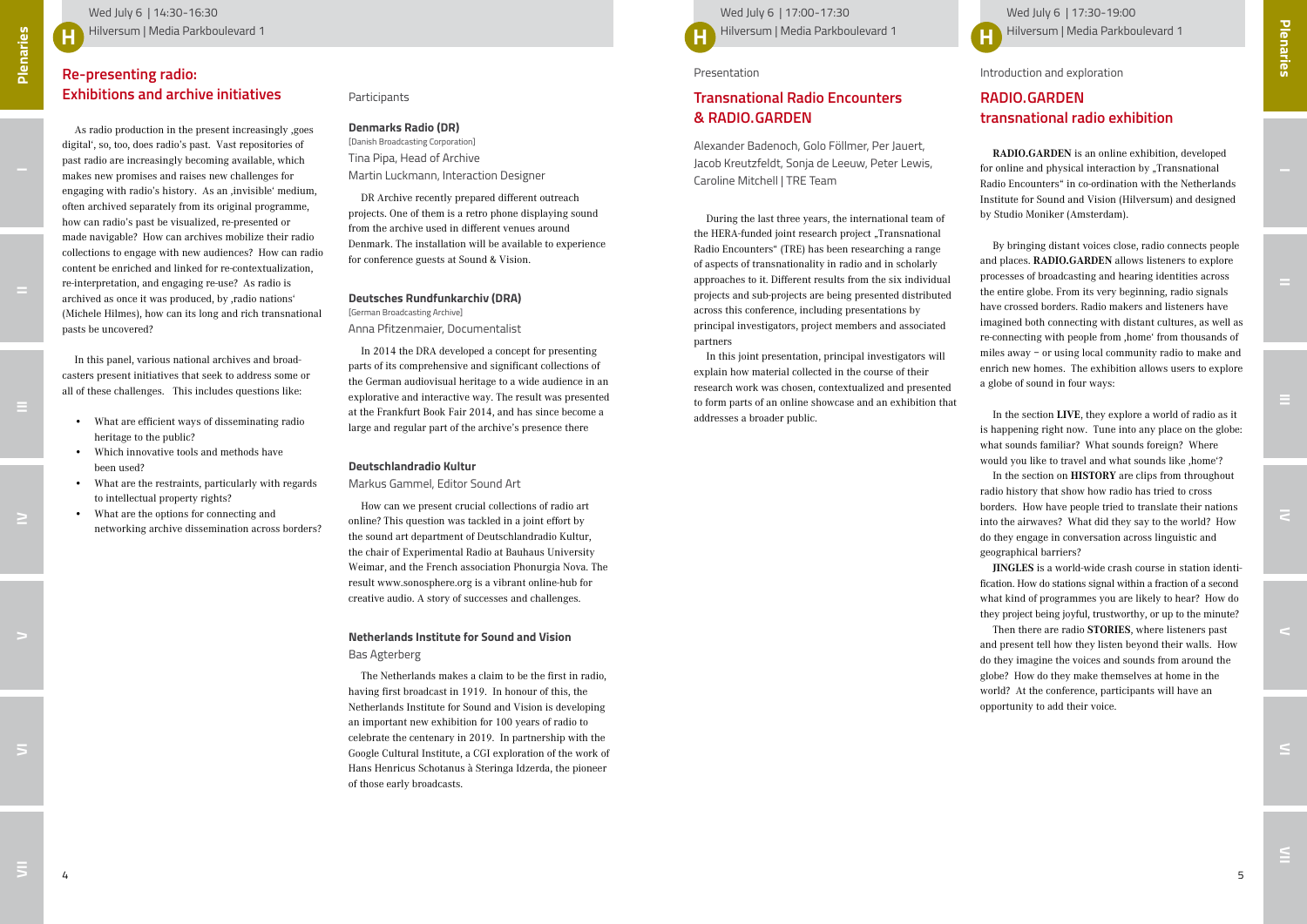**I II III IV V VI VII**

 $\overline{z}$ 

 $\lt$ 

 $\equiv$ 

### Radio Art

### **Nocturne**

Anna Friz

The radio you once hid under your pillow still wants to keep you up at night. Sneak out the window together, wander out across the allotments of the radio dial and into the soft spaces of sound and signal. This is radio that doesn't collapse distances but rather seeks to expand them.

This radiophonic morsel is offered to you as a conference digestif. We highly recommend listening this evening after a long day of conference attendance, presentation, discussion and debate. You will find the mp3 off on the provided USB stick in your conference package.

Anna Friz began broadcasting on campus/community radio CiTR Vancouver in 1993. Since then she has created audio art and radiophonic works for extensive international broadcast, installation, or performance in more than 25 countries, where radio is the source, subject, and medium of the work. She holds a Ph.D. in Communication and Culture from York University, Toronto and is an Assistant Professor in the Film and Digital Media Department of University of California, Santa Cruz. She is a steering member of the artist collective Skálar | Sound Art | Experimental Music based in East Iceland and a long time affiliate artist of free103point9/ Wave Farm in Acra, New York.

 Thu July 7 | ca 24:00 Your hotel room

Keynote

### **Radio and communicative ecologies: A transnational perspective**

### Jo Tacchi

RMIT University | Melbourne | Australia

This talk will draw on examples from ethnographic and action research studies spanning 20 years to consider how we might think about radio and the ways it is understood and used by a range of different people, in different places and across time. The study of radio can help us to understand something essential about everyday lives and relationships, from the domestic space of radio listeners and their intimate lives in England to community radio practitioners in rural India whose work teaches others across the world about sustainable farming practices. One framework for understanding radio's meanings and how it fits into such different contexts is communicative ecologies. This can also help us to think about what radio is and radio studies are or might be in any given location.

Professor Jo Tacchi is Professor, School of Media and Communications, RMIT University. She is trained as a social anthropologist and researches media, communication, development and social change, the senses and emotions, and everyday digital life. She has led a number of multi country projects with partners such as UNESCO, UNICEF, Intel and KPMG. She has worked mostly in South Asia. Her most recent books are *Evaluating Communication for Development: A Framework for Social Change* (2013), Routledge and *Digital Ethnography: Principles and Practices* (2015), Sage.

### Roundtable and discussion

### **Locating radio studies in the new media environment – international perspectives**

Michele Hilmes, Co-chair University of Wisconsin | Madison | USA

 Fri July 8 | 14:00-16:00 Utrecht University | Drift 13 | 0.04 **D13**

Radio has dispersed across a variety of digital platforms, acquiring a new permanence and accessibility via streaming and podcasts, and new visibility through everexpanding web presence. The future of radio – as soundwork – is bright. Yet radio's critical history remains in a largely neglected state. Imagine the field of literature without access to the vast majority of books; imagine a contemporary cinema that cannot clearly recall what film was like before Star Wars. This is more or less the state of soundwork today. How might we as scholars advance knowledge of radio's forgotten critical and aesthetic history, across languages and borders, in order to enhance our understanding of contemporary soundwork? How might we interface with practitioners to connect historical and contemporary understandings of radio as an art?

### Mia Lindgren, Co-chair

### Monash University | Victoria | Australia

Radio scholars seldom find themselves working in universities alongside fellow radio academics. The study of radio is mostly dispersed across departments focused on journalism, communications, media and cultural studies, media history. In Australia, the field of study is furthered dislocated by a research assessment framework splitting the field of study down the middle placing journalism and creative arts on one side (code 19) and communication, media and cultural studies (code 20) on the other. The rigid research coding similarly splits studies and practice, locating practice-based work in journalism, away from colleagues exploring impacts of digital disruptions, evolving new media forms and cultures and other related areas of study. This talk outlines these challenges of dispersion across disciplines and methodologies, reflecting on what we understand to be radio studies and radio practice in a disrupted media environment, and identifying the need to create and maintain strong scholarly networks and opportunities to publish interdisciplinary and multi-modal radio and audio works.

### Golo Föllmer Martin-Luther-University | Halle | Germany

Researching radio is traditionally done by consulting textual sources. Not only institutional, technological, economic, journalistic and consumption aspects of radio, but even its aesthetics are mostly discussed on the basis of texts. This method delivers valuable results, but it leaves crucial aspects out. This is surprising if we consider the striking experience that collective listening can raise the quality of scientific debates by several hundred percent. The problematic neglect of auditive analytic approaches may be due to methodic problems arising from its impalpable nature. However, looking around at neighbouring disciplines we see successful solutions, for instance in musicology, speech science and sound studies. How can we systematically collect and evaluate conceivable methods for auditive radio analysis?

### Kate Lacey University of Sussex | Brighton | UK

Despite its often marginalized status, there is a case to be made for locating radio studies right at the heart of scholarly engagements with the new media environment. Radio is sometimes described as a ,resilient' medium, but really that is because it has so often been a pioneering medium, whether that be in terms of technological infrastructure, institutional arrangements, programming formats, changing relations between producers and audiences, new forms of sense perception or the socio-political significance of an emergent form of communication. Radio is not just a player in the current round of media technological evolution; its histories of innovation and adaptation also provide important insights into contemporary questions that too often get overlooked in our field's relentless presentism.

### Caroline Mitchell University of Sunderland | Sunderland | UK

As well as an increase in research about radio and audio, the last two decades have seen more value placed on practice based PhD's and peer reviewed practice. This part of the workshop will discuss the following questions: What do we mean by research (and PhDs) by/into/through practice? What is the reality in Universities for practitioners who want to become active researchers? How can the time consuming practice of programme making and broadcasting be valued by our institutions? What can we learn from practice based researchers in different country contexts? How can we further develop a transnational ,community of (radio) practice' to share our passion for radio and deepen our knowledge and expertise?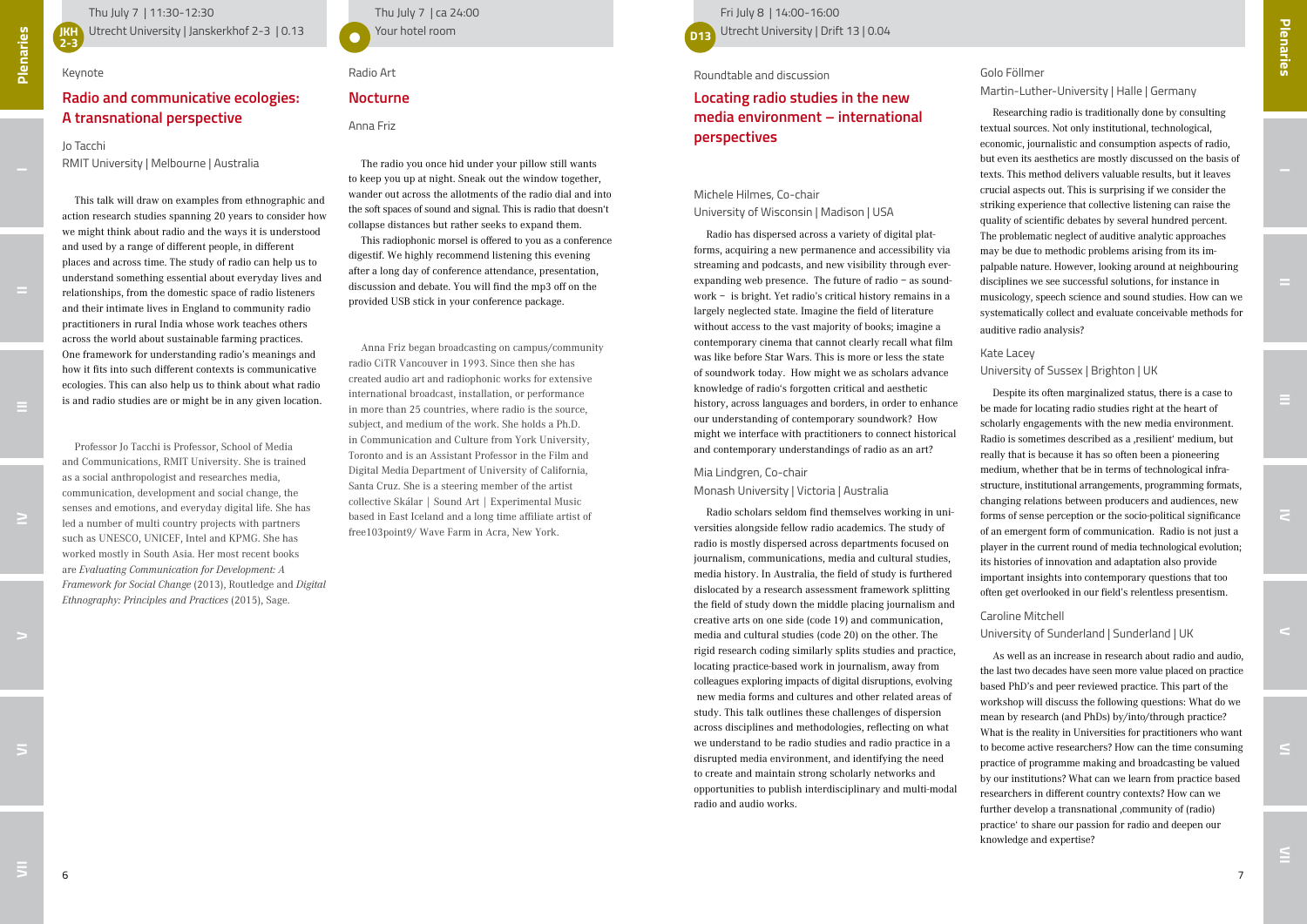8

9

### **Imaging elements in radio. Criteria, concepts, procedures and skills used for imaging production in transnational comparison**

Golo Föllmer, Tobias Grasse Martin-Luther-Universität | Halle | Germany

Elements of radiophonic "Imaging", like jingles, teasers, stingers or station IDs, are used today in virtually every radio station operating on the globe. The scarce literature on this field states that imaging elements are usually played in specific conjunction to live presentation, hit music titles, journalistic and other broadcast elements in order to provide the programme with a specific product image (hence the term), help listeners identify and recognize radio stations or individual programms, and establish an uninterrupted broadcast flow, i.e. the experience of an aptly arranged, continuous stream of programme elements.

In this study based on semi-structured interviews, imaging experts were asked to describe criteria, concepts, procedures and skills that qualify them for adequate and inventive production and appropriate use of imaging elements. The sample includes 20 experts from Germany, Italy, Denmark, UK and Austria, many of them specialized imaging producers working daily in the audio studio, but also including heads of production department and programme directors who oversee imaging conceptually.

Since imaging has so far chiefly been ignored by radio research, this study intends to lay grounds by 1) systematizing the terminology of imaging in coordination with the terminology used in radio scholarship; 2) it then aims to clarify which functions are meant to be performed by imaging elements, starting from the hypothesis that two functions, namely structuring broadcast flow and conveying station identity, are equally important. 3) the study explores whether there are specific elements or arrangements in imaging that signify national or local identities, and looks for specific elements or arrangements that are likely to signify transnational standards.

### **Radio, border-crossing, and the construction of the Berlin Wall**

### Kate Lacey University of Sussex | Brighton | UK

**Plenaries Plenaries I Wed I II III IV V VI VII** July 6 9:30- 11:00

 $\leq$ 

 $\leq$ 

 $\leq$ 

This paper will examine transcripts of broadcasts from radio stations in both East and West in the weeks leading up to and beyond the sudden closure of the border between East and West Berlin on August 13th 1961 to explore the discursive foundations of the physical construction of the Berlin Wall. Rather than drawing on this archive simply to retell a familiar story of Cold War politics and propaganda, the ambition is to explore the radio archive as a source for reconstructing a sense of history unfolding in the present tense, and for a way of connecting geo-political history to everyday experience. As a case study, it is also significant that these concerns will be addressed in relation to a sonic environment which routinely transgressed international borders.

### **Martian radio: Imagining transplanetary communication at the dawn of the radio age**

### Anthony Enns

Dalhousie University | Halifax | Nova Scotia | Canada

In 1899 radio pioneer Nikola Tesla claimed to have detected signals transmitted from Mars. The message he allegedly received  $-$  "one, two, three"  $-$  not only confirmed the existence of intelligent life on Mars, but also invited a response to prove the existence of intelligent life on Earth. The public was captivated by the idea that Martians were trying to communicate with humans via radio, and this fascination reflected not only a widespread belief in the existence of extraterrestrials but also a widespread notion of radio as a transnational and transplanetary medium of communication that made geopolitical borders obsolete. It seems somewhat odd, therefore, that this fascination culminated in Orson Welles' radio adaptation of H. G. Wells' War of the Worlds in 1938, in which radio is represented not as a medium of communication between Martians and humans, but rather as a national emergency broadcast system warning listeners of an impending threat from abroad. This reconceptualization of radio as an instrument for policing national borders — and of radio listeners as an imperiled national community — was an obvious precondition for radio's subsequent deployment as an instrument of propaganda during WWII, but it remains unclear what happened to the utopian vision of radio as a medium capable of transgressing cultural, political, and linguistic boundaries. Through a closer examination of the history of Martian radio, this paper will explore how such a vision was initially embraced and then rejected in favor of a concept of radio that reinforced national borders and identities.

**JKH 2-3**

**I**

Wed July 6 \_ 9:30- 11:00 \_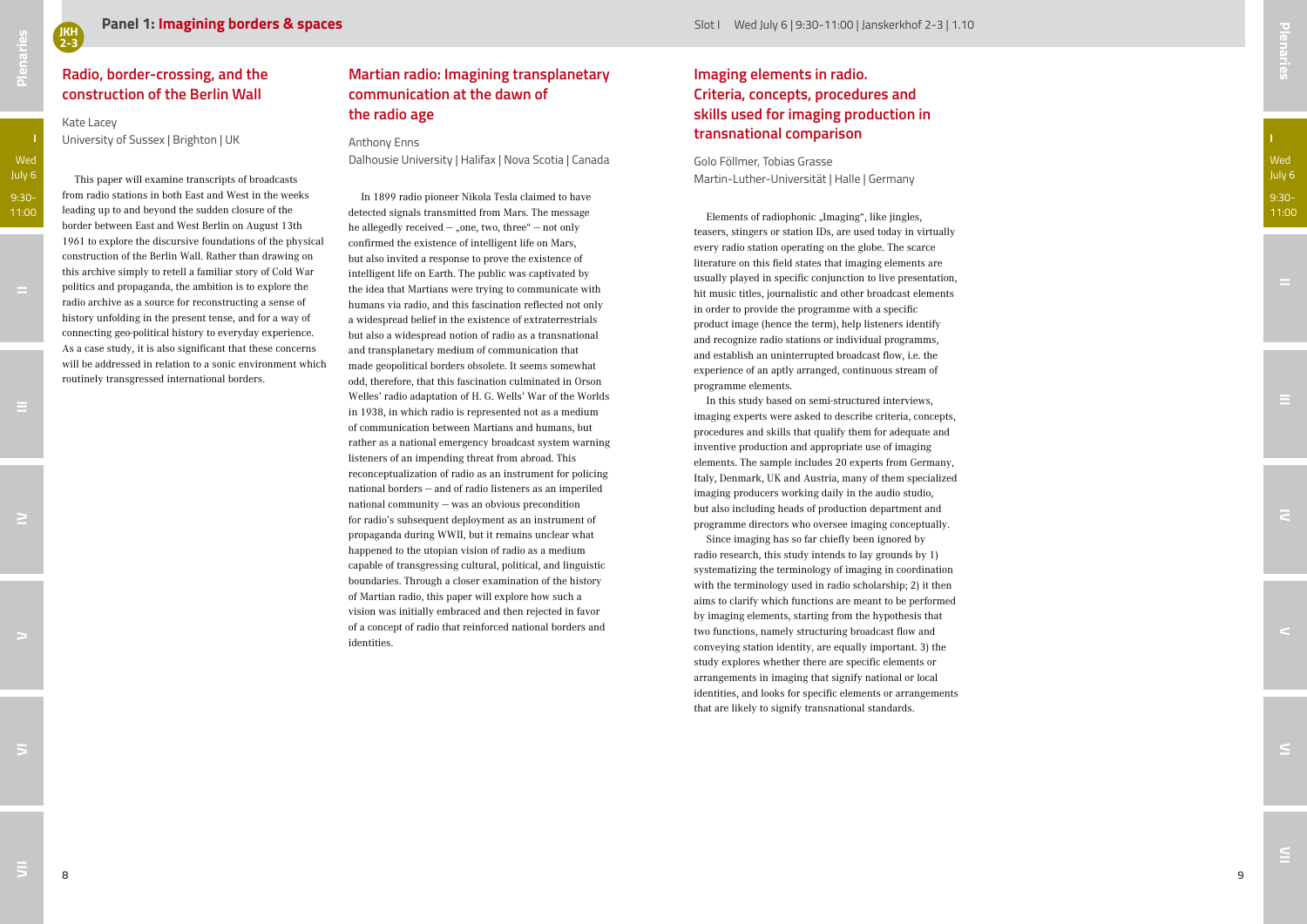**Plenaries**

**I II III IV V VI VII**

 $\equiv$ 

 $\leq$ 

 $\leq$ 

 $\,<\,$ 

**Precomposed Panel** 

**2-3**

**Pioneering transnational radio: Global broadcasting and wireless telegraphy in** 

**the 1930s**

Heidi Tworek University of British Columbia | Vancouver | Canada

In the 1930s international broadcasting presented a brave new world, awaiting systematic exploration. Broadcasters and policy-makers struggled to understand how the technology worked, what other countries were doing, and who was actually listening. Despite its historical significance his decade has been treated superficially by scholars, often as a mere prelude to subsequent international broadcasting activities in the Second World War and the Cold War. Nazi Germany's international broadcasting efforts have, surprisingly, been relatively underexplored. British and Dutch broadcasting to audiences within and beyond their respective empires have meanwhile been understood largely in isolation from one another: they have not been placed in their proper transnational environment.

This panel deploys insights from the growing field of transnational history, locating Dutch, British and German attempts to use radio for the purposes of international communication in a new analytical framework. First, the panel will explore the ,politics of comparison', looking at how contemporaries sought to understand and learn from foreign practices and audiences in the context of their own operations. Second, it will also explore the relationship between different radio technologies: shortwave broadcasting, medium-wave broadcasting and wireless telegraphy.

### **Transnational radio encounters during the pioneering days of dutch global radio broadcasting**

Vincent Kuitenbrouwer University of Amsterdam | The Netherlands

The history of Dutch global broadcasting teaches us much about transnational radio encounters in the 1930s. Dutch broadcasters of the PHOHI-station (operated by the Philips company) performed a pioneering role in the development of long-range short-wave radio-technology and formats for global broadcasting. Many documents in rich, but barely researched, archives in the Netherlands show that at the time, the ,politics of comparison' between different empires was a key motive for these experiments. Contemporaries were very much aware that radio waves crossed geopolitical boundaries and thus could be used to target audiences in other empires in order to bolster, of even enlarge, their own sphere of influence. Although PHOHI's prime task was to reach out to colonial expats in the Dutch East Indies, it also experimented with a program that was meant for non-Dutch audiences.

This paper analyzes the embryonic form of the Dutch world service, probing the strategies of broadcasters to reach audiences outside the formal sphere of influence of the Netherlands. More specifically, it will focus on experimental broadcasts to various parts of the British Empire. This paper draws on two kinds of new archival evidence to analyze this topic. Firstly it draws on diplomatic reports from different parts of the British world to see which audiences the Dutch tried to reach, taking into account both geographical and social factors. Secondly it takes into account listeners' letters containing British responses to Dutch global radio broadcasts.

### **A transnational history of the BBC empire service**

Simon Potter University of Bristol | Bristol | UK

**VII VI V IV III II I Plenaries** Vincent Kuitenbrouwer University of Amsterdam | The Netherlands Simon Potter University of Bristol | Bristol | UK **I\_** Wed\_ July 6\_ 9:30-\_ 11:00\_

This paper seeks a fresh angle of vision on the BBC Empire Service, which has often been treated by historians as atavistic and puny, a mere precursor to Britain's later successes in international broadcasting during the Second World War and the Cold War. Using new archival evidence, the paper examines BBC shortwave activities during the 1930s in the context of transnational connections and the contemporary ,politics of comparison'. It suggests that historians should explore how broadcasters monitored, debated and emulated what was being done in other countries, assess which international influences were most significant, and identify the moments when such factors proved decisive in shaping contemporary thinking and decision-making. While the Empire Service was planned at a moment when little competition existed in the sphere of international broadcasting, by the time it became operational it was part of a much more complex international broadcasting ecology. BBC officers and British civil servants thus began to monitor the competition, and to debate whether the foreign threat was sufficient to occasion further investment in short-wave broadcasting from Britain and medium-wave broadcasting in Britain's colonies. They also attempted to gauge what sort of audience, if any, existing for international broadcasting, and who tuned in to which stations. During the mid-1930s, the threat posed by German broadcasting from Zeesen began to focus minds at the BBC. By 1937 Zeesen had become the most significant threat to the BBC Empire Service, setting the agenda for wide-ranging reform on the eve of war.

≥

### **A redivision of labour: Wireless telegraphy and radio broadcasting across borders in the 1930s**

Heidi Tworek University of British Columbia | Vancouver | Canada

This paper explores the continuing importance of wireless telegraphic communication across borders in the 1930s. Scholars have generally seen the development of radio as a two-step process from wireless telegraphy to sound broadcasting. But this paper argues that wireless telegraphy remained crucial for disseminating information in the 1930s and beyond.

Specifically, the paper examines German use of wireless technology to communicate global news. German governments since 1900 had invested significant sums in wireless. They had subsidized innovation in the private sector through contracts and business regulation. The Nazi government in the 1930s continued these trends, but invested even more heavily in developing wireless technology to disseminate news from Germany around the world.

Nazi wireless transmission in the 1930s relied upon a new device, the Hellschreiber, which was a wireless ticker tape machine. The Hellschreiber was theoretically secure because its messages could only be printed by other Hellschreiber machines. The Hellschreiber theoretically restricted the circle of recipients. The Hellschreiber returned wireless to a point-to-many technology where the "many" could be controlled. Wireless transmission of news to foreign newspapers complemented Nazi efforts to reach foreign populations through broadcasting, which remained point-to-many with a "many" who chose to listen through their own devices.

Radio broadcasting did not simply succeed wireless telegraphy. The two technologies overlapped. But the Nazis remade the division of labour. Wireless telegraphy became a technology that restricted the recipients through a secure device, while radio broadcasting became a technology to reach as many people as possible.

**I** Wed July 6

9:30- 11:00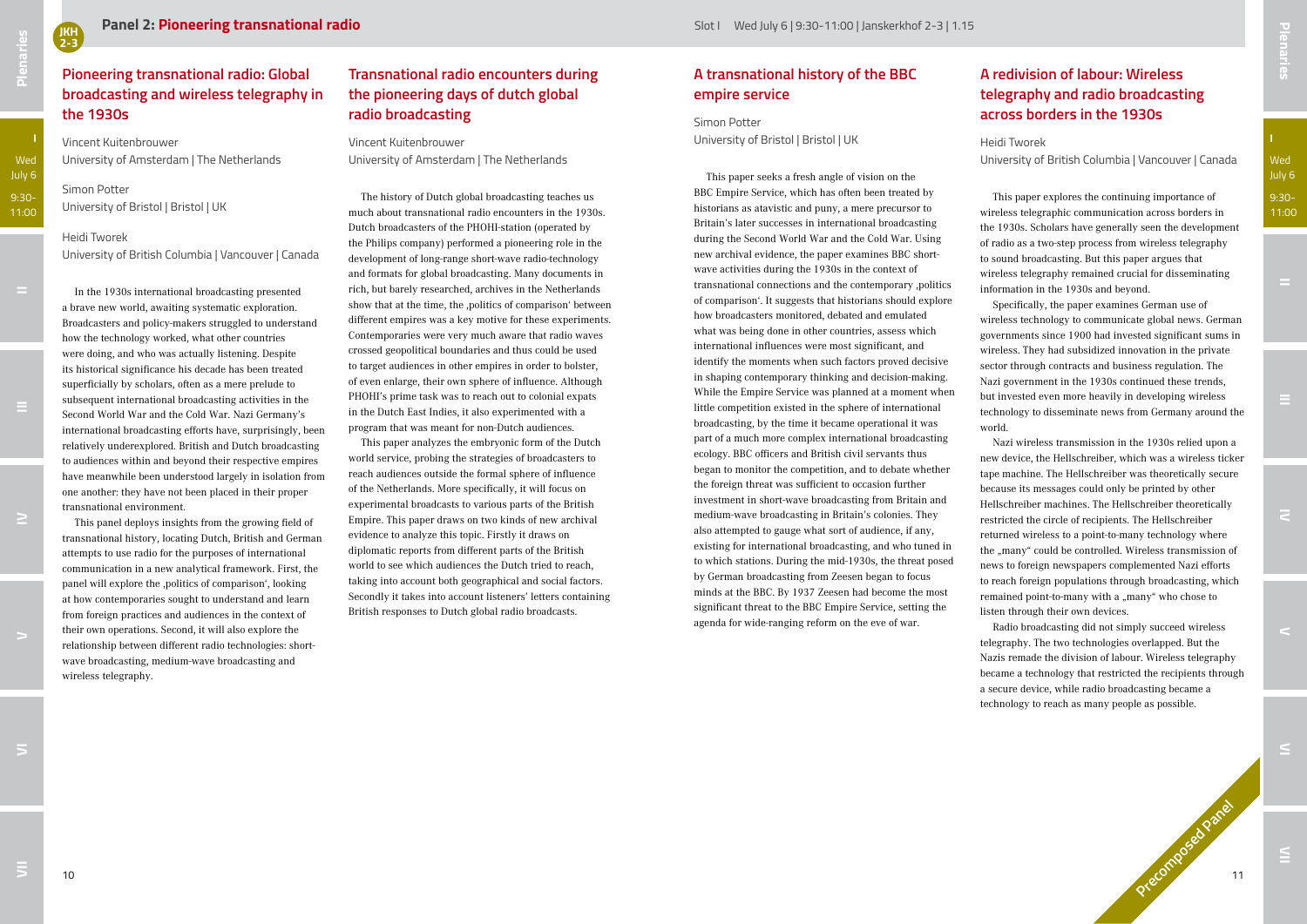**Plenaries Plenaries**

### **DESI RADİO and the PANJABI COMMUNITY: gender, participation, and active citizenship**

### Nazan Haydari Bilgi University | Instanbul | Turkey

Through the example of Desi Radio of Panjabi community, this paper discusses the participation of women in radio production and the process of community building with the notion of active citizenship.

Desi Radio, the project of the Panjabi Center located in Southall, West London, was started in 1997 by brother and sister Ajit Khera and Amarjit Khera to build connection and facilitate communication among Panjabi's living in the area. The word, , Desi', as stated on the web site of the station, is derived from , Des', meaning a specific space, locality or homeland, which for us is Panjab: the Land of the Five Rivers", that sits along the border between India and Pakistan, and has been divided since the 1947 partition of India. Run by the volunteers, the station, forms a space of interaction and expression especially for women members of the community. Panjabi women living in the area constitute a significant number of the radio volunteers, and active members of the Center.

This paper draws from a ten day participatory observation at Desi Radio and participation in the social activities of the Panjabi Center in 2012; interviews with volunteering women producers of radio, and the founders of the station. By applying the citizens' media framework by Clemencia Rodriguez, I address the question of how Panjabi women of Southall negotiate their gender, Panjabi, and English identities in interplay with their participation in radio production and community building. The citizens' media approach presents a framework for the analysis of community media activities that encompass the lived experiences of community members. Rather than the final media product, this framework focuses on the processes of media production by urging us consider how this process of participation transforms participating citizens and their communities.

### **Women's radio as a site for women's empowerment: a case study of Mama FM Uganda**

Sandra Komuhiimbo Lund University | Lund | Sweden

 "There is no tool for development more effective than the empowerment of women", Kofi Annan. Feminist scholars and women's rights activists argue that women owned media sites play a focal role in elevating the status of women in society, bringing more vibrancy to issues affecting women in the public sphere. In Uganda, like many parts of Africa, radio remains a very crucial tool in everyday life yet surrounded by many tacit social, cultural and economic limitations, dominance and power.

**I II III IV V VI VII I Wed** July 6 9:30- 11:00

 $\leq$ 

 $\leq$ 

 $\leq$ 

12 and the contract of the contract of the contract of the contract of the contract of the contract of the contract of the contract of the contract of the contract of the contract of the contract of the contract of the con

Mama FM, a women owned community radio set up in 1997 became the first women's radio station in Africa and only the third in the whole world. 19 years later questions arise, what has been the significance of this kind of initiative? What have we learned from women owned radio in the fast changing media landscape? Do we still subscribe to the school of thought that women's radio can eliminate cultural and socio-economic barriers to women's access to information? In my research on this topic, using Mama FM as a case study, I explored the representation and production of women's voices in civic media discussions and the construction of gender in radio content. In a nutshell, the results of this research reecho the need for women's media spaces dedicated to nurturing and amplifying the women's voice.

This paper will discuss and highlight some of the key challenges faced by women's radio and its development in the contemporary media landscape. Additionally it documents the strengths and the need for sustainability of women's radio. One of the highlights of this paper is that even though women owned media sites such as Mama FM are groundbreaking making undisputable progress in advancing women's issues, the promotion and centralization of women's voices and their participation in the media discussions remains low.

**JKH 2-3**

### **Transnational community radio in a multicultural Britain**

### Salvatore Scifo Bournemouth University | Bournemouth | UK

Although community radio practice has been present in the United Kingdom since the mid 1970s, a full-time community radio sector has only operated in the country since 2005. By the summer of 2015 , 233 radio stations have been licensed and broadcasting. Among these, 29 are described as fully or mainly focusing on minority or ethnic communities, while transnational output is also present in more ,generic' urban stations where the geographical community is composed by a variety of ethnic community groups.

This paper will aim, first, to trace the contours of this group of full-time community radio stations by looking at the economic and financial sustainability of these stations in the wider context of the British community radio sector. Secondly, it will aim to map the transnational connections of this group of stations by presenting a profile of a) whether and how they are listened to in the communities of origin or among the same ethnic community globally; b) what connections and source content (speech and music) they have from the communities of origin; and c) their place in the local media ecology, where they are committed to serve groups underserved by either public or commercial radio broadcasting.

The author hopes to contribute to the discussion of transnational radio flows in the community radio sector by discussing production issues and the financial sustainability of this group of community radio stations that gave spanned now three different Governments (Labour until 2010, a Conservative-Liberal coalition until 2015 and a Conservative from 2015).

**I\_**

Е

July 6\_ 9:30-\_ 11:00\_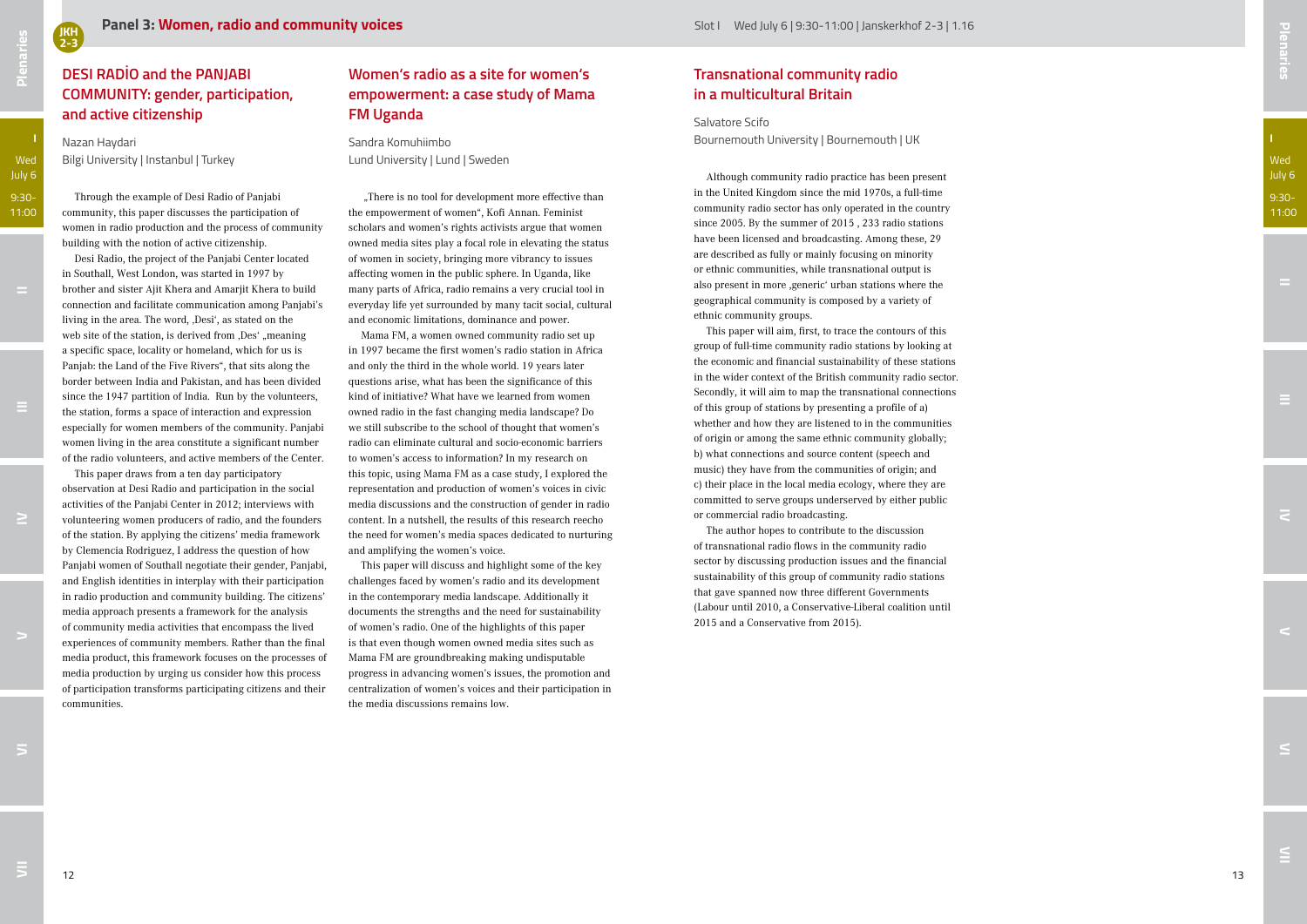**Plenaries Plenaries**

### Richard Berry

University of Sunderland | Sunderland | UK

It was somewhat of surprise when Apple launched their new music streaming service in 2015: they included what seemed like a traditional music service at the heart of it. What seemed more surprising is that they turned to a traditional radio tastemaker to lead the project: Through his work with XFM in London and then BBC Radio 1, Zane Lowe was a global figure in the music industry and was a cornerstone of new music at the BBC. In Apple's choice of director there seemed to be a suggestion that people rather than data were going to drive this project; a decision which appears to counter data-driven programming philosophies in broadcast commercial radio.

Beats 1 presented itself as a traditional radio station, offering a rolling schedule broadcast from studios in three international cities to listeners via desktop and mobile apps, but not radios. It holds further interest as it is a transnational service where both the producers and the listeners are globally dispersed. The movement of Apple into the field of content presents us with an audio service that has the means to create and distribute popular content to a mass audience online.

This paper seeks to address some of the many questions around how Beats 1 might help us to consider issues around music curation, the role of the presenter and the future of radio in a post-broadcast era.

**JKH 2-3**

### **Opening up the debate: The phenomenon of transnational cultural public spheres on Irish radio station Facebook pages**

Daithi McMahon

University of Derby | Derby | UK University of Limerick | Limerick | Ireland

Radio has become an increasingly digitised medium in recent years with a growing online presence becoming ever more integral to the medium's overall output and identity. Furthermore, it has become integral to radio stations' audience recruitment and retention strategies. While radio has long been a platform for onair public debate and discourse, the limitations of technology always meant that only a limited number of listeners could take art. The largest social network site, Facebook, now provides the infrastructure for public spheres to exist online which means a much wider audience can participate and contribute to discussions and debates including the extensive Irish diaspora – which has grown significantly as a cohort since 2008 due to mass emigration – making it a transnational phenomenon.

**I II III IV V VI VII I Wed** July 6 9:30- 11:00

 $\leq$ 

 $\leq$ 

 $\leq$ 

14 International contract of the contract of the contract of the contract of the contract of the contract of the contract of the contract of the contract of the contract of the contract of the contract of the contract of t

Using the Irish radio industry as a case study this research found that although some instances of traditional Habermasian public spheres were found to exist on radio station Facebook pages, such instances were very limited. Instead audiences are participating in what closely resemble cultural public spheres (McGuigan 2005) where the topics of discussion are of a cultural, social or emotional nature, eschewing debates on current affairs/ public issues.

This research involved indepth analysis of three radio stations including commercial and public service stations broadcasting to local, regional and national audiences. The methodology included textual analysis of Facebook page content, interviews with industry professionals and an audience survey of N=419 Facebook users. This research forms part of the author's doctoral thesis which explores the social, economic and cultural implications of Facebook use by Irish radio stations and their audiences.

### **The role of boundary negotiating artefacts in networked radio production**

Bruce Berryman RMIT University | Melbourne | Australia

Whilst the networked environment offers radio producers and their communities of interest new ways to collaborate in the co-creation of audio works for distribution on multiple platforms, information and communication technologies (ICTs) do not guarantee success in themselves. It is through the socio-technical interactions of producers that the success or otherwise of networked radio production is determined.

This paper examines role of boundary negotiating artifacts as enablers in the radio production process and how they can be used by producers to develop the common ground and trust within groups to facilitate meaningful dialogues and production processes between geographically and /or culturally dispersed teams.

Using data generated through a five-year doctoral research project focusing on the production of multiplatform radio pieces, together with contemporary material generated within academic and community contexts, the paper identifies and discusses the constraints and enablers of collaborative production in a networked environment. It describes how the application of appropriate boundary negotiating artefacts, like annotation software and networked production templates, can enable the sharing of ideas to effectively cross personal boundaries throughout the production process.

**I**

Wed July 6 \_ 9:30- 11:00 \_

=

 $\geq$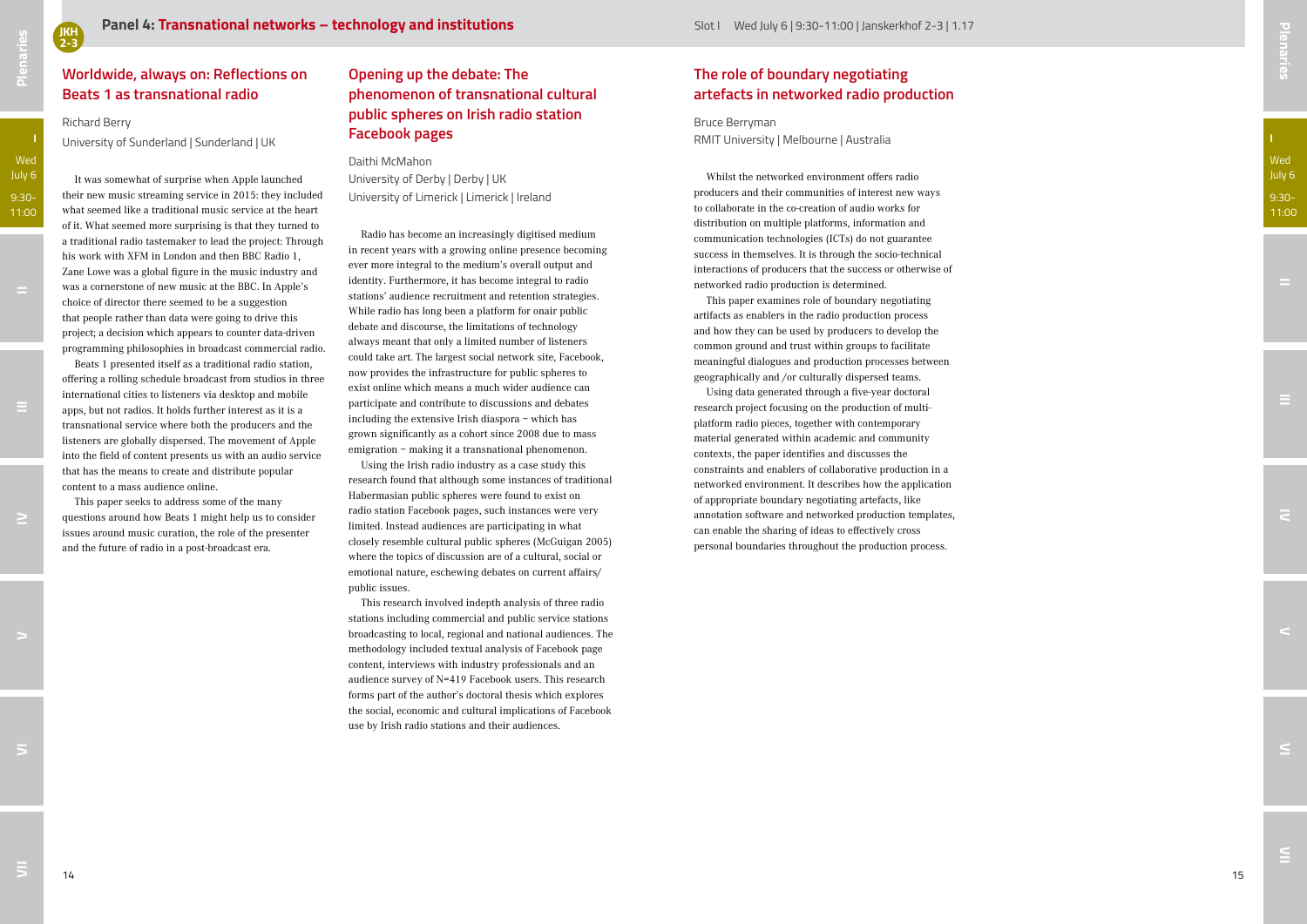

### **The significance of public listening to radio drama**

### Hugh Chignell Bournemouth University | Bournemouth | UK

In recent years there has been an increase in the phenomenon of listening to radio, often in reduced lighting, in public. The organisation In The Dark, based in London, has pioneered a variety of listening events in very different locations. In the Dark, in association with the British Library and the universities of Bournemouth and Westminster, has also run two seasons of public listening events in the library; the first of these titled ,Classic Radio Features' included programmes by Louis MacNeice and D.G.Bridson and the second, ,Inner voices…inner worlds' presented radio drama from Beckett to Lee Hall.

This paper will consider what the success of public listening tells us about radio and how it might be developed to help us understand both historic and contemporary productions. It will focus in particular on public listening to radio drama.

### **Aesthetics and politics of blindness in West German radio broadcasting of the 1950s**

### Luisa Drews

Humboldt-University Berlin | Berlin | Germany

The starting point of my presentation is a change in 20th-century German radio broadcasting: the transition from historical functions of blindness within the earliest theories and aesthetics of radio and radio play, to the social and cultural political embedment that shaped the West German radio play in the course of public welfare for blind veterans after World War II.

Blindness – now understood primarily in a literal way, as blindness of war-disabled persons – became the precondition and legitimation of radio play production in the 1950s. For sure, public welfare systems of most countries that had to bemoan war casualties privileged blind veterans in comparison with amputees for instance; but only West Germany of the 1950s knew such a deep intersection of radio play and public welfare. Friedrich Wilhelm Hymmen, a former soldier who left the military service because of an eye injury, initiated in 1951 the "Hörspielpreis der Kriegsblinden", the most important price for radio plays. As editor of the magazine "Der Kriegsblinde", he had a great influence on social and cultural policy, as well as on the reputation of radio play, ethics, and aesthetics.

In my talk I would like to outline this unique intersection of institutions, politics, theory and aesthetics in West German radio play culture. First, my contribution seeks to reconnect the so-called "Innerlichkeitshörspiel" to its ,production conditions'. Second, I want to raise the question of how the configuration of blind veterans and radio play helped to shape the public and political sphere and to reorganize the relations of (disabled) bodies and power.

### **Radio listens: A phenomenology of radio drama**

### Farokh Soltani Royal Central School of Speech and Drama | London | UK

What happens when I listen to a radio play? How is it possible for me to perceive and make sense of the world of the drama vividly and clearly, when it only exists in the invisible, ephemeral medium of sound? The two most common answers are that I ,see' the drama in my ,mind's eye', or that I decode and rebuild the audible signs into a coherent world. Both, however, can be questioned from a phenomenological perspective: my first-person experience of listening to radio drama is neither a reflective process of deciphering, nor a visual experience in the literal sense – I simply listen, and perceive immediately, the world presented to me through sound.

In this presentation, I offer a new perspective on this question. Taking Merleau-Ponty's understanding of the body-world relationship as a starting point, and drawing on debates in Performance Philosophy and sound studies, I argue that phenomenologically, the radio is not merely a device which transfers the sounds that constitute the dramatic world: instead, as I demonstrate through an analysis of the experience of radio drama, the process of radio dramaturgy transforms radio into an agent, actively and bodily engaged in the dramatic world, listening to it, and expressing to its audience that to which it listens. I do not listen to the radio – I listen with it. This perspective opens up new ways of analysing radio dramaturgy, not as a method of translating textual or visual signs into auditory ones, but as a holistic process of listening.

**JKH 2-3**

**II**\_

Wed\_ July 6\_ 11:30-\_ 13:00\_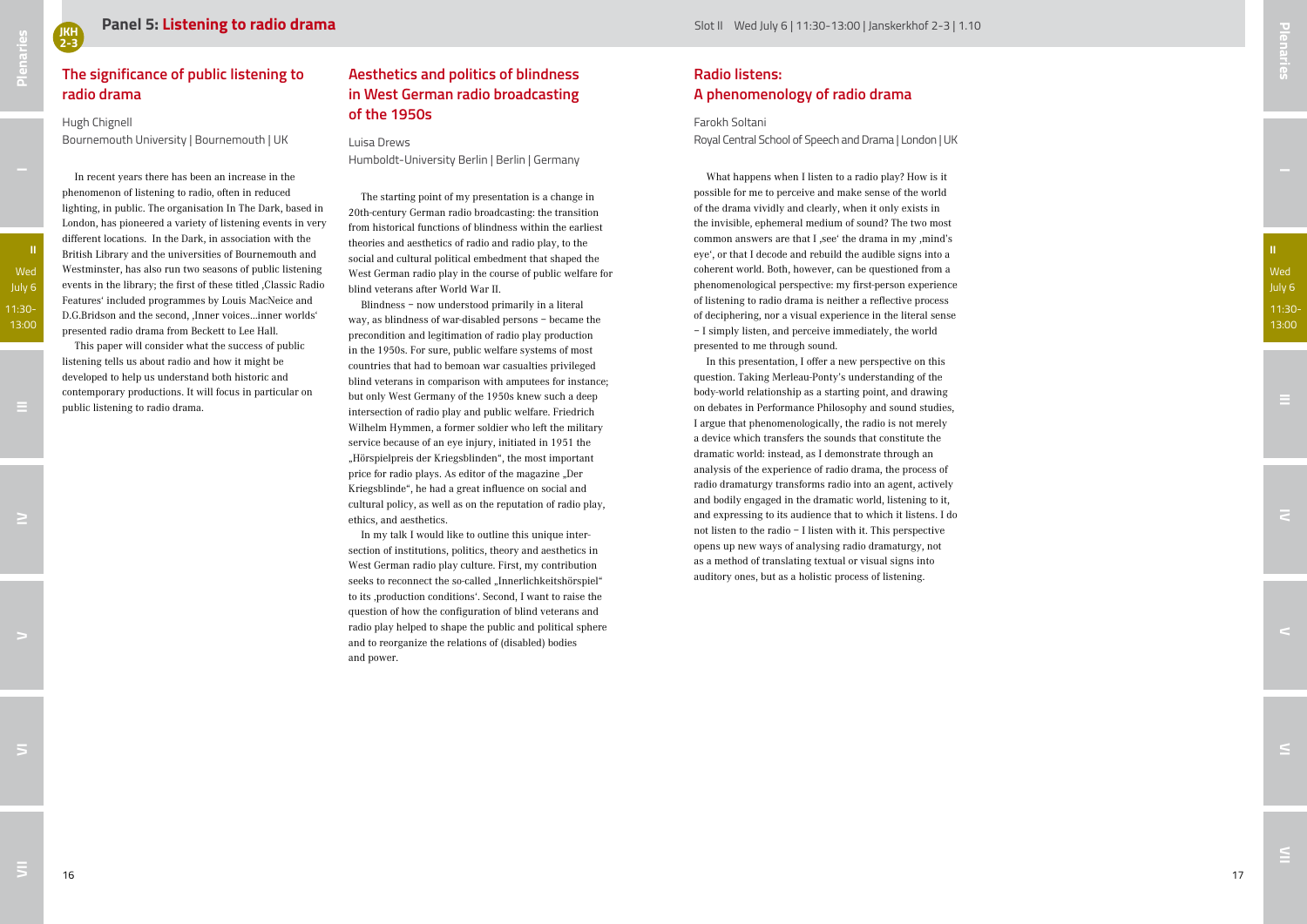**2-3**

### **Transnational radio broadcasting and the decolonisation and development of European empires in Africa, c. 1930-1964**

David Clayton The University of York | York | UK

### Nelson Ribeiro

The Catholic University of Portugal | Lisbon | Portugal

### Rebecca Scales

Rochester Institute of Technology | New York | USA

This panel deploys insights from transnational history to explore the evolution of radio broadcasting during a period of rapid socio-economic and political change in Africa. It investigates how radio came to be perceived by metropolitan and colonial elites as an instrument of advanced colonial administration. It has long been known that colonial elites envisioned radio as a technology that could be used to inform and control colonial peoples; throughout the early post-war decades UNESCO studied radio in the colonial world uncritically, chronicling its ,progress'.

This panel, which highlights differences in colonial and imperial statecraft across three European empires (British, French and Portuguese), refutes the high-modernism of UNECSO. It argues that, because radio broadcasting in and for the colonies was profoundly transnational, its social effects were unpredictable and often unintended. Case evidence is drawn from colonial states and societies in North and Southern Africa. This panel uses a range of historical methods—auditory culture, the political economy of regulation, and the economic history of diffusion—to reveal how radio communications in empires created complex and highly contested transnational public spheres.

### **Colonization through broadcasting: Rádio Clube de Moçambique and the promotion of Portuguese colonial policy**

### **The puzzling case of the "Saucepan Special", c.1947-53: a transnational market and a universal economic model?**

### Nelson Ribeiro

The Catholic University of Portugal | Lisbon | Portugal

Portugal established the first and the longest lasting colonial Empire in the world. Even though the colonial mission of the Portuguese became a pillar of the dictatorship that ruled the country starting in 1933, Salazar never invested significantly in radio transmissions to the Empire which opened the way for private radio stations to flourish in the territories under Portuguese administration. Among these, Radio Clube of Mozambique (RCM) became the most important broadcaster, achieving significant success in the colony and in neighbouring countries, namely South Africa, North and South Rhodesia, Nyasaland and Madagascar. Contrary to all other broadcasters that emerged in the Portuguese Empire, RCM, besides having a professional management, adopted a commercial strategy inspired on the American model of broadcasting.

Against this background, this paper presents a contextual history of RCM from its emergence to the outbreak of the colonial war in Mozambique, discussing how the Portuguese dictatorship led by Salazar controlled and used the station to promote the regime's colonial policy between the 1930s and the outbreak of the colonial war in Mozambique in 1964. Hence, the paper demonstrates how a private station with clear commercial goals was used as a propaganda weapon by an authoritarian regime. Particular attention will be given to transmissions in local African languages that started in the mid-1950s. These were sponsored by the dictatorship after Portugal became a member of the United Nations and therefore was pressured into discussing the independence of the colonies: an issue that Salazar always refused to consider.



 $\equiv$ 

 $\overline{z}$ 

 $\sim 18$ **Precomposed Panel** 

 $\leq$ 

 $\lt$ 

David Clayton The University of York | York | UK

In the 1940s and early 1950s, the colonial administration in Northern Rhodesia, supported by the British government, pioneered the development of radio broadcasting in modern day Malawi, Zambia and Zimbabwe: they perceived radio as a way of bridging social divides and as a tool for defusing political tensions.

The inflection of demand curves for radio receiving sets typically requires small-scale product and process innovations to complement large-scale investments in energy and communication infrastructures. In the 1940s and 1950s, the British government supported by colonial administration of Northern Rhodesia adopted in modified form this universal model.

The Northern Rhodesian colonial administration invested in transmission equipment and provided Ever Ready, a US multinational that specialized in batteries, with time-limited subsidies for a cheap, battery-powered "tropicalized" set, the "Saucepan Special". State actions supported the formation of a transnational market. This paper argues that Ever Ready did not secure first-mover advantages, and explains why this technology was suboptimal. In so doing it debunks a myth in African radio history-that the iconic "Saucepan Special" revolutionized broadcasting in Africa.

**Transnational broadcasting and** 

# **colonial borders in the mediterranean,**

**1934-1939**

 $\geq$ 

Rochester Institute of Technology | New York | USA

During the late 1930s, transnational radio broadcasting turned the airwaves over the Mediterranean into a new site of power struggles between France and its diplomatic rivals and between French colonial regimes in Algeria, Morocco, and Tunisia and the people they governed. From 1935 onward, Germany, Italy, and Nationalist Spain began to challenge French dominance of North Africa through Arabic-language broadcasts that proclaimed their support for pan-Arab movements in Egypt and the Levant, attacked liberal democracy, and challenged French "Muslim" policies in the Maghrib. Fearing the broadcasts would inflame nascent nationalist movements across North Africa, French colonial authorities instituted surveillance of radio sales and indigenous listeners to monitor the effects of propaganda on the "native" mentality. Drawing on files from the French Army and the colonial civil service in Algeria, this paper examines how an emerging auditory culture of Arabic-language broadcasting and 78-rpm records created a transnational Arabic public sphere that eluded the grasp of the colonial state and threatened to undermine French control over North Africa. The inability of French colonial authorities to control Algerian listeners and the airwaves over North Africa forced the French state to develop concrete counter-propaganda strategies to shore up the "borders" of the airwaves over its Mediterranean colonies. While complicating our historical picture of French imperialism in the late 1930s, this paper illustrates how modern auditory media undermined national borders and power structures, reminding us that imperialism must be examined through a transnational framework, rather than the conventional model of the imperial nation-state.

**II**\_

Wed\_ July 6\_ 11:30-\_ 13:00\_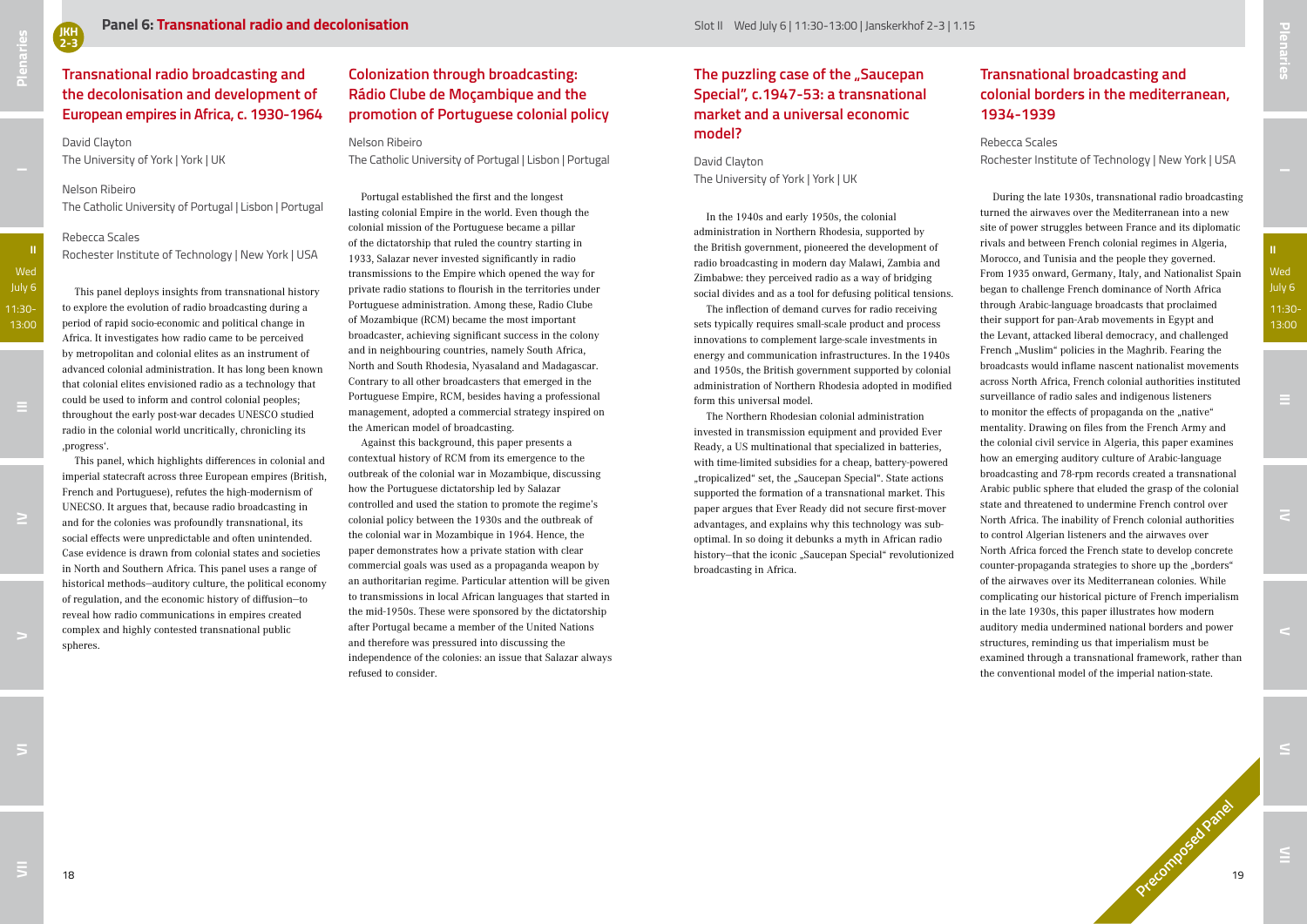# **VII V** IV II V II I V II I V II I V II I V I V I V I V I V I V I V I V I V I V I V I V I V I V I V I V I V I V Plenari

**Plenaries**

### **Transnational indigenous radio: The case of Tautoko FM**

Joost de Bruin, Jo Mane and Te Atawhai Kumar Victoria University of Wellington | Aotearoa | New Zealand

In the context of postcolonial Aotearoa / New Zealand, indigenous radio is a crucial medium for the revitalisation of Māori language and culture. Around twenty indigenous radio stations are targeted to specific iwi [tribes], or indigenous nations, within the larger nation state of New Zealand. Their target audiences consist of local communities, but also of iwi members who have moved to other parts of the country or abroad. As all Māori radio stations have live internet feeds, they give Māori around the country and the world the opportunity to stay connected with what is happening in local communities, with te ao Māori [the Māori world] and with te reo Māori [the Māori language].

Based on a collaborative research project with the radio station Tautoko FM, we argue that Māori radio: 1) facilitates a transnational public sphere by connecting audiences with local cultures and iwi dialects; 2) crosses transnational boundaries by creating dialogue between indigenous nations in Aotearoa / New Zealand; 3) provides opportunities for diasporic media use by reaching out to Māori people all over Aotearoa / New Zealand as well as in other parts of the world; and 4) engages in nation building practice by inviting non-Māori to connect with indigenous language and worldviews. We analyse how Tautoko FM draws on broadcasting technologies to achieve these aims, but also how the station's website and social media practices accomplish transnational connections. Lastly, we reflect on how the station's archive has made oral histories available to different audiences.

### **Media and migration**

Janey Gordon, Lawrie Hallett University of Bedfordshire | Bedfordshire | UK

Recent political developments, particularly in the Middle East, have resulted in considerable numbers of migrants seeking safe haven within Europe. Many of those arriving do not always have European language skills available to them upon arrival.

> My research concentrates on how the radio stations by means of programme content foster a regional belonging, creating a picture of the transnational space in which they are broadcasting, and on what role German as a broadcasting language plays in these processes. I will demonstrate the integrating function of the media and its function within a diasporic consolidation, focussing on how the radio stations strive to create a collective identity among the German minority. I will point to mechanisms used by radio stations in order to produce a strong sense of belonging to the minority, while asking how this is possible, if German is positioned as the "mother tongue" which is ..to be learned first".

Host societies have been surprised at the level of IT and Smartphone technologies in use by the migrants, both to organise their travels and also keep in touch with their own communities and families. In addition, social and community media are playing a key role in supporting new arrivals to Europe, providing cultural and linguistic familiarity which larger, mainstream, media are either unable or unwilling to supply.

The University of Bedfordshire's radio team, Dr Janey Gordon, Lawrie Hallett and Terry Lee, along with New Media scholar and specialist, Dr Gavin Stewart, are developing a project to examine the use of community and new media by migrant groups. The organisers are seeking partners in other European countries to expand upon this work and to develop a longer-term research project in this area.

This paper presents the initial scoping work for this project, which involved examining UK community radio stations to discover what provision they made for migrant groups and what they aimed to do. The UK community stations have been serving migrant communities for more than a decade. How will they serve new arrivals on- air and via new media multiplatform techniques?

**JKH 2-3**

# **I II III IV V VI VII II** Wed July 6 11:30- 13:00

 $\leq$ 

 $\lt$ 

 $\leq$ 

 $\leq$ 

### **Minority belonging or/and diasporic spaces? The case of language-based minority construction through the German-speaking radio shows in Poland**

Verena Molitor

Bielefeld University | Bielefeld | Germany

The language of diaspora communities and minorities can be considered as a border-making instrument, as a mechanism of exclusion and inclusion (or rather of both simultaneously). The minority or diaspora language media can function equally well as means, instruments or mechanisms of border creation, border maintenance, or inclusions.

The paper deals with radio programmes in a specific transnational space, by focussing on the German-speaking radio shows in Poland. Due to the fact that those who define themselves as "German minority" partly do not speak German because of the minority languages ban during the socialist period in Poland, the central question(s) to be posed in this presentation arises: Which function does German-speaking radio have in the creation of borders, inclusions, exclusions, interties and belongings; and how will transnational spaces between Germany and Poland via the radio stations be created?

### **Transnational radio identities and cultural migrations in the reception of an ORTB revolutionary jingle among Nigerian listeners in the 1970s**

Jendele Hungbo

North-West University | Mafikeng | South Africa

In the 1970s, Benin Republic's state broadcaster, ORTB Radio (Radio Dahomey), transmitted series of radio jingles which sought to mobilize Beninois citizens in support of the socialist revolution introduced by the country's new regime led by President Mathieu Kerekou. Operating under the ,Voix de la Revolution' matrix, the broadcasts which were sometimes produced in local languages mutually intelligible between the two countries were received in fringe communities located along the Nigeria-Benin border. This paper therefore examines how the transnational reception of the radio station contributed to the transformation of identities of a section of the populations of both countries including the naming of migrants from Benin. Using embodied ethnography (Turner 2000; Dombroski 2011), the paper focuses on the reception and use of the ,Ehusu jingle' among Radio Dahomey's fringe listeners in Nigeria. It argues that the inadvertent consequence of the reception of the signals of ORTB radio produced practices and discourses of identification beyond the shores of Benin while at the same time defining boundaries of socio-political existence among citizens of the different countries. The paper concludes that the power of radio over the shaping of identities becomes more significant when read against the transnationality and intractability of the medium.

**II**\_

Wed\_ July 6\_ 11:30-\_ 13:00\_

Е

 $\geq$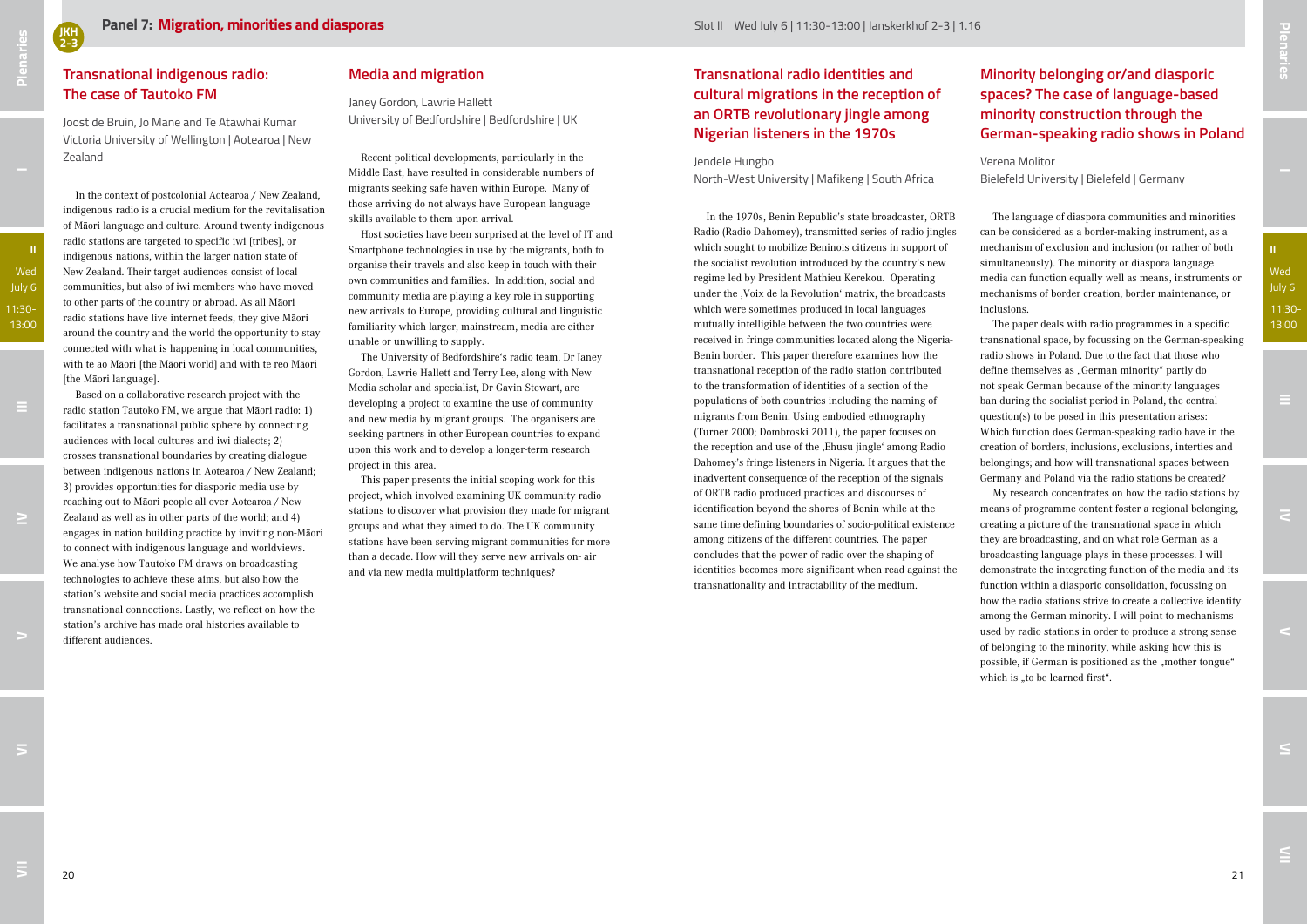# **VII V** IV II V II I V II I V II I V II I V I V I V I V I V I V I V I V I V I V I V I V I V I V I V I V I V I V Plenari



**Music, listening and subjectivity; transnational influences in the early ABC**

### John Tebbutt Monash University | Melbourne | Australia

This paper charts the tension between radio and art music for national listening subjects in the early 20th century. I address the relationship between the Australian Broadcasting Commission's symphonic artmusic and other programming in a period of technological change that saw sound recording influence new media compositional practices. For its inaugural broadcast on the evening of July 1, 1932, the ABC's National Broadcasting Symphony Orchestra beamed live from the Sydney Conservatorium with music by Weber, Elgar, Handel and Liszt. From that time the public broadcaster undertook a major expansion of music presentation in Australia. Fine music underpinned an international view that radio should provide ,uplift' to the population, however a range of contemporary critics from Theodor Adorno to the Futurists, contested the role of radio in ,music appreciation'. This paper traces how those tensions played out in Australian public service radio. It presents the thesis that, with a new war looming in the late 1930s, the challenge radio and sound recording to the knowledge practices associated with symphonic music meant that the broadcast orchestra was unable maintain a role as national cultural institution for a modern listening subjectivity.

### **Radio regulation and transnational cultural flows: The case of electronic dance music (EDM) and Australian radio broadcasting**

Chris K. Wilson RMIT University | Melbourne | Australia

Electronic dance music (EDM) emerged as a new cultural form in the United States in the early 1980s and rose to prominence across the industrialised world during the 1990s. While Harley and Murphie (2008) suggest that a series of large public dance parties marked the ,flowering of electronica culture en masse in Australia' and acceptance of EDM into the Australian music market by the early 1990s, local radio broadcasters were yet to play a significant role in its development. This is surprising given the dominant position that music radio occupied in the post-television Australian radio landscape and the important role that radio played in the early diffusion of EDM culture elsewhere – such as the UK, where EDM pirate radio stations flourished from the mid-1980s.

In this paper I describe the structural impediments that limited radio's initial contribution to the emergence of EDM as a popular cultural form in Australia, outline the important role that national spectrum planning and access regulation reforms in the 1990s had on the eventual establishment of local EDM radio and make some remarks about the impact these stations had on local EDM culture. I argue this case illustrates how national broadcasting structures and the regulatory frameworks that underpin them may have a profound impact on transnational cultural flows.

The paper draws on interviews with founders of Australian EDM stations, staff of the broadcasting regulator, and EDM industry representatives (retailers, magazine editors and club owners), as well as an analysis of key government and institutional documents.

**JKH 2-3**

**II**\_

Wed\_ July 6\_ 11:30-\_ 13:00\_

Е

 $\geq$ 

### **Social media, identity and alternative music: BBC Radio Scotland and translocality**

### J. Mark Percival

Queen Margaret University | Edinburgh | Scotland

BBC Radio Scotland has been broadcasting since 1978 and despite its status as a traditional BBC mixed output regional station dominated by speech, popular music has been a significant part of its schedule over the decades. Since 1980, significant shows have included Rock In Scotland, Beat Patrol, Bite The Wax, Electronica, and since the early 2000s, shows presented by broadcaster, author and musician, Vic Galloway.

As a publicly funded, public service broadcaster the BBC must demonstrate a strong relationship with its imagined audience, and the corporation has historically used long-established tools such as hard copy letter writing and listener phone-ins as strong signifiers of interaction. From the late 1990s onwards, email and then SMS became important channels through which Radio Scotland's music programmes could show that they were responsive to listener input. In common with national UK BBC music radio programming, Radio Scotland now makes heavy use of social networks, primarily Twitter and Facebook, to further develop its relationship with its music audience. This paper addresses the significance of social media as a framework within which a particular intimacy has developed, enhancing perceptions and representations of interaction and alternative music communities of production and consumption. The issues of identity that emerge from interactions around Scotlandbased alternative music shows often reflect the difficulties of conceptualising "Scottish-ness" for audiences in postindependence-referendum Scotland, and in particular for diasporic Scots living abroad.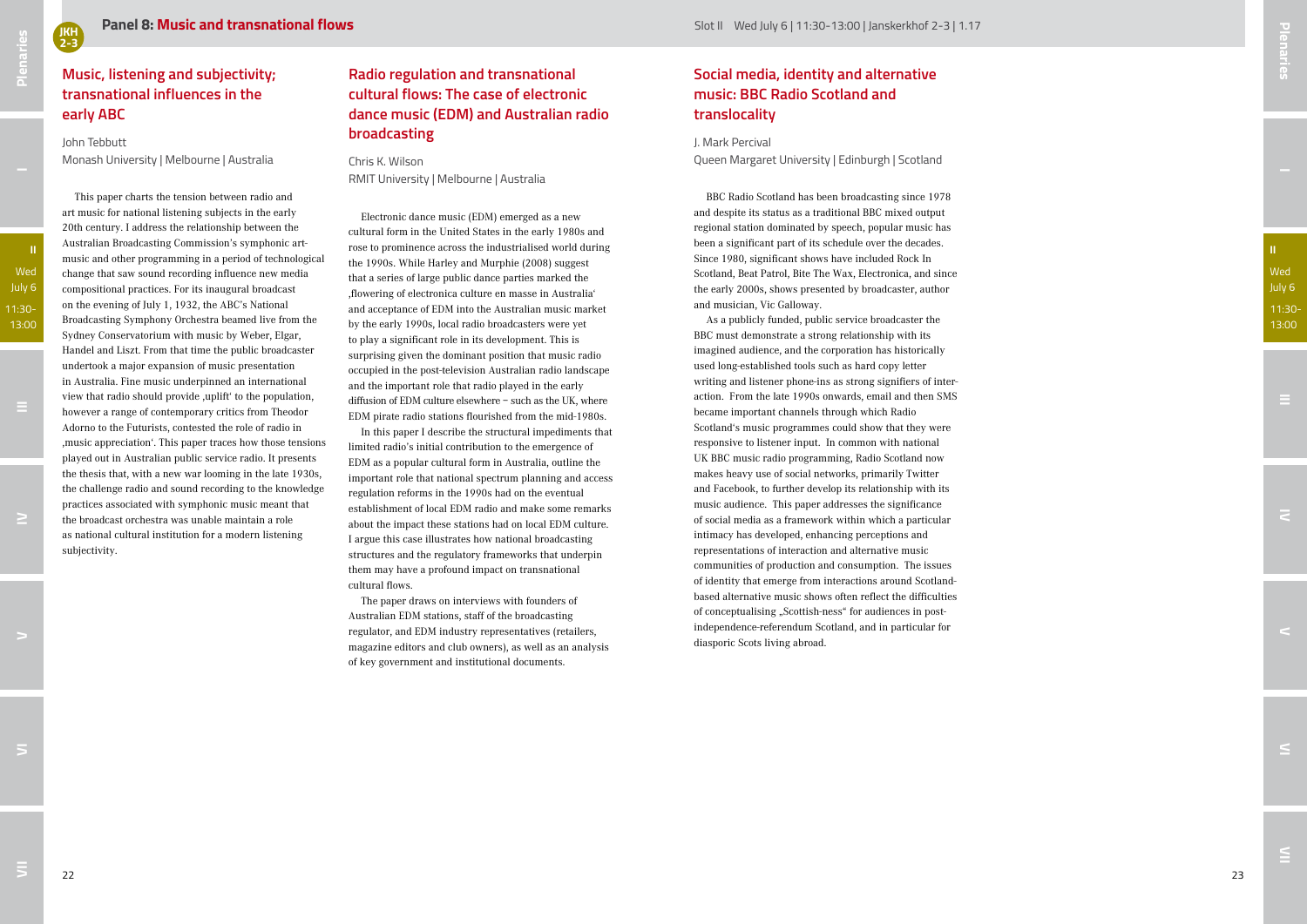**Plenaries**

**2-3**

### **Agency in the archive? Radio archiving, gendered work and transnational networks**

### Carolyn Birdsall

University of Amsterdam | The Netherlands

This presentation is concerned with the pioneering role of women in recording and editing radio sound, along with formalized tasks within music libraries and sound archives from the 1930s onwards. Drawing from recent research on European radio history, these instances of broadcast ,sound work' will be understood as important sites for revisiting the "hidden professions" of media production (O'Dwyer and O'Sulivan 2013). The International Association of Sound Archivists (IASA), from its origins in committee meetings in the 1950s onwards, offers a key site for analyzing the role of women in forging transnational networks and defining professional identities. Women initiated dialogue within IASA – on technical solutions, best practices and heritage policy – across Cold War political divides; one important example can be found in the Radio Sound Archives Committee chaired by Magdalena Cseve (Hungarian Radio). These cases necessarily require attention to the politics of radio archiving during war, occupation and political transition; for instance, in contributing to institutional silences, gatekeeping and canonization processes (Dolan 2003, Ketelaar 2008). In this context, a useful comparison can be found in the ambitious archival and broadcast activities of the International Folk Music Council in the 1950s, for which the BBC's pioneer archivist Marie Slocombe played a key role. The presentation will engage broader reflections on transnational collaboration in broadcasting, as a framework for understanding the contribution of women to archivist professionalization, as well as the legitimization of radio

as a form of historical documentation and cultural heritage.

### **The voice of America in France: Eleanor Roosevelt as public diplomat**

Anya Luscombe Utrecht University | Utrecht | The Netherlands

During the Cold War radio was one of the major tools of cultural diplomacy. The USA used it to strengthen transatlantic relations and to combat their opponents' propaganda. Among the many public diplomats during the late 1940s and early 1950s, the chair of the United Nations Human Rights commission, Eleanor Roosevelt, was one of the Voice of America's favourite broadcasters to reach audiences and represent the US perspective. The VOA in 1952 described her commentaries to French audiences as having had "a terrific affirmative effect [and] also provok[ing] the communists and their fellowtravellers to exceptional counter-activity". A series of talks by Mrs. Roosevelt in November and December 1951, for which the weekly audience was estimated at 5 million, were attacked in French communist newspapers. This presentation examines some of Mrs. Roosevelt's broadcasts as a case study to assess the contribution of the VOA to the US Information Service's efforts in France in the early part of the Cold War.

**III**\_

Thu\_ July 7\_ 9:30-\_ 11:00\_

 $\geq$ 

### **The war on the air: Erika Mann's WW2 broadcasts at the BBC**

Vike Martina Plock University of Exeter | Exeter | UK

> **I II III IV V VI VII III** Thu July 7 9:30- 11:00

 $\leq$ 

 $\leq$ 

 $\leq$ 

This paper will examine the broadcasts contributed by Erika Mann to the BBC's German Service in 1940 and 1941. Because the BBC wanted to present an entirely British point of view on the war, exiled German-speaking writers and intellectuals were usually prevented from speaking on the air. Their roles were supportive ones, restricted to the writing of propaganda speeches that were sometimes censored or rejected by the producers at the broadcasting company. Erika Mann was, due to her family connection and her marriage to W. H. Auden, an exception and was allowed to speak directly to the German people. However, unlike her father's speeches that were broadcast from 1940-42, Erika's own contributions to the BBC's war effort have received very little critical attention. By examining archival material from the BBC Written Archive relating to her journalism work during the Second World War, this paper will investigate the everyday working practices at the BBC's German Service during the months of the London Blitz. It will ask what role individual contributors such as Erika Mann and others played in shaping the programmes that were disseminated by the British broadcasting company and it will investigate the complex collaborations between the British BBC producers and the exiled, German-speaking intellectuals in their employment. As such, it hopes to shed new light on a particularly turbulent moment in the early years of the BBC's history as a public broadcasting company, a period during which everyday working experiences often questioned the insistence on those national boundaries that had been set up by historical circumstances.

### **"She is known in every European capital": Isa Benzie and the Foreign Department of the BBC, 1927-38**

Kate Murphy Bournemouth University | Bournemouth | UK

In 1933, Isa Benzie became Foreign Director of the BBC. Previously, she had worked as an Assistant in the Foreign Department under Major C.F. Atkinson. When he retired as Foreign Director she took on his role. Benzie, an Oxford graduate, had arrived at the BBC as a secretary in 1927 and was one of a number of women who rose to significant positions within the Corporation in the interwar years. By 1929, she had been promoted to Assistant status in the Foreign Department, a job that involved organising Continental relays (the broadcasting of overseas programmes on the BBC) as well as deputising for Atkinson. As Foreign Director, Benzie was involved in negotiations at the highest level; for instance, she represented the Corporation at International Broadcast Union meetings, frequently the only woman to take part. She also dealt with the international press, entertained overseas dignitaries and acted as a point of liaison for major events such as the Coronation of George VI. The Morning Post marvelled at her ability to ,ring up New York, Sydney, Calcutta or Cape Town as casually as you and I call a taxi' while Wireless magazine claimed hers was ,a job that would intimidate many a man'. When Benzie retired on marriage in 1938, the Foreign Department was absorbed into Home Intelligence; her post redesignated Foreign Liaison Officer. This paper discusses the role of the Foreign Department at the BBC in the interwar years and, in particular, the impact of Benzie's gender on her role.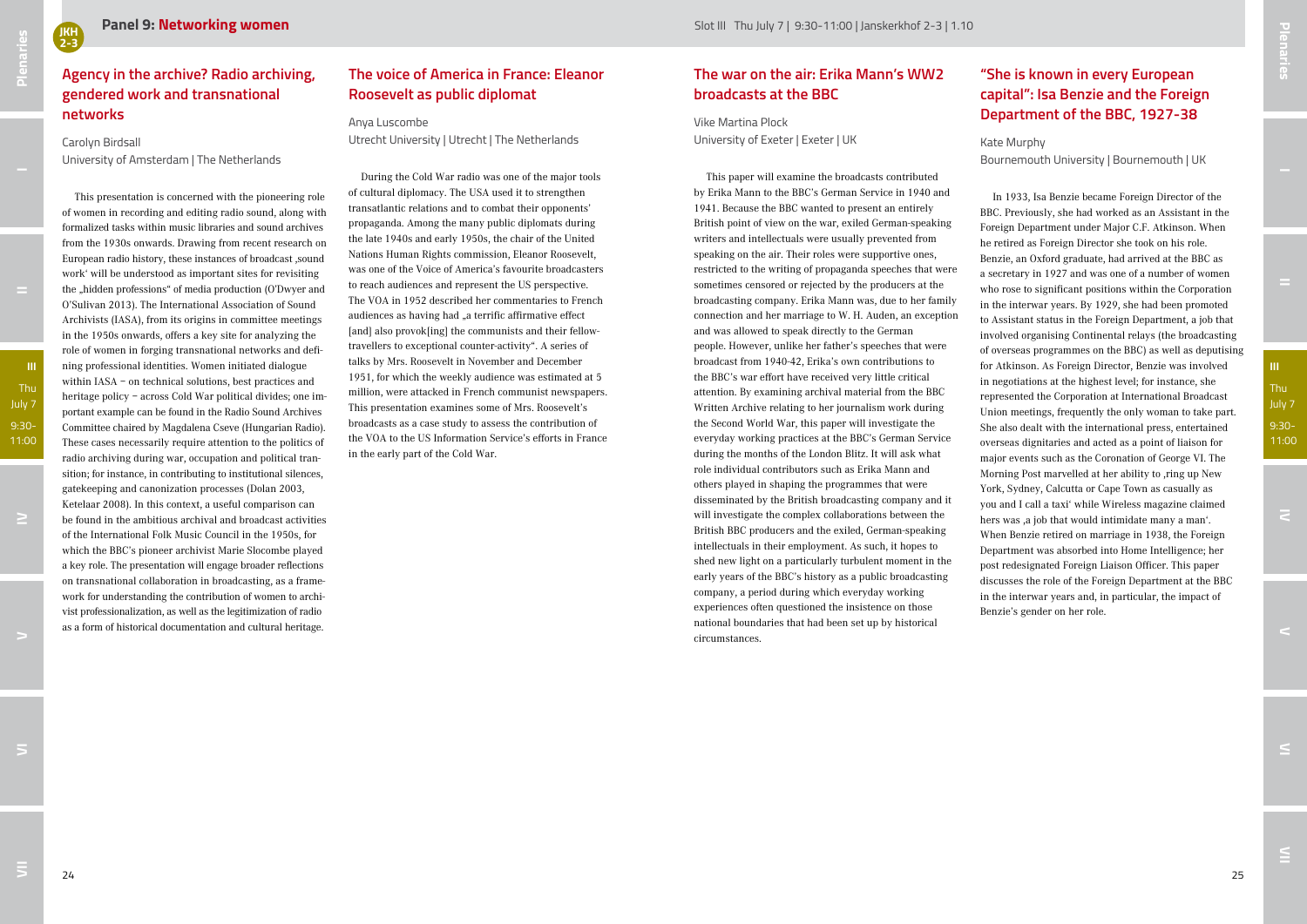**Plenaries**

### **The lost radio sound in the transatlantic audiovisual memory of Radio Free Europe**

Yuliya Komska Dartmouth College | Hanover | USA

Starting in 1950, when its earliest operations began, Radio Free Europe had a life in pictures. Originally, these appearances were confined to the U.S. There, the nation's leading advertising professionals, Hollywood scriptwriters, and TV personalities teamed up to put the workings of the Cold War broadcaster across the Iron Curtain on screens large and small. The efforts, spearheaded by RFE's fundraising arm Crusade for Freedom, created a façade for the covert infusions of CIA money into the ostensibly private station's budget. By promoting RFE's activities in the West and its effects in the East, these moving images aimed to attract private American donors. In the process, they silenced RFE's original sound and replaced or overwhelmed it with the English voiceover. My talk addresses the lasting consequences of this loss: the attrition of the broadcaster's authentic and multilingual voices that lingers on in its current transatlantic memory.

Thanks to documentaries made by German, Spanish, Bulgarian, and Romanian directors between 2007 and 2014, this memory remains substantially visual. It also relies, for lack of alternatives, on the American stock footage from the 1950s and 1960s. Unwittingly, directors across borders continue to propagate the skewed image of the silenced and monolingual RFE. In the paper, I assess this perseverance against the backdrop of the recent "visual turn" in radio studies—the tendency to query radio's visuality and to subvert the "invisible but audible" (A. Fickers) paradigm, emblematic of radio's earlier history.

**JKH 2-3**

### **,Countries in the air': Travel and modernism in the radio features of Louis MacNeice**

Aasiya Lodhi University of Westminster | London | UK

In the middle stretch of his twenty-two year BBC career, from the late 1940s to the mid-1950s, the poet and producer Louis MacNeice earned a reputation as one of the ,undisputed masters of creative sound broadcasting' – a reputation derived, in part, from a huge range of radio features that hinged on his journeys abroad. These ,mosaic'-like programmes, as MacNeice described them, explored history and contemporary culture in countries as diverse as Ghana, Italy, India, Greece and Egypt. Through close examination of three key overseas soundscapes – Portrait of Rome (1947), Portrait of Delhi (1948) and Portrait of Athens (1951) – this paper will consider the role and function of travel in shaping MacNeice's transnational engagement with the radio feature as a modernist form. It will highlight how these sonic travelogues, through the use of competing voices and sound, disturb conventional ideas of home, belonging and empire, as well as of the truth of the traveller's experience. Yet MacNeice's features are also travelling vehicles themselves, mapping out new terrain both temporally and spatially in the radio medium, and foregrounding anxieties about space, distance and the crossing of national boundaries, both on the ground and through the air. Tracing MacNeice's travel imprint on the BBC archive – drawing on extant sound recordings as well as written scripts, billings, cues and internal memoranda – will also allow for the transnational turn in radio-literary modernism to be delineated more sharply; a turn, which, so far, has been largely neglected in historical studies of BBC Radio.

**III**\_

**I II III IV V VI VII III** Thu July 7 9:30- 11:00

 $\overline{z}$ 

 $\leq$ 

Thu\_ July 7\_ 9:30-\_ 11:00\_

 $\leq$ 

 $\geq$ 

26 and the contract of the contract of the contract of the contract of the contract of the contract of the contract of the contract of the contract of the contract of the contract of the contract of the contract of the con

Paul Rixon University of Roehampton | London | UK

In this paper I will be introducing some of my initial research on how British newspapers began to cover European broadcasts in the 1920s and 1930s. This was a time when radio was establishing itself as a new medium and one where its relationship to newspapers gave rise to certain tensions and fears. My research focuses on how the mass circulation newspapers, such as the Manchester Guardian, the Times and the Daily Mail, began to cover stations based in Europe, in terms of schedule listings, reviews, previews and general news. As I will show, for a number of papers the amount of ,Foreign' coverage, as it was often called, in terms of space and information was often similar to that accorded to the BBC. While, for most papers, detailed listings were only given for the BBC, for the foreign stations the previewers would select a schedule of programmes that they saw as worth listening to. In a way, guided by particular values, they came to mediate a view of what Europe had to offer the British listener. This coverage contrasts with the near exclusion of commercial stations, like Radio Luxembourg and Radio Normandie, which were based in Europe but had English output that focused on the British market. Throughout this paper I will analyse specific examples of the coverage of ,foreign' (European) stations exploring the way the critics and reviewers writers wrote about their output, what impression they gave of such services to their readers, how this compared to coverage focused on the BBC, what underlying values seemed to be at work in what they selected and what if any criticisms were made of radio emanating from the continent.

### **RadioMD: Medicine and public health in early broadcasting**

Bill Kirkpatrick Denison University | Granville | USA

When broadcasting emerged in the 1920s, the worldwide influenza epidemic was in recent memory, and a global rise in the number of persons with disabilities, especially wounded veterans of the Great War, demanded new societal responses the questions of sickness and health. Under such conditions, it was inevitable that the revolutionary new medium of radio would be "thought together" with issues of health, impairment, and medicine throughout the interwar period. Radio quickly became a health technology: doctors deployed it in the rehabilitation of veterans, officials used it to beam medical information to the public, advertisers ruthlessly exploited it to sell quack medicine. In these and many other ways, radio and medicine quickly became inextricable.

In this paper, I explore how radio functioned as an instrument of public health education and control, and even came to be regarded as a therapeutic technology in its own right. Using archival sources from broadcasters, government authorities, and the medical sector, I argue that radio became a site of struggle over the economic, scientific, and political dimensions of public health and the medical system. Importantly, given the transnational emphasis of this conference, these struggles played out differently based on location. In other words, national media systems and national medical systems were part of the same story, feeding each other in heretofore unexplored ways. Although my primary case study is the U.S., this project expands transnational media studies by considering not merely the economic and regulatory bases for radio, but also its integration with other industries and sectors of particular importance to the state.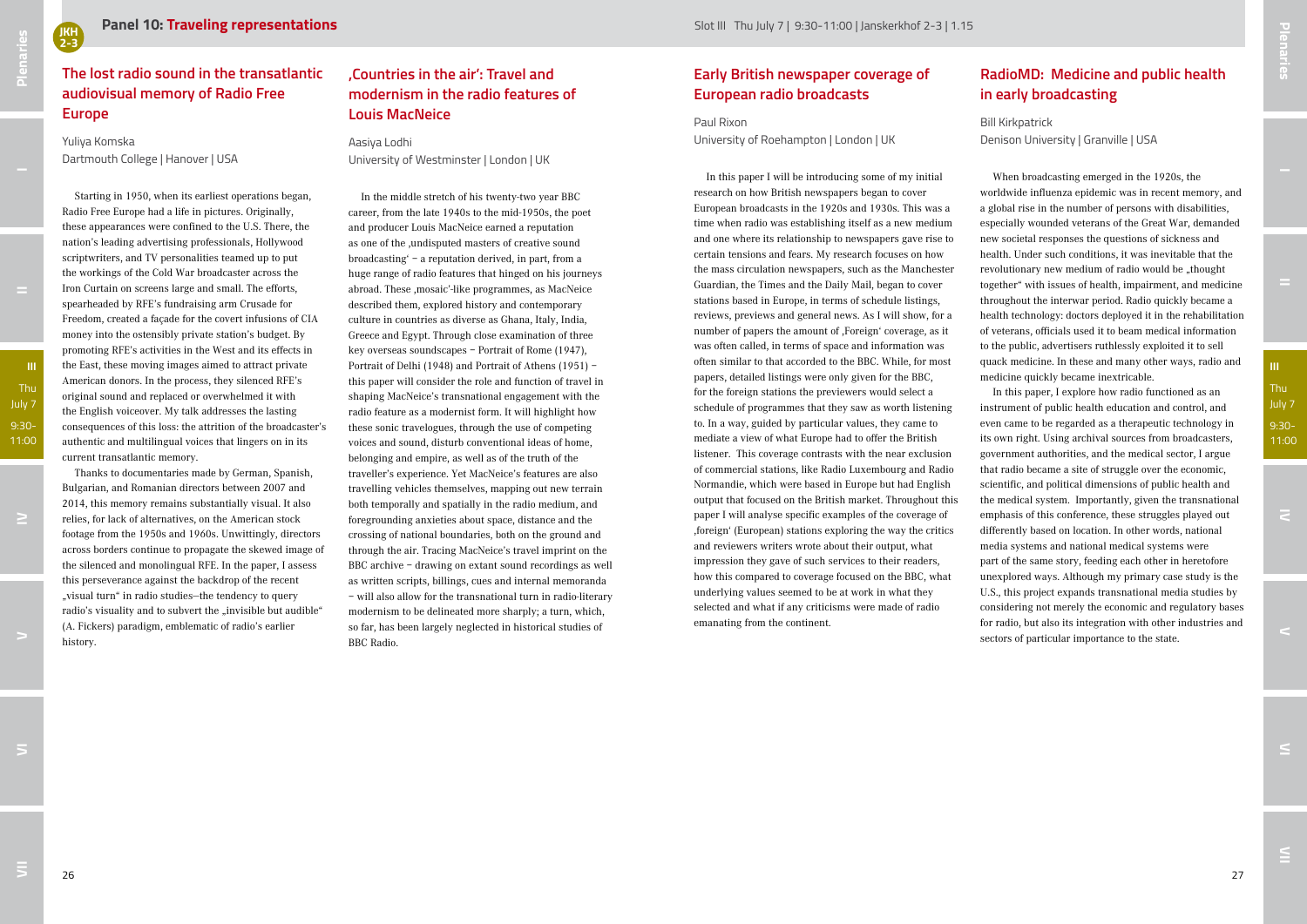

**2-3**

### **Empowering voices of queer women: Freedom and identity in transnational, local and community radio**

### Stacey Copeland Ryerson University | Toronto | Canada

Radio is in critical need of a definition overhaul to reflect its diverse content and distribution in a postinternet era. Within the realm of modern media and cultural theory, radio is habitually perceived as an outdated medium, often left out of contemporary academic analysis surrounding representations of gender, race, and sexuality. In recent years, notable radio scholars including Angeliki Gazi, Phylis A. Johnson, and Bill Kirkpatrick have explored critical challenges of radio research and its importance in relation to communities, putting out a call for renewed interest in post-internet era radio for a new audience. Before radio scholars and professionals can expect radio to take on a renewed meaning within the larger media discourse, we must advocate its worth. My paper will explore radio as a renewed medium of freedom for the voice of queer women through examination of queer and lesbian focused content on Western postinternet radio (traditional am/fm, podcasting, internet, satellite). Through research of notable live and preproduced content including Dykes on Mykes on CKUT 90.3 FM, Homoground podcast, and the Canadian Lesbian and Gay Archives audio recordings collection, I intend to explore the vital role of niche radio within local and transnational queer communities. I will discuss the advantages as well as drawbacks of non-visual, audiobased media for queer identity and social justice through the examination of historical, critical and feminist radio discourse surrounding community and identity. I will present modern radio as a liberating and intimate medium that asks the audience to listen, engage and connect.

### **Queer in your ear: LGBT radio in the archives**

Matthew Linfoot University of Westminster | London | UK

The lesbian, gay, bisexual and transgender community (LGBT) was the last to find a consistent voice on mainstream UK radio. Eventually, and after many a battle with nervous radio bosses, gay radio was brought to the nation in 1993 with the first gay programme on BBC Radio Four, then the launch of BBC Greater London Radio's Gay and Lesbian London, swiftly followed by Out This Week on BBC 5 Live and Gaytalk on BBC Radio Manchester.

This paper analyses the output of one of these programmes, Gay and Lesbian London, a weekly magazine show which ran from 1993 to 1997. A review of the range of material that the programme covered makes a revealing study of the presence and impact of gay and lesbian lives on broadcast media at this time. The kinds of items featured included lobbying for legal equality in a range of fields, such as the age of consent and serving in the military, then the fight against HIV/AIDS, and the raising of LGBT visibility generally in culture, politics and society.

The theoretical perspective comes from Pullen's concept of storytelling and gay identity (2009: xii-xiii), which foregrounds narrative, social constructionist and political dimensions to mediate these historical and contemporary subjects.

The paper explores how these narratives have a connectedness to more contemporary concerns, as well as contextualizing the shifting political and social axis of LGBT identity today. What will emerge is a celebration of what Pullen calls 'diverse yet coalescent narratives' (ibid).

**III**\_

Thu\_ July 7\_ 9:30-\_ 11:00\_

 $\geq$ 

### **Where the girls are: WHER, CHIC, and the legacy of the all-female format**

Lori Beckstead Ryerson University | Toronto | Canada

In 1955, WHER in Memphis, Tennessee became the first radio station in the world to feature an All-Female format. CHIC Radio, launched in 1966 near Toronto, was Canada's first (and only) All-Female format. This paper explores the history of the format as well as the societal and cultural implications of utilizing sex/gender as the primary identifying trait of a commercial radio format. Who was the format meant to appeal to? Was it a successful format? Ratings data and personal interviews shed light on these questions. Radio shows, community radio stations, and podcasts from around the world that have since adopted the all-female approach are surveyed.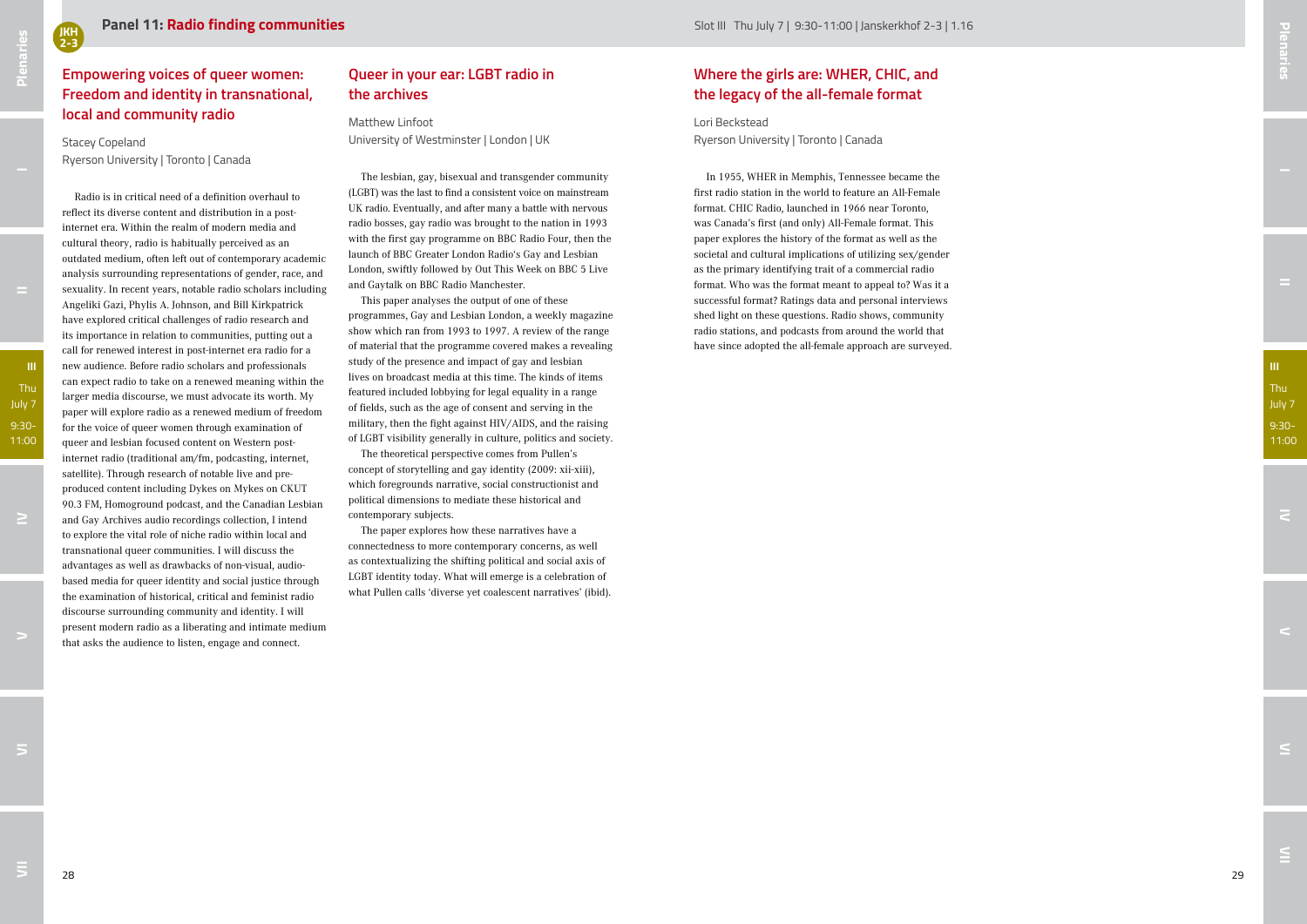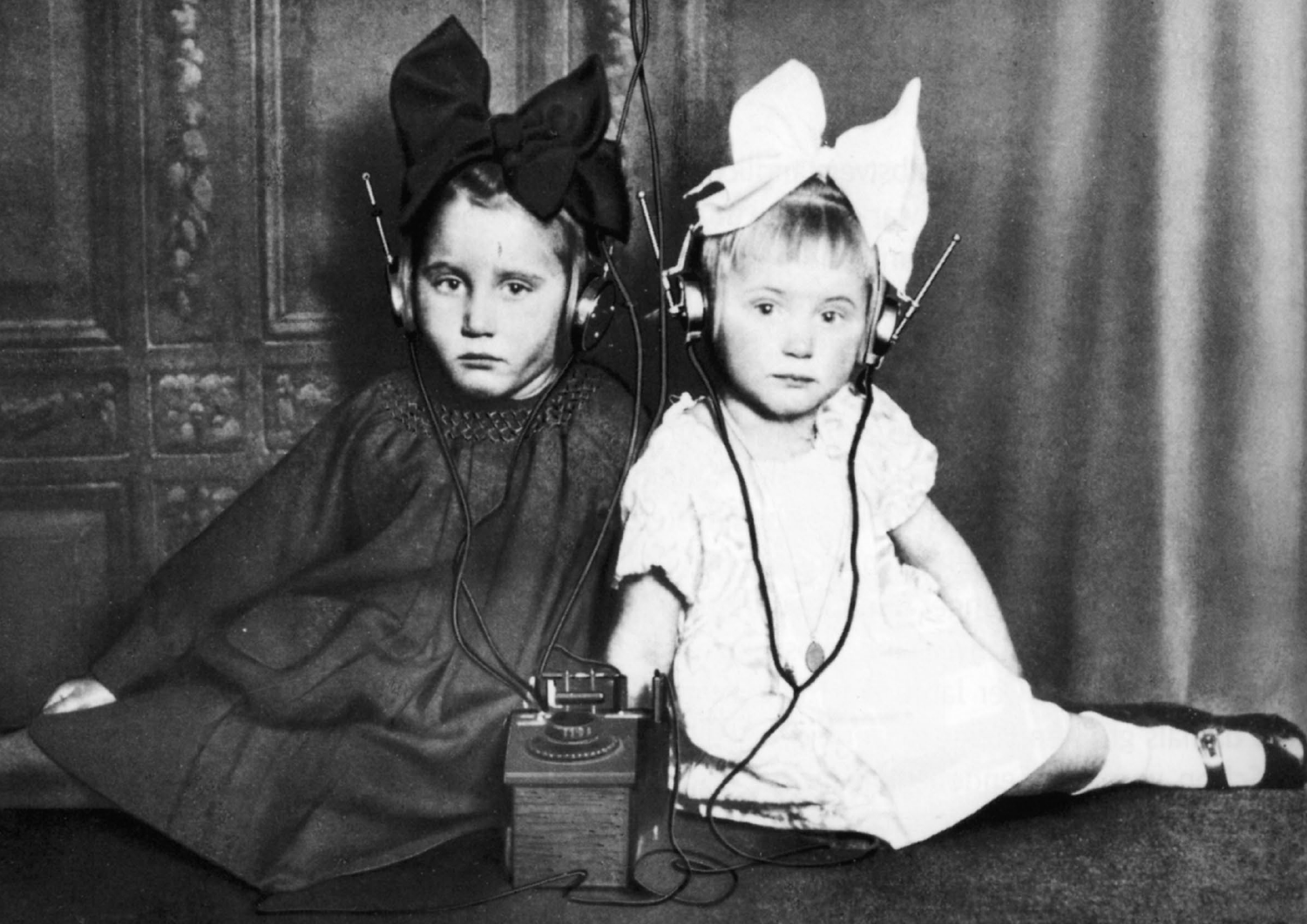**2-3**

### **From public service broadcasting to public service media: Challenges for European radio cultures**

The panel will present some of the outcomes of the research group (IP2) in the TRE project that explores how recent reconfigurations of public service broadcasting have influenced structures of production, distribution and consumption, as well as the social, cultural and political consequences of these changes. This shift to digital production and distribution technologies has challenged the traditional national public service remits, and opened up opportunities for multi platform combinations for radio.

The comparative approach to the changing European radio cultures will offer new insights in how the different national constructions of Public Service Broadcasting in the era of digitalization and convergence has influenced the notion of radio. ,What is radio?' – or ,When is radio' are questions that interrogate new practices of radio production and consumption on different distribution platforms.

### **The future of radio – Expert perspectives and scenarios for radio media in 2025**

Per Jauert, Marko Ala-Fossi, Golo Föllmer, Stephen Lax and Kenneth Murphy

In 2005-2006 the research group DRACE (Digital Radio Cultures in Europe) performed a study on how 43 people in key positions related to the radio industry in four European countries and Canada viewed the future of radio and which delivery technologies they considered would be most successful. In addition, it analyzed the motives and reasons why certain technologies were seen as more promising than others. Finally, it presented four different future scenarios for radio media. The study was published in the Journal of Radio and Audio Media, May 2008.

In 2005 the future of radio was considered much less obvious and clear than it appeared 10 years previously. Instead of a transition from analog to digital audio broadcasting (DAB), there was a selection of alternative technological options for digital audio delivery. When looking back from 2015 and considering the results of expert interviews, this TRE project group found interesting perspectives in replicating this study – now looking forward to 2025. By using the same questionnaire and interviewing the same experts (or new persons in the same positions) we could both confront the predictions with the present situation, looking for technological, regulatory, policy based, user oriented contexts. Furthermore we could ask the experts to look ten years forward from now. Besides from the interviews, we have included desk studies in order to explore the national similarities and differences as background for the analysis of the scenarios for the 2015 and 2025 studies.

This comparative study involves Denmark, Finland, Germany, Ireland and the UK.

### **In search of international standards: the emergence of DAB and FM broadcasting**

Stephen Lax University of Leeds | Leeds | UK

**I II III IV V VI VII III** Thu July 7 9:30- 11:00

 $\overline{z}$ 

 $\leq$ 

 $32$ **Precomposed Panel** 

This paper explores the emergence of the DAB digital radio system and its developers' and proponents' aims for it to become an international ,standard' broadcast system. It contrasts this with the launch half a century ago of FM transmission as an anticipated replacement for AM. Based on document analysis and interviews, it explores DAB's origins as a broadcast engineering project, examining the rationale and justifications presented for its development. In its subsequent deployment, DAB has thus far failed to become a global system, nor even a pan-European broadcast standard. While broadcasting organisations such as the EBU and World DMB continue to promote DAB technologies as a somewhat-inevitable evolution of radio, broadcasters in some countries have shown less enthusiasm. Listeners, in particular, have largely indicated ambivalence or, occasionally, hostility towards the proposed replacement of an existing standard, FM, with another. Ironically, the emergence of the now universal analogue standard, FM, demonstrates a similar difficult and uneven pattern of growth. It too involved international collaboration, decision-making based on technical and commercial considerations, and ongoing and repeated promotion to listeners. The recent history of DAB's introduction is thus compared with that of FM. Based upon approaches from the history of technology and from media history, the analysis considers intention, perception and reception of these novel broadcast technologies, examining how broadcasters and their engineers conceived of ,improving' radio and how audiences understood radio's purpose.

**III**\_

Thu\_ July 7\_ 9:30-\_ 11:00\_

 $\geq$ 

### **The new radio and social media – PSM forms of user participation and inclusion.**

Per Jauert Aarhus University | Aarhus | Denmark

One of the most prominent phrases in strategic PSB documents from the late 1990's, early 2000's was that "PSB has to be present at all platforms". The visions and initiatives for the cross media and cross platform engagement were numerous in the early days of the PSB transformation to PSM. From an institutional PSBperspective it opened up for new integrated production procedures, for recycling of program content, inclusion of external producers etc. From an audience perspective the broadcasting aspect was supplemented with different types of ,on demand' features, facilitated by streaming and podcasting from the PSM web site.

The new interaction affordances are embedded in the traditional PSB obligations in its European edition: stimulation and facilitation of the public debate through public participation or access broadcasting. The notion of ,user generated content' implies democratization through media, but also points to a wider range of user or audience involvement. Recent developments within this ,demotic turn' in PSM products are especially taking place within social media – in the Scandinavian countries especially through Facebook.

This paper sheds light on the user experience and practice in relation to radio programs and related content on different platforms, more specifically the user interaction as ,listener' to the radio output, and as reader of and contributor to the FB program profile/site. It is based on results from a research project, carried out by the Media Research Unit in DR (Danish Broadcasting Company) and the author 2013-2015. We have been analyzing one of the most popular shows in DR, called ,Mads og Monopolet' /Mads and the Monopoly. It uses focus groups and individual qualitative interviews among a group of 25 persons, in combination with a new research tool [Digital Footprints: http://digitalfootprints. dk/], which allows us to trace all updates on the 25 individual FB profiles and the program profile as well for periods of 2 months.

### **The voice of public media: a survey on the distribution of international public radio services**

David Fernández Quijada European Broadcasting Union | Geneva | Schwitzerland

The identity crisis faced by international radio services after the fall of the Berlin wall was followed by a period of redefinition of the value propositions of those services; in many cases, the process is still ongoing. The public ownership and funding of most of these broadcasters also added uncertainties to this process of redefinition, which in Europe has taken different forms given the diversity of public broadcasters. Currently, the future of international public radio services is reliant on their mission being clearly defined and properly fulfilled and is challenged by the switch-off of specific broadcast technologies and the adoption of digital distribution platforms.

Against this background, this paper offers the results of a survey among the Members of the International Broadcasting Assembly of the European Broadcasting Union (EBU). The questionnaire focuses on the traditional and new media platforms actually being used by EBU Members, their relevance to reach the targeted audiences, their prioritization and the strategy for distributing their radio signals.

As a result, this paper analyses of old and new forms of international radio services in a transnational perspective, with a focus on the role of public service media.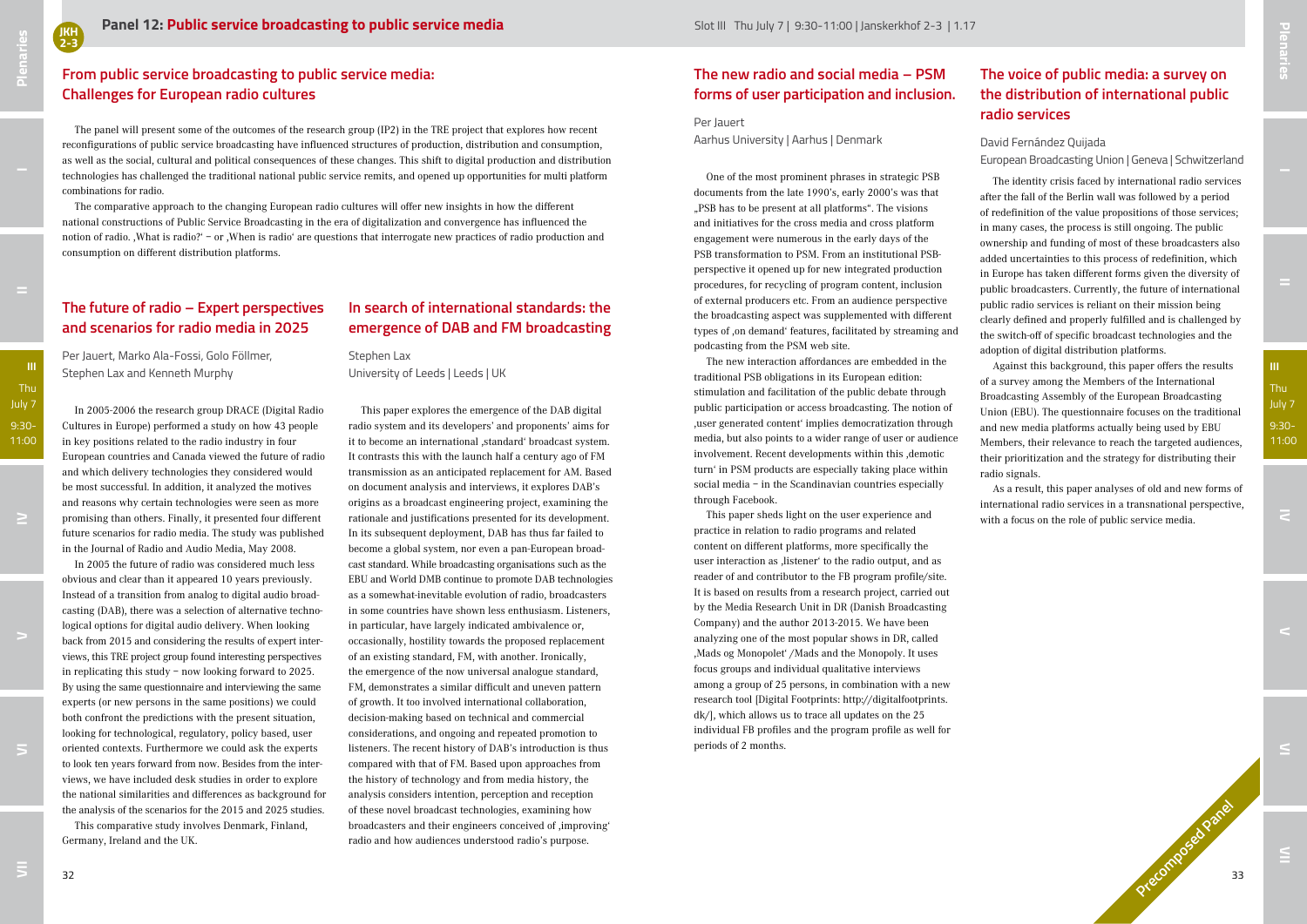

### **The modernization and politicization of French radio reporting, 1935-1950**

Evan Spritzer New York University | New York | USA

Using radio broadcasts held in French audiovisual archives, this paper investigates the development of radio reporting as a genre of political journalism along three axes: mastery of the improvised interview, foreign reporting, and state control over reporters and reporting.

In France's depoliticized radio service of the 1920s and 1930s, reporters learned to use the microphone through coverage of sporting events and popular ceremonies. They did not interview; they described. This paper will show how the interview became a conversation, as both interviewer and subject negotiated power over the microphone and developed the rhetorical flexibility to sustain politicized exchanges.

Foreign reporting, rare in France until the war, emerged from print journalism's "grand reportage", a depoliticized postcard from far-flung destinations. The subjects of these reportages were initially social and cultural, not political: coronations, funerals, and international sporting events. I will show how a language and style of international political reporting emerged alongside the need to abet state power as radio reporters began to cover diplomatic voyages, engage in war reporting, and represent sonic images of the empire to metropolitan audiences.

The historical and current regulation of Canadian radio broadcasting is characterized by requirements to respect language rights and regional identities. The attempt to support and maintain regional and linguistic identities in Canada is one that has been subject of challenges, controversies and conflict. The national network was formed to combat fears of Canadian culture being overrun by American broadcasting. Once the national network was established it was critiqued for broadcasting French in English regions and English in French regions of the country in 1933-36. Satellite service plans, in 1974, brought fears of the eradication of indigenous languages, such as Inuktitut (∆∆<sup>6</sup>∩⊃<sup>c</sup>) in the North.

In postwar France, the state endeavored to control radio's political content but had to do so subtly; the trauma of the occupation meant that naked propaganda was no longer a viable tactic of mobilization. Ministers seemingly coordinated their speeches with reporters to castigate labor movements, to establish the myth of a nation united in resistance, and to enhance personal prestige. This paper will show that although French reporting by 1950 had stylistically modernized, the direct and subtle imposition of governmental authority over reporters and reporting contributed to the stasis of political radio in France by 1950.

By analyzing radio content rather than the history of its institutions, this paper will connect the development of radio performance to the exercise of political power in the era of the Second World War.

### **Borders within borders: regional, linguistic and national radio boundaries**

Anne F. MacLennan York University | Toronto | Canada

The Canadian Broadcasting Corporation's 2009 budget cuts to local programming effectively eliminated local community French-language programming. Windsor, immediately south of Detroit, Michigan, USA, is particularly sensitive to the threats to the local Frenchlanguage community given the proximity of American network broadcasters. Protests were organized and the group received the support of the office of the Minister of Official Languages. Official minority language rights date back to the conquest of New France in 1759 enshrined again in the British North American Act and reinforced again upon its repatriation as the Canadian Charter of Rights and Freedoms in 1982. This challenge was interrupted by the CBC's license renewal, expansion of digital service and other compromises. This work examines the ongoing conflicts regarding national, linguistic, regional and cultural borders as supports and restrictions within Canadian broadcasting from 1922 to the present through policy, archival research, content analysis and interviews.

**IV**

Е

Thu July 7 14:00- 15:30 \_

### **Radio's competing narratives across borders: Belligerent and peace narratives in the Greater Horn of Africa region**

### Ali N. Mohamed UAE University | Al Ain | United Arab Emirates

For the great majority of sub-Saharan African states, the thorniest post-independence issue has been the problem of their ethnic composition. State boundaries were drawn without regard for territorial boundaries separating ethnic groups many of whom had a history of hostilities and rivalries going back centuries. This problem has especially plagued the greater Horn of Africa region: theater to some of the longest civil wars in modern world history. Radio has been used to propagate belligerent inter-ethnic narratives both within and across national boundaries and has thus served to foment instability. But the proliferation of community radio throughout the continent has countered this trend by delivering cross-border peace narratives.

This paper will look at specific examples from Ethiopia and Somalia on one hand, and Uganda and South Sudan on the other. Discussion will place the peaceful influence of community radio within the context of Habermas's theory of democratic practice that derives legitimacy and validity from communicative action rooted in the human life world. Community radio offers a useful symbiosis of the "public sphere", which Habermas said was a prelude to profound social transformation, and the traditional African concept of ubuntu – an indigenous African principle of non-violence, truth-telling, and human dignity. The word ubuntu is a variant of a word common to all Bantu languages throughout Africa. Roughly translated, it means "humanness". Free public discussion forums afforded by community radio have started to breathe life into this concept by propagating peace between some ethnic groups in the Horn of Africa.

 $\overline{5}$ 

**JKH 2-3**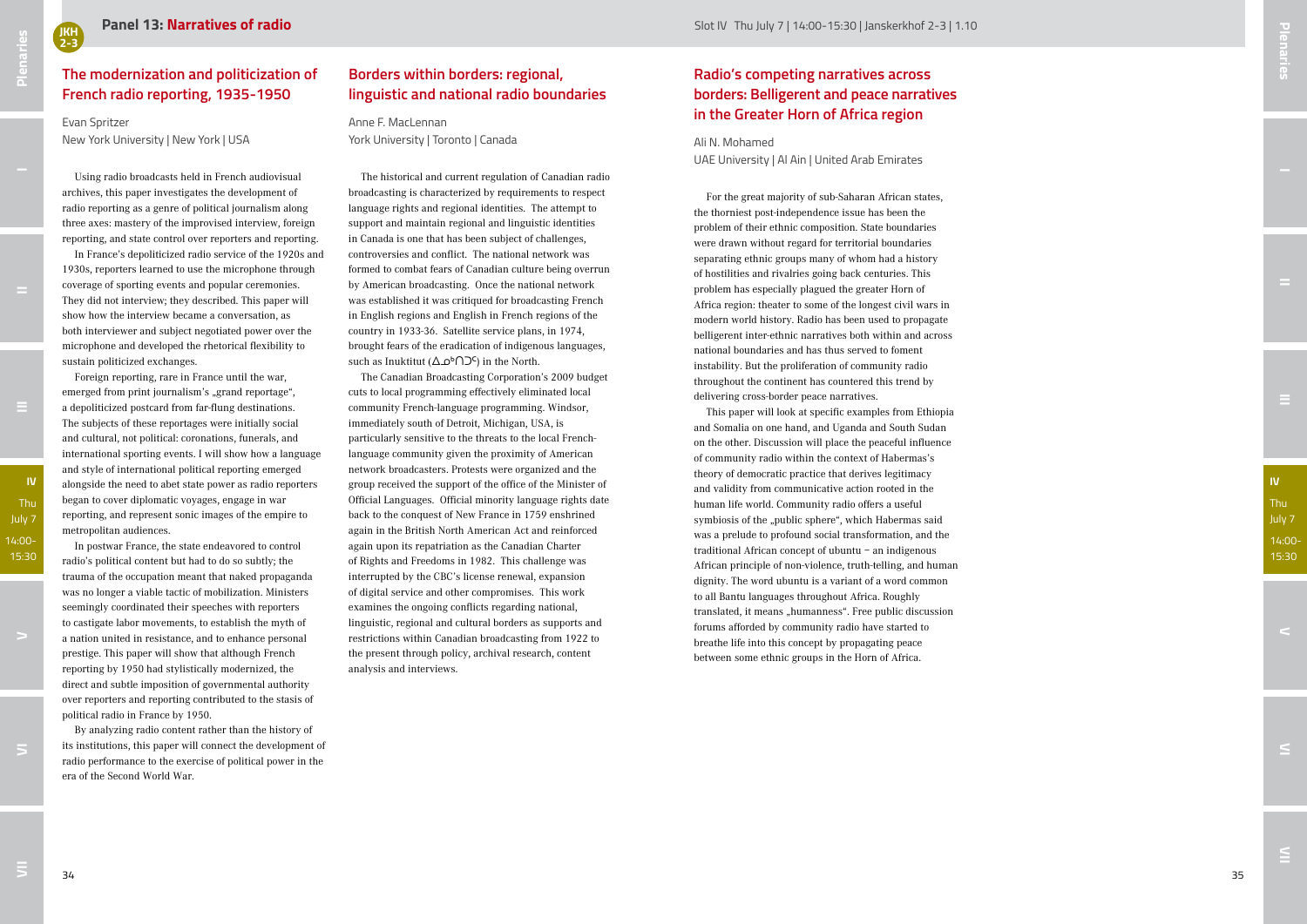# **Plenaries**

# **VII VI V IV III II I Plenaries** Plenari

**2-3**

### **Transmitting across borders and institutions: Transnationalism in national radio**

Transnationalism in national radio may seem like a paradox: The very institutions that are often seen to delimit, produce and transmit national cultures may at the same time be understood to connect nations and pursue ideas of internationalism.

This panel explores the paradox of national radio broadcasting in a historical perspective by focusing on three case studies of cultural broadcasting in Europe: music exchanges, exchanges of city portraits, and Nordic staff and program exchanges. It discusses how three different ideas of transnationalism have developed in the history of European broadcasting: Transnationalism as depicting the world beyond the borders of the nation, transnationalism as connecting nations in mutual transactions, and transnationalism as producing and sounding a world beyond the national itself. The panelists will question to what extent collaborations between national broadcasters have fuelled not only Benedict Anderson's Imagined Communities (Anderson 2006) but also Arjun Appadurai's multiple Imagined Worlds (Appadurai 1996).

All papers are individual case studies within the work package Transmitting across borders and institutions in the Transnational Radio Encounters (TRE) project. They rely on research done on new resources in the Danish research infrastructure for radio and audio media (LARM) and visits to archive institutions in North European institutions.

### **European music? The International Broadcasting Union's interbellum concert series "European Concerts"**

Morten Michelsen

The University of Copenhagen | Denmark

After the Great War radio became an important tool for nation building in the old and the many new European nations, and the International Broadcasting Union (1925- -45) intended to use it for ,regional building' as well. To some, nation building and international cooperation would be opposites. But most European countries, though, had no problem with following both strategies at the same time, and apparently listeners had no problems either. In many ways language was an obstacle to international transmissions, but music lent itself willingly to be the basis for such communication (O'Flynn 2007). By the 1920s most music was related to or associated with more or less specific geographical places. Romantic nationalism had seen to that either by creating ,national styles' and/or by incorporating various kinds of folk music into concert music. At the same time the notion of music as a universal phenomenon came to the fore, sometimes articulated in the cliché ,music is an international language'.



 $\leq$ 

Drawing upon theories of nationalism I will demonstrate how music fitted well within the double or paradoxical strategy of nation and region building by discussing one aspect of the strategy, namely, in what ways did interbellum radio organizations and leaders use music in their multilateral collaborations, especially the concert series "European Concerts" (1931–39) organized by the IBU (cf. Lommers 2012). What did the orchestras play, how did the broadcasting houses contextualize it, and how did they communicate nationality/ internationality in music, in concert programs, in radio magazines?

**IV**\_

Thu\_ July 7\_ 14:00-\_ 15:30\_

### **The radiophonic north**

### Heidi Svømmekjær The University of Copenhagen | Denmark

In the 1920s, the national broadcasters of Denmark, Sweden, Norway, Finland, and eventually Iceland, established a Nordic connection, which developed into a strong collaboration in the 1930s, with cultural, technical, financial, and social benefits for those involved. According to then Managing Director of the Danish Broadcasting Corporation, F.E. Jensen (Jensen, 1940), the aim was to build on existing ideas of "Nordic brotherhood" and "a common Nordic culture" and further them through the exchange of programmes and knowhow. The question is how or even whether the countries involved managed to achieve some level of "approachment" and what role the radio medium had in this constellation? Using an imagological approach (e.g. Leerssen, 2007), i.e. the study of images of national stereotypes-- as--discourse, this presentation will compare the content of selected programmes with institutional documents revealing the more over-arching institutional visions of a united region. Thus, this presentation will examine the early contribution of radio to the ongoing cultural forging of the North (e.g. Arndt, 2004).

### **Radiophonic cities. The city portrait in radio exchanges**

Jacob Kreutzfeldt The University of Copenhagen | Denmark

The radiophonic city portrait has been a prominent genre in transnational radio exchanges. Through various impulses from the cinema, avantgarde art and news reporting, the city became a motive of national display and scenery for transnational encounters already by the early 1930'es, where broadcasters collaborated on producing and simultaneously transmitting portraits of capitals. With the establishment of EBU Ars Acoustica and particularly through the Metropolis series facilitated by WDR in the 1980es the genre resurfaced and reconnected to early avantgarde experiments.

This paper investigates how the city has been represented in collaborative radiophonic city portraits, and how producers and listeners framed it discursively. The paper first outlines a history of the city in collaborative radio, then exemplifies how the city may function as a national treasure of sights, a living organism or as knot in a network. It finally discus how and to what extend the localized city portrait lend itself to transnational agendas in broadcasting.

The paper draws on early examples of archived sound such as the North Germany Visiting Copenhagen (NORAG and DR 1931), as well as studies of program sheets and listener magazines. It activates concepts of staged and iconic sound (Bijsterveld 2013) and analyzes the ways radio reporters perform urban space (Kreutzfeldt 2015).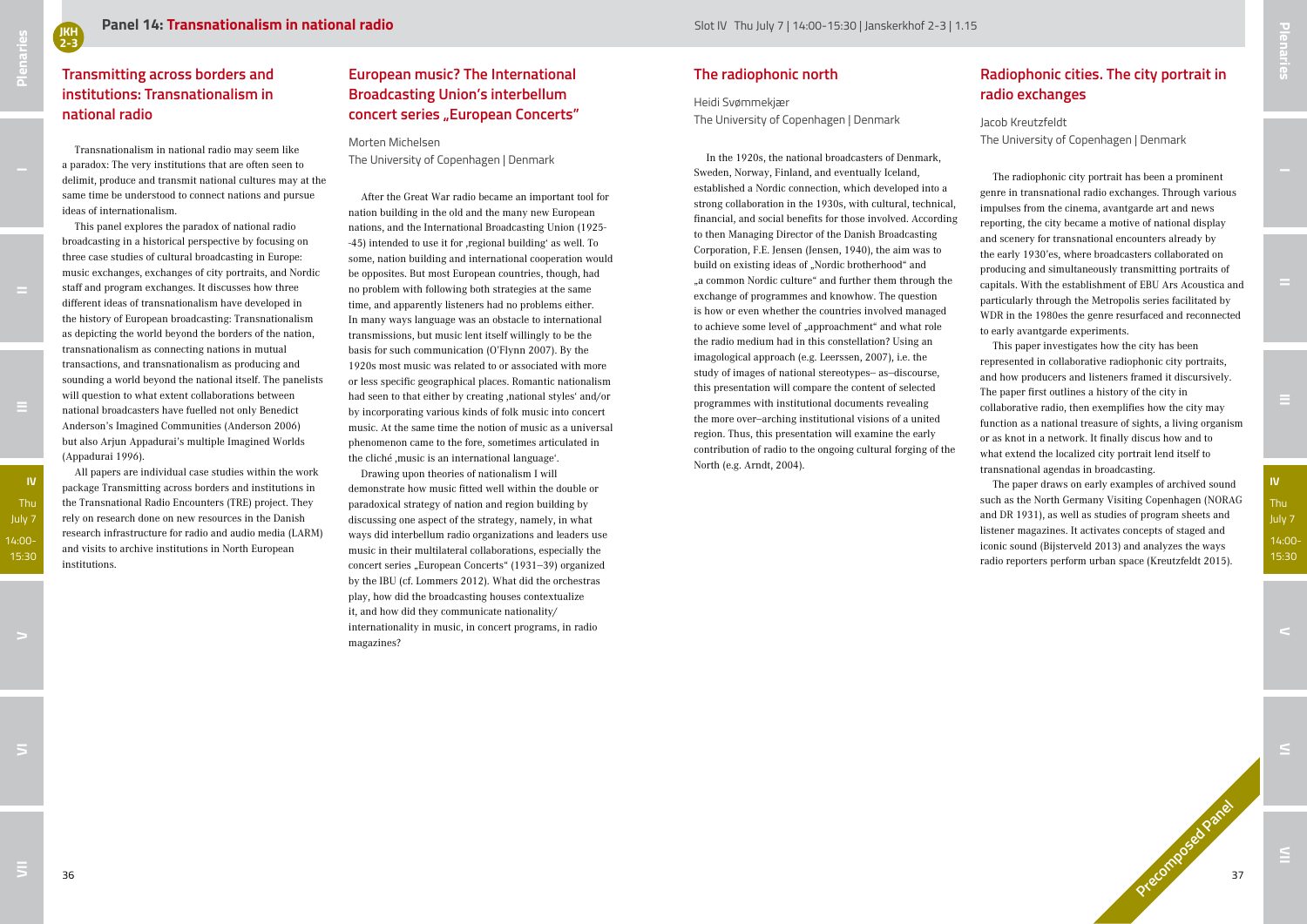

### **Campus-focused media and indigenous communication in Taiwan: A case study on radio production**

### Chun-Wei Daniel Lin

National Dong Hwa University | Shoufeng Township | Taiwan

Indigenous peoples in Taiwan have long been disadvantaged, thus their communication rights have not been well-protected. The concept of establishment of indigenous peoples' own media was introduced as a key to the solution for existing problems as well as the future of communication rights of indigenous peoples in Taiwan. The task of indigenous media is twofold: to help indigenous peoples fit in modern society firstly and secondly to deliver the cultural inheritance of indigenous peoples. Both are still facing uncharacteristic challenges in Taiwan while some academics argue that a tailored indigenous media education may be the key to fulfill the task of indigenous media.

An indigenous college in National Dong Hwa University was established in 2001 to provide indigenous perspectives in Taiwan's higher education system. With its unique design of half indigenous students and half non-indigenous students in the same classroom, the learning environment is not only a mixture of people from different races but different cultures. This study intends to take the course of radio production in the indigenous college as an example to explore the possibility of a tailored indigenous media education since radio from its beginning has been a revolutionary technology and the potential of this medium could convey voices, languages, story-telling, and songs of indigenous peoples. Specifically, this paper lays its focus on the capacity of the course of radio production in higher education to see if it is capable to electrify students to transfer knowledge into practice and transform the form of the public forum from tribal times to the present.

This is the case of the programmes broadcast in Italy by the British Broadcasting Corporation and the Voice of America during World War II. Language classes, historical programmes and interviews with local people were very common in the schedule of BBC and VOA. By analysing a selection of radio transcripts and audio recordings, held respectively at the BBC Written Archives Centre and at the Library of Congress, and broadcast during the Anglo-American campaign in Italy (1943-45), this paper will show how radio propaganda in World War II contributed to the creation of the "international Italian".

This study draws on data from teaching modules and students' feedbacks to identify the gaps that teaching experience of radio production might fill in indigenous media education. This paper concludes by asking if the practice of the campus-focused media is capable of fostering viable indigenous media education and underpinning on-air civil forum for indigenous peoples under current and future conditions.

### **Creating the world citizen: BBC and VOA broadcasts in Italy during World War II**

Ester Lo Biundo University of Reading | Reading | UK

During World War II radio was employed as a new weapon<sup>"</sup> of the so-called , fourth front", as propaganda has been called by several historians (Cruickshank 1977; Mercuri 1998; Lanotte 2013), and introduced crucial changes in the international political warfare. While radio had been used before the 1930s for military purposes, the innovation of World War II was its employment as a medium to address civilians of adversary countries. Transnational radio broadcasts supported the military operations fought in the traditional fronts and encouraged forms of resistance among populations living under totalitarian regimes.

However, airwaves also provided the countries involved in the conflict with the opportunity of promoting their history, cultural traditions and habits. Ordinary people could now be entertained and educated as well as informed by their enemy.

**JKH 2-3**

**IV**

Е

Thu July 7 14:00- 15:30 \_

### **Accented radio production practices in Miami and New Orleans**

### Katie Moylan University of Leicester | Leicester | UK

This paper explores the ways in which community radio production enables articulation of minority and marginalised experiences and identities in the form of ,accented radio' (Moylan 2013). Drawing on practitioner interviews and observation of production practices at community radio stations in New Orleans and Miami, this talk identifies modes of community expression located within production practices and explores the ways in which these practices activate and enable reinforcement of the community itself.

Community radio responds to the needs of community/ ies served in distinct and specific ways depending on the local and social context, meaning practices on the ground vary considerably in their negotiations of local factors. This paper will explore how the cultural particularities of Miami and New Orleans inform and shape grassroots relationships between community stations and their constituent communities. Structurally, community radio stations function dialectically; facilitating equitable community participation while remaining materially self-sufficient. Consequently ,to invoke community is immediately to raise questions of belonging and of power' (Joseph 2002: xxiii). This research explores how radio practitioners negotiate these questions in production practices and how they shape programme content. If community radio stations are to function as meaningful sites of social change, they can be enriched by the ,continuous processes of solidarity formation and reaffirmation' (Harvey 2001: 193) located in collective production practices.

 $\overline{5}$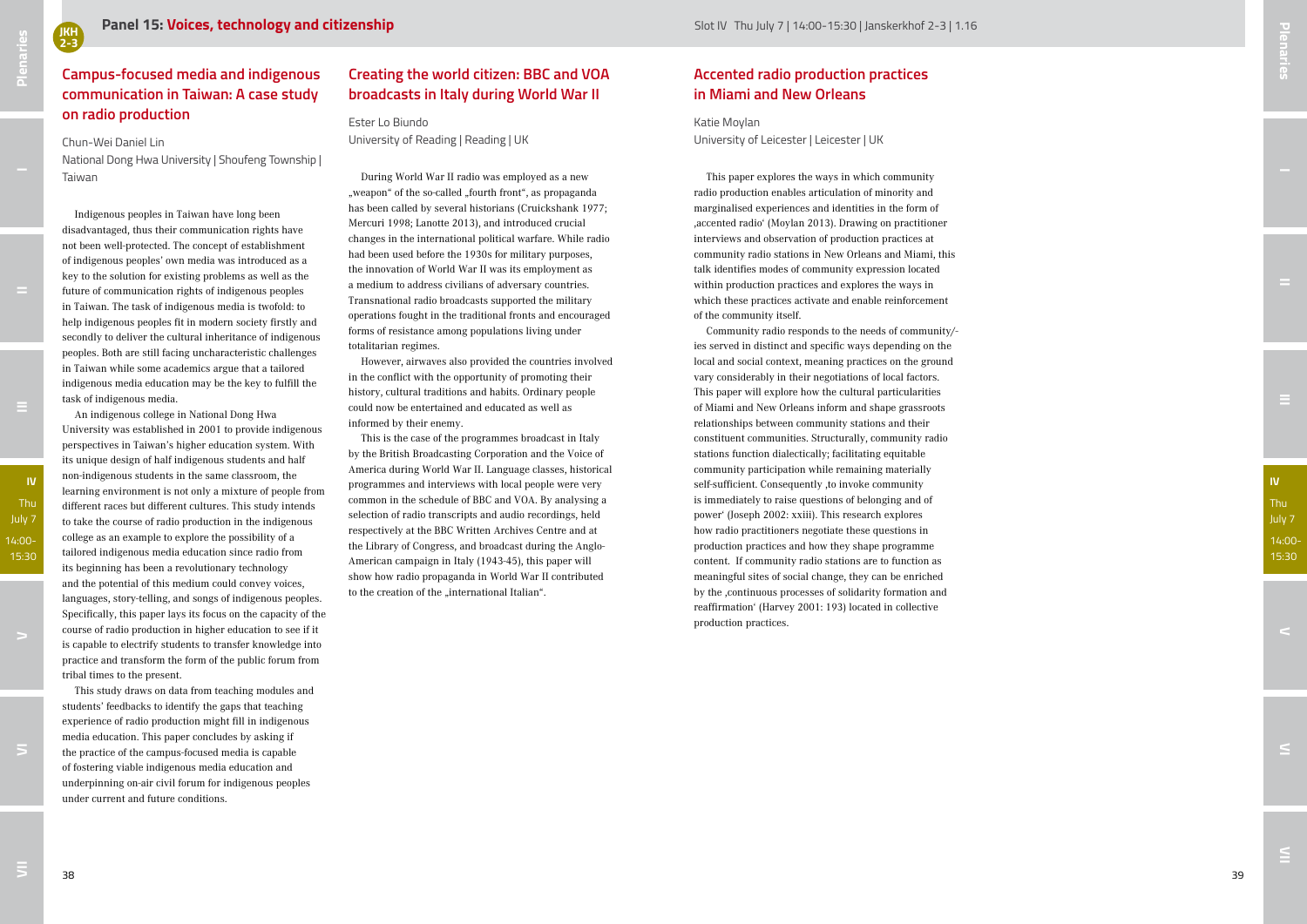

### **The international development of open source approaches to DAB**

Lawrie Hallett University of Bedfordshire | Luton | UK

The DAB (Eureka 147) family of digital broadcast radio standards has been an internationally collaborative effort since its inception as an EBU project in the early 1990s. Although by no means an out and out success, it has become well established in a number of European jurisdictions and is used by major public service broadcasters and larger commercial operators in countries such as the United Kingdom, Denmark and Norway. To date, a major limitation of DAB has been its apparent inability to deliver smaller-scale services (commercial and community-based) at viable levels of capital and recurrent operational cost.

Now, however, technical developments, along with cost reductions and possible new approaches to licensing suggest that this difficulty might be overcome. A long international effort, begun in Canada and subsequently taken up by the EBU along with the British broadcast regulator, Ofcom, and others, has resulted in the availability of various open-source software, particularly suited to the delivery low-cost DAB transmissions to smaller coverage areas. Trials of this approach are currently underway across Britain.

This paper traces the history and development of opensource approaches to the delivery of DAB, considering in particular the transnational, collaborative, nature of the work involved. Drawing upon primary research, including interviews with developers and the author's own direct involvement in the current UK trials, it highlights some of the technical and regulatory issues that have emerged. It also examines British proposals for the long-term licencing and how these might be employed or adapted for use in other jurisdictions.

### **Transnational radio markets and economic models – new voices revisited**

Janey Gordon University of Bedfordshire | Luton | UK

In 2002 community radio was piloted in the UK. Fifteen stations representing a range of communities across the four nations, began broadcasting. These included geographic communities both isolated and urban as well as communities of interest, including stations for various ethnic groups, ages and religions. The stations were evaluated by Anthony Everitt on behalf of the regulatory at the time, the Radio Authority (New Voices 2003). The author also visited and conducted interviews in all fifteen stations during 2002-2003 (Gordon 2006).

During 2016 the stations have all been contacted once more in a follow up project to examine the intervening years. Several of the original group have closed and the reasons behind this are investigated, others have been highly successful in many terms.

This paper is an output of a wider project to review the community, (or , Access') pilot stations. It focuses in particular on how they have coped financially and builds on work and publications examining the economics of community broadcasters (Gordon 2015). The paper seeks to measure the financial stability of the stations and how these compare with similar stations in other countries.

The common funding methods previously identified, by the author, including community support, patronage, commercial advertising and sponsorship, grants, service contracts and governmental and non governmental funds are explored in relation to the group of stations.

**JKH 2-3**

**IV**\_

 $=$ 

Thu\_ July 7\_ 14:00-\_ 15:30\_

### **Negotiating change in the New Zealand radio industry: Roles, responsibilities and the importance of brands**

### Rufus McEwan AUT University | Auckland | New Zealand

Radio in New Zealand has so far resisted the challenges digital media platforms present for print and television. Yet, despite encouraging ratings and consistent revenue, there is widespread industry consensus that radio must change to account for an uncertain future. In a highly commercial environment, radio stations are increasingly positioned as branded products that are also part of a larger integrated media offering. This paper examines the negotiation of new responsibilities and practices within the country's three largest radio organisations as they develop strategies to incorporate and expand their broadcast and online activities.

The findings presented in this paper are part of a comprehensive PhD study investigating the relationship between New Zealand radio and convergence processes. Primary data is drawn from 31 in-depth interviews with New Zealand radio professionals across various levels of management, as well as on-air and online content production.

As this paper will demonstrate, management tasked with implementing digital initiatives have encountered limited resistance, while on-air staff directly involved in the production of radio content have largely embraced the opportunity to extend their personal brands. Furthermore, at the centre of changing practices, a relatively new set of employees dedicated to online platforms have played a vital role bridging the gap between the shifting priorities of the organisation and the daily practices of on-air staff. Through a unique contextual setting, these empirical accounts of organisational processes contribute nuance and detail to a broad theories of media transformation.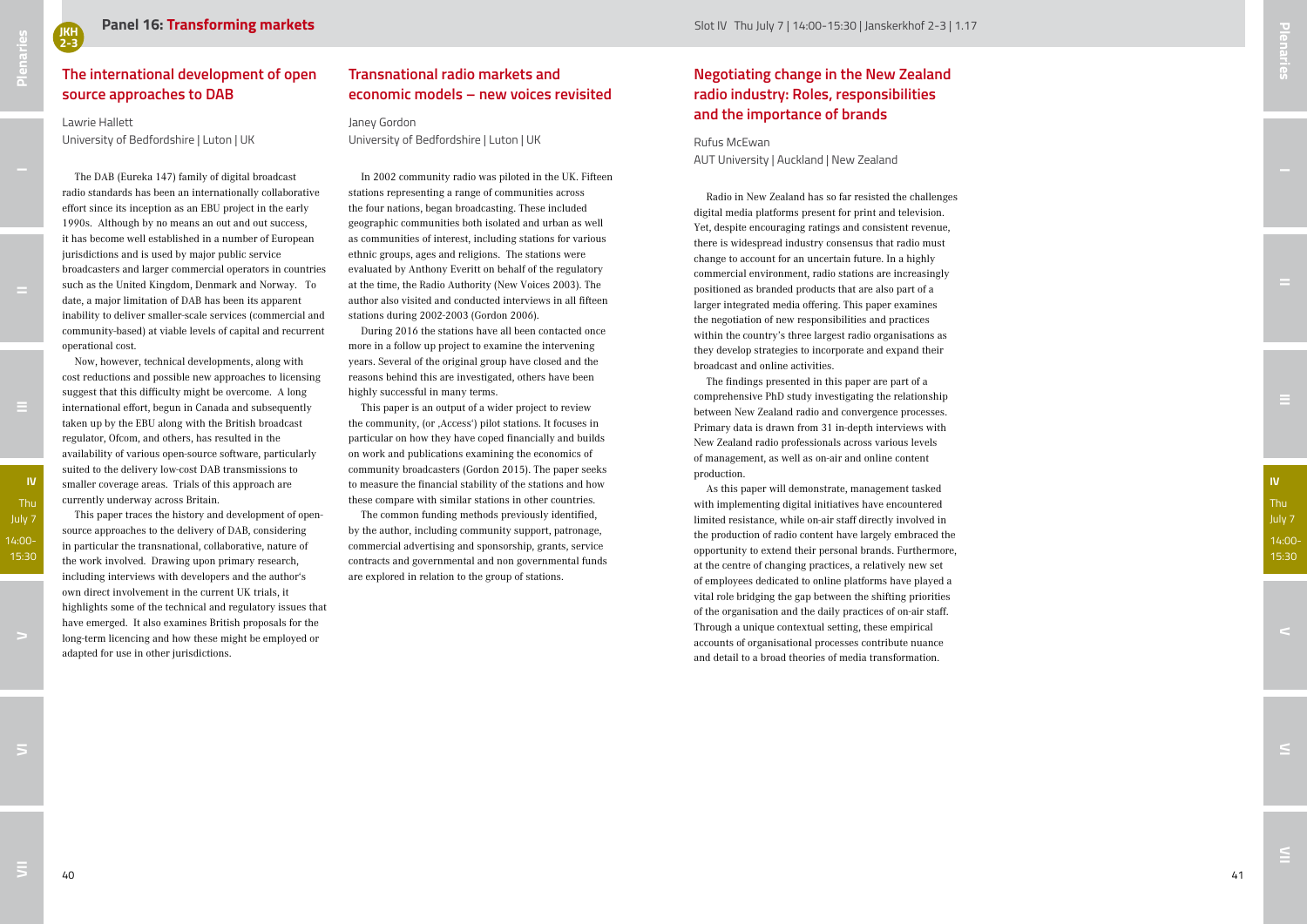**2-3**

**V**\_

Thu\_ July 7\_ 16:00-\_ 17:30\_

This session brings together scholars and practitioners of radio and podcasting to discuss the way this emerging format is shaping the emerging trends in the transnational flow of sound, culture, and capital while also clarifying the affordances of the local and the national in sound cultures. In the podcast format, durable themes of democratization, globalization, decentralization, and neoliberalism have found a new and compelling medium. Podcasting also provides an inviting habitat for the the productive promiscuity of the uses of "storytelling" in global marketing, bottom-up community development, and personal expression.

### **The Americanization of Italian public radio storytelling**

Tiziano Bonini IULM University | Milan | Italy

> **I II III IV V VI VII V** Thu July 7 16:00- 17:30

 $\overline{z}$ 

 $\leq$ 

 $43$ 

**Precomposed Panel** 

Italian public radio has a long tradition of radio drama, fiction, and feature production. It was under the impulse of Rai that Prix Italia, the well-known public radio production prize, was created in 1948. Italian public radio producers distinguished themselves for the quality of their drama and feature productions between 1950 and 1980, a period in which Italy won many Prix Italia prizes. More recently, this tradition has been weakened by many factors: the new competition with the commercial radio stations born after the liberalisation of broadcasting in 1976; the periodic budget cuts that affected Italian public radio channels in the nineties and in the first decade of 2000; and the growing dominance of live radio formats. The space for features, drama, and fiction has been constantly reduced since the end of the nineties. All this has triggered a downward in the quality of the few productions still available. But the increasing popularity of podcasting has caused a sort of U-Turn of this trend: the narrative programmes of Italian public radio, mostly broadcast by Rai Radio 2 and Rai Radio 3, started to generate an increasing number of downloads and new space for feature and fictional formats has been since 2009.

This paper analyses the influence of American storytelling radio (specifically: This American Life, Radio Diaries, The Moth, Radiolab, 99% Invisible, Serial) on new Italian programs, through an ethnographic approach based on interviews with Italian radio producers of Rai Radio 2 and Rai Radio 3. The paper will also draw from the personal experience of the author as freelance feature and narrative radio producer for Radio2.

Podcasting in the US has become a "movement" according to the organizers of one national conference which convenes hundreds of aspiring podcasters each of the last two years, a period of meteoric growth in the medium, marked by Serial's phenomenal popularity. The explosion of podcasts and podcast channels, apps, and "networks" speaks to the breadth of the medium's popularity, encompassing sales and marketing wizards, food and wine enthusiasts, business tycoons, entertainment critics, storytellers, journalism, to name only a few. Their diversity can also be heard in the production values, from the tinny compression of the business infomercial to the pristine sound engineering of NPR's newest offerings.

### **,Niche podcast seeking transnational audiences': a study of Are we there yet?**

Mia Lindgren Monash University | Victoria | Australia

International download data illustrate podcasting's ability to reach transnational audiences. The form also has the capacity to transcend professional boundaries and production cultures. Podcasts are cheap to produce and easy to distribute. They are not bound by production conventions and skills common to radio programming. Rather, this technology encourages creative experimentation with genre and form, opening up radio production to radio novices wanting their voices heard. Whereas many of the blockbuster US podcasts have strong links with National Public Radio (NPR), in Australia innovation has mostly been found outside the national broadcasters, in the independent sector and amongst radio ,amateurs'.

This project critiques and evaluates an Australian case study podcast about "Are we there yet?". Taking a mixed methods approach, it follows two amateur producers into their first experience of producing a podcast about women, leadership and work. Informed by MacDougall's (2011) conceptual work it examines both the amateur producer experiences and the unprecedented opportunities this medium affords as a vehicle for interpreting and imagining personal and professional life. It examines the development of a niche topic about gender in the workplace into audio narratives with a transnational appeal. It takes a practice-led research approach to answer questions about how narratives about women and work can be constructed using a range of radio devices, exploring subjects, genres and formats used to create effective and compelling podcasts. Focus groups are used to evaluate impact and appeal of the program. This study contributes to a growing field of scholarship about a rapidly growing audio form.

### **Podcasting and the public radio structure of feeling**

Jason Loviglio University of Maryland | Baltimore County | USA

Like other movements that have swept across the American landscape, podcasting's appeal and force have exerted an influence far beyond US shores. In their global reach, American podcasting, particularly those produced by NPR and public radio expatriots, have forced a new reckoning as to who their audience is. No longer national, no longer public in the traditional sense, the podcast puts pressure on the business model and philosophical underpinnings of public media. At the same time, podcasting's biggest hits suggest that public radio's influence, in terms of sound, narrative style, and political assumptions, have outlived the technological and economic apparatus of broadcasting. Public radio, in its new digital avatar, has become a durable "structure of feeling", to borrow Raymond Williams' useful phrase.

This presentation will argue for US public radio's global imbrication in the art and commerce of "storytelling", an old term whose new cachet has a lot to teach us about the public radio structure of feeling, and the challenge of feeling liberal in neoliberal times.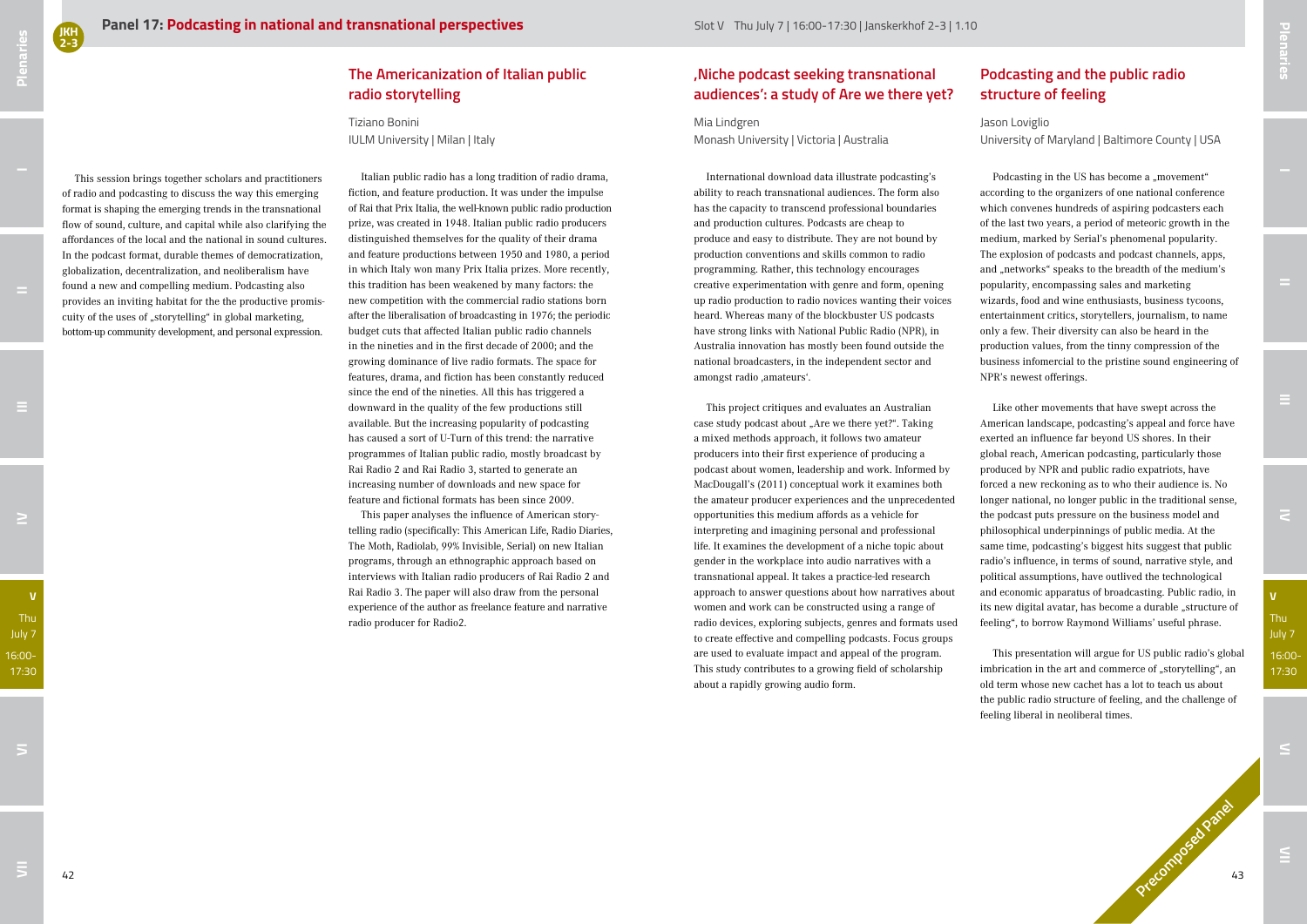

**2-3**

### **World series & home runs: Australia and the 1938 World Radio Concert**

### Jennifer Bowen

University of Melbourne | Melbourne | Australia

Between 1936 and 1939, the Geneva-based International Broadcasting Union (IBU) sponsored six ,world concerts' in which member nations from outside Europe each produced a music programme for simultaneous broadcast in over twenty countries from North and South America, Europe and Australia. The series attracted widespread press attention in Australia, particularly when the publicly funded Australian Broadcasting Commission undertook to organise the fourth concert in March 1938. The ABC's programme featured birdcalls, an Aboriginal corroboree, and an orchestral arrangement of Percy Grainger's 'Colonial Song'. By popular demand, the concert was broadcast twice across the continent the following week prompting a debate over what to make of the occasion.

In this paper I wish to explore Australia's (re) presentation of itself to the world through the IBU radio concert, particularly the role of intimacy to which it gives rise in the context of radio listening. The world concert offered domestic listeners a dynamic encounter with their past and present, while underscoring their inclusion in a modern global community. Their response was an indication of the complex intersections between local/ global, public/private, open/limited, that shaped- and were shaped by – radio in its first decades. In developing this argument, I will draw on the work of Paul Carter, Stephen Muecke and Aitor Anduaga to analyse the negotiations around listener subjectivity that marked the landscape of early radio.

### **North American transnational radio**

Kevin Curran University of Oklahoma | Norman | USA

The storied history of transnational radio in North America begins with a doctor, middle-aged men and a herd of goats. Dr. John Brinkley of Milford, Kansas, claimed that his surgery to transplant goat glands could reinvigorate men with reproductive issues. In 1923, Brinkley built a radio station to promote his operations. When the heat from medical authorities challenging his surgeries reached a critical point, Brinkley moved to Texas and built a 75,000-watt radio station on the Mexican side of the Rio Grande that would advertise his re-located hospital to an audience throughout the central United States. In the intervening years, these "border blaster" Mexican stations became the home of rock and roll for teens in the American Midwest. At the height of Top 40 radio, it was a station in Canada that spun the hits to large audiences in Detroit, Toledo and Cleveland. Today, two of the top 10 stations in San Diego are licensed in Mexico. However, they broadcast in English from studios in the United States with only the transmitter south of the border. Canadian regulators have recently been trying to act on U.S.-licensed stations attempting to attract a South Asian audience in Vancouver. This paper will begin with a review of the colorful stories of stations along the U.S. borders with Canada and Mexico. It will conclude with a look at the current cross-border audiences and the controversy in Vancouver.

**V**\_

Thu\_ July 7\_ 16:00-\_ 17:30\_

=

 $\geq$ 

### **Radio New Zealand International: Service, politics and diplomacy in South Pacific media**

### Matt Mollgaard AUT University | Auckland | New Zealand

Radio New Zealand International (RNZI) broadcasts from New Zealand into the South Pacific and is relayed to South Pacific listeners by their various national news services. In 2006, American academic Andrew M. Clark characterised the role of RNZI as "providing a service for the people of the South Pacific" that also provided "an important public diplomacy tool for the New Zealand government" (Clark, 2006, p. 113).

A decade on, this paper evaluates the ongoing use and utility of RNZI as a taxpayer-funded voice of and from New Zealand, as a service for the diverse peoples of the South Pacific and as a tool of New Zealand's transnational diplomatic efforts. RNZI is still a key source of local and regional information and connection for the distinct cultures and nations of the vast South Pacific area, whose peoples have strong links to New Zealand through historical ties and contemporary diasporas living in the country. But, RNZI now faces mounting financial pressure, a government swinging between indifferent and hostile to public broadcasting and questions of legitimacy and reach in the ,digital age'.

With RNZI under pressure in 2016, key questions arise about its present and future. What is RNZI doing well and not so well? What role should New Zealand's domestic and international politics play in the organisation and its outputs? And how might its importance and impact be measured and understood in such a culturally and geographically diverse place as the South Pacific? Using interviews with workers, government documents, survey data and other sources, this paper explores the role of RNZI in the contemporary New Zealand and South Pacific media environments.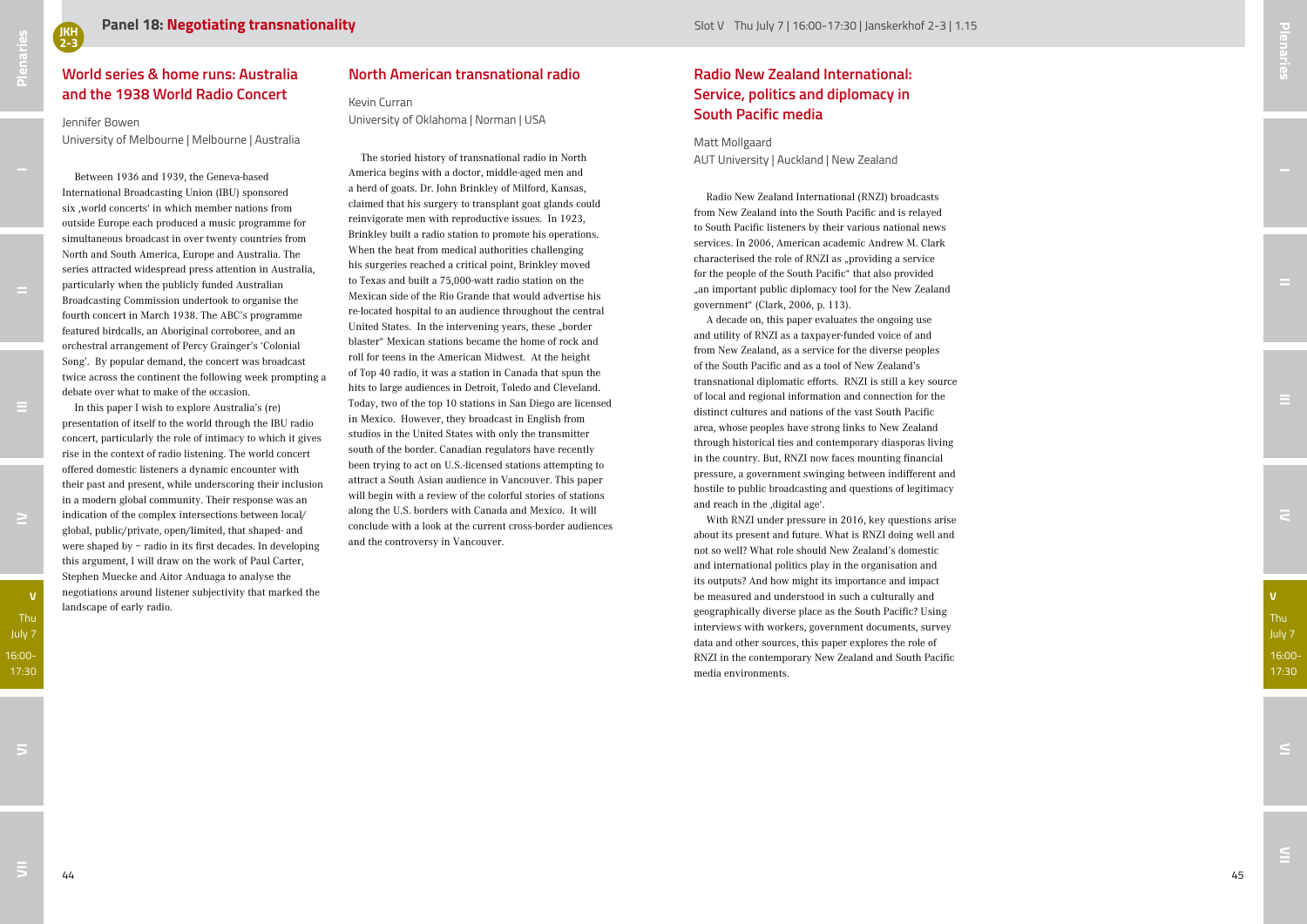# **Plenaries**

**2-3**

### **Minorities and community radio**

### Lawrie Hallett University of Bedfordshire | Bedfordshire | UK

### Peter Lewis London Metropolitan University | London | UK

### Caroline Mitchell University of Sunderland | Sunderland | UK

The TRE Independent Projects 5 & 6 have been studying the ways that minorities (social, cultural and ethnic) are using community radio to make connections with local and transnational communities. Among minority ethnic groups – whether historically settled communities, or more recent refugee and migrant communities – the assumption was that encounters might include connections with a homeland or with a diaspora in Europe and beyond, connections being understood to mean more than the count of hits on a website, but would include feedback by email or social media, or arrangements for exchanging or co-producing programming, or exchanges of staff/volunteers.

This panel, consisting of the two Principal Investigators and their main contributor, will report some of the findings under the headings of TRE's cross-cutting themes Aesthetics & Territoriality, Infrastructures & Public Spheres and Archives & Cultural Memory

### **Aesthetics & territoriality**

This contribution will analyse the ways ethnic minorities are using community radio to make connections with local and transnational communities. Language, the key vehicle of culture, acts in different contexts as both a bridge and a barrier. The mother tongue of the country of origin, broadcast by a community radio station, is a reassuring comfort as well as a crucial means of communication for newly arrived refugees and migrants in an alien environment, and connects with both the homeland and the diaspora. For longer established migrant communities, their native language is increasingly at risk of being forgotten by the younger generations. For these communities the use of the original mother tongue is a useful resource for the community where the radio is located. Bilingual or multilingual broadcasting, in a policy which tries to bridge the gap between minority and host communities, parallels the code-switching or multi-languaging commonly practised in the speech of younger generations of migrants.

46 and the contract of the contract of the contract of the contract of the contract of the contract of the contract of the contract of the contract of the contract of the contract of the contract of the contract of the con

**I II III IV V VI VII V** Thu July 7 16:00- 17:30

 $\leq$ 

 $\leq$ 

**Precomposed Panel** 

### **Infrastructures & public spheres**

The infrastructures that affect community radio range from international agreements on frequencies to the democratic praxis or otherwise of a particular station and of the particular ,community segments' which may or may not represent democratically their constituents (Hochheimer 1993). Beyond local infrastructures, at the European level, different national applications of technology, regulation, finance and the socio-political context can be found and compared. Key issues are the shift to digital transmission, recognition of community radio as a separate sector, methods of financing the sector and, the decisive factor in determining the media landscape, the political position of the party in power. Spain and Hungary are current instances of unfavourable government attitudes towards community radio and in recent years the Community Media Forum for Europe (CMFE) has made a number of appeals to media ministries in support of community radio and referring to European Parliament and Council of Europe declarations.

=

### **Archives & cultural memory**

Transnational community radio storytelling as cultural memory- personal and public archiving practices.

Radio's use for documenting and broadcasting stories, including life stories in autobiographical form, has been explored in a number of ways (e.g. Barbalato 2003). Storytelling ,allows individuals and organizations this continuous access to keep telling their story and as it evolves, to tell people where they're at now and to bring people along with them' (Day 2007: 67). This contribution to the panel presents some of the stories told and recorded as part of participatory action research with people in two areas of Britain who have interacted with community radio stations in different ways over time, as listeners and programme makers. Refugees and other migrants' experiences of telling their stories as they move across borders has focussed on using radio to maintain a sense of ,home'. The paper discusses how different experiences might result in useful material for others in a similar position: whether kept as programmes and stories within personal archives or as a resource that can be stored and networked for wider use by community stations across the world.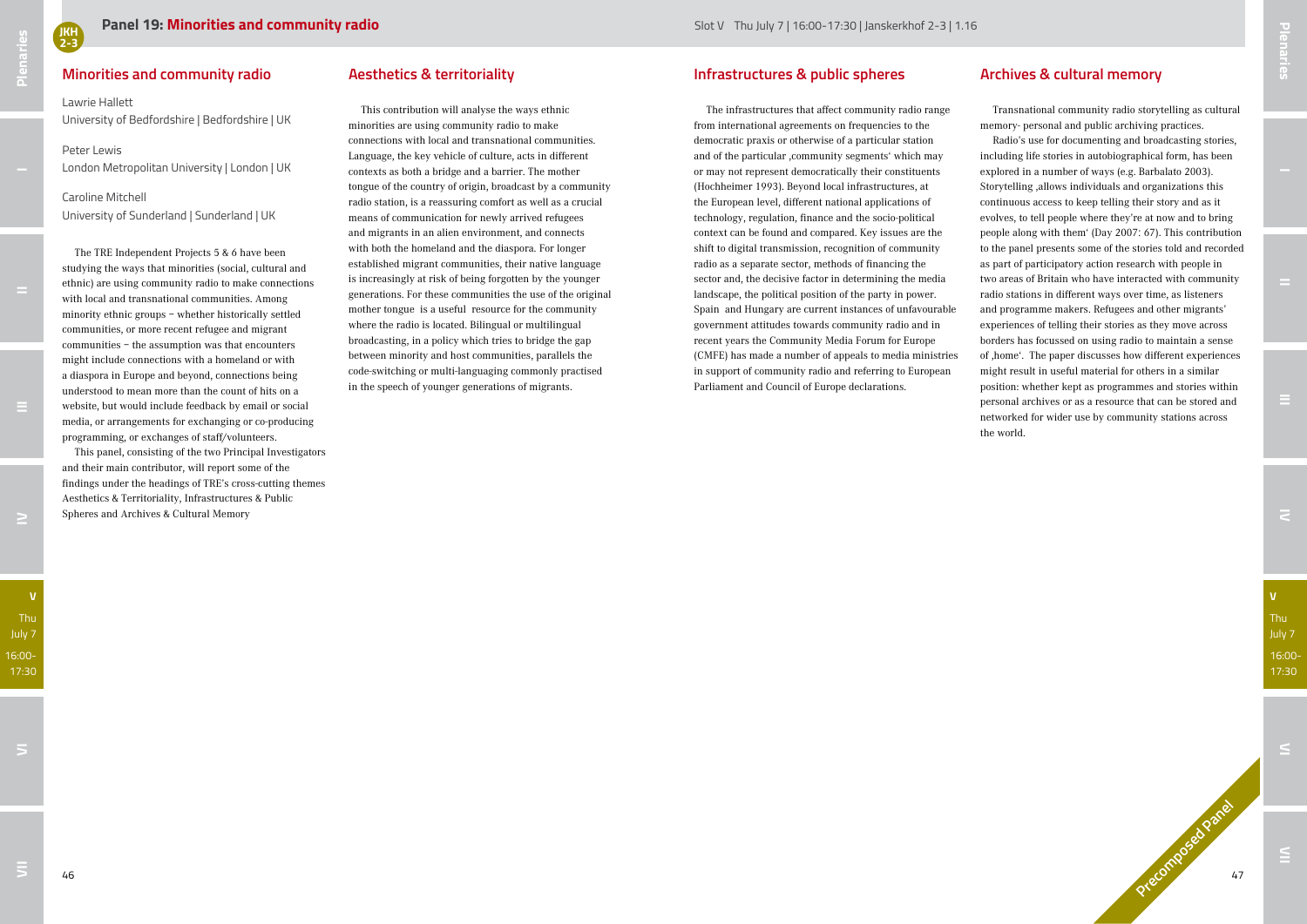

**2-3**

### **Cultural radio and ABC's ideas network, Radio National: identifying the model, exploring form, ecology, genealogy**

Virginia Madsen

Macquarie University | Sydney | Australia

This paper reports on an aspect of the large Australian Research Council (ARC) Project I am leading on the history of our distinctive national ideas/cultural network, ABC Radio National (RN). "Cultural Conversations: a history of ABC Radio National" is a four year project which seeks to map, understand and contextualise this particular form of radio and institution in the Australian context, chart its historical evolution and assess its value within Australian culture and society over time. While unique (in Australia), the form this radio has taken – and continues to take in the digital era – has a number of other exemplars, principally within public broadcasting culture internationally. We might include in this extended ,family' of radio, ,programmes' like BBC Radio 4 and 3 (see Hendy 2007), Radio France's France Culture (Glevarec 2001, Morris 1956), ARD's various cultural stations, and possibly NPR in the USA.

In this paper I wish to re-examine the ABC's Radio National relating it to the international broadcasting ecology of cultural outlets. This is an international form with distinctive characteristics and possibly values, but in the Australian mediascape, few historians or media studies scholars have demonstrated an informed understanding of this, or have recognised how ,RN' has evolved and connects to this wider ecology. Drawing on an examination of those traditions in sound broadcasting from the pre-digital era, and which connect Australia to other international broadcasters and to this form or idea of ,cultural radio' as first proposed and developed within public service broadcasting from its early period, I will ask: is ABC ,RN' (as it is now known) just another radio network, oriented by trends and traditional media demographics, or does it constitute a different kind of ,project'? How might we understand this ,project' over the longer time of history, and approach what it represents today in the light of core values and ideals common to public service broadcasting media organizations?

### **Radio and consumer affairs: A comparative study of China and the United Kingdom**

In June 2001 the radio play "Crashing Aroplanes" by the German radio artist Andreas Ammer and the noise musician FM Einheit was broadcast by the WDR in Cologne, Germany. Artistically and musically unique, the play documents five air crashes, beginning with the famous report on the crashing of the airship Hindenburg from 1937. The other four air crashes are much more recent, which is first and foremost due to the technology at centre stage of the play: the Cockpit Voice Recorders, which convey the last words of the pilots before their deaths.

Ying Yu University of Oxford | Oxford | UK

### Guy Starkey Bournemouth University | Bournemouth | UK

This paper compares and contrasts the coverage of consumer affairs on radio in the two very different nations of China and the UK. In China, the daily programme Tian Tian 315 regularly achieves some of the highest audiences of the state broadcaster China National Radio. In 2015 it received one of the highest national awards for journalism because of its impact on the developing consumer movement in China, the largest market economy in the world, as well as on individual consumers - its listeners. In the UK one of the main fixed points in the Radio 4 schedule of the public broadcaster the BBC is the programme You and Yours, which champions consumer rights five days a week. Moneybox takes a more specialised approach to issues over personal finance and is broadcast weekly on Radio 4. All of these programmes are broadcast during daytime, in prominent timeslots.

The paper uses representative extracts from the two countries to illustrate a quantitative and qualitative comparative analysis of their public broadcasters' output and approach to consumer affairs, as well as some examples of radio having produced tangible results in improving the regulatory or commercial environment for listeners needing support as individual consumers. It also asks to what extent consumer affairs are represented in more general programming, including in news coverage on CNR and the BBC, and what is the appeal of this genre of speech radio when individual items may only be of direct relevance to a minority of those listening.

**V**\_

Thu\_

### **Radio art as a transnational endeavour:**  A case study of the radio play "Crashing **Aeroplanes" (2001)**

Ania Mauruschat University of Basel | Basel | Switzerland

"Crashing Aeroplanes" was a commission of the European Broadcasting Union (EBU). The task was to create a radio play that would be understood in different countries all over the world. Although the play does not refer in any way to terrorism, the artists decided out of reverence not to release the CD of the play shortly after 9/11, as they had originally scheduled it, but four months later. A decision they later regretted, as it was argued by radio DJs and juries that their radio play had turned into a universally understood and poignant comment on the tragic attacks on the World Trade Centre in New York City and its multitude of victims.

By referring to this example the presentation will focus on the question which aesthetic, semantic and technological conditions are required to turn a radio play into a true transnational endeavour. **V**

 $\geq$ 

Е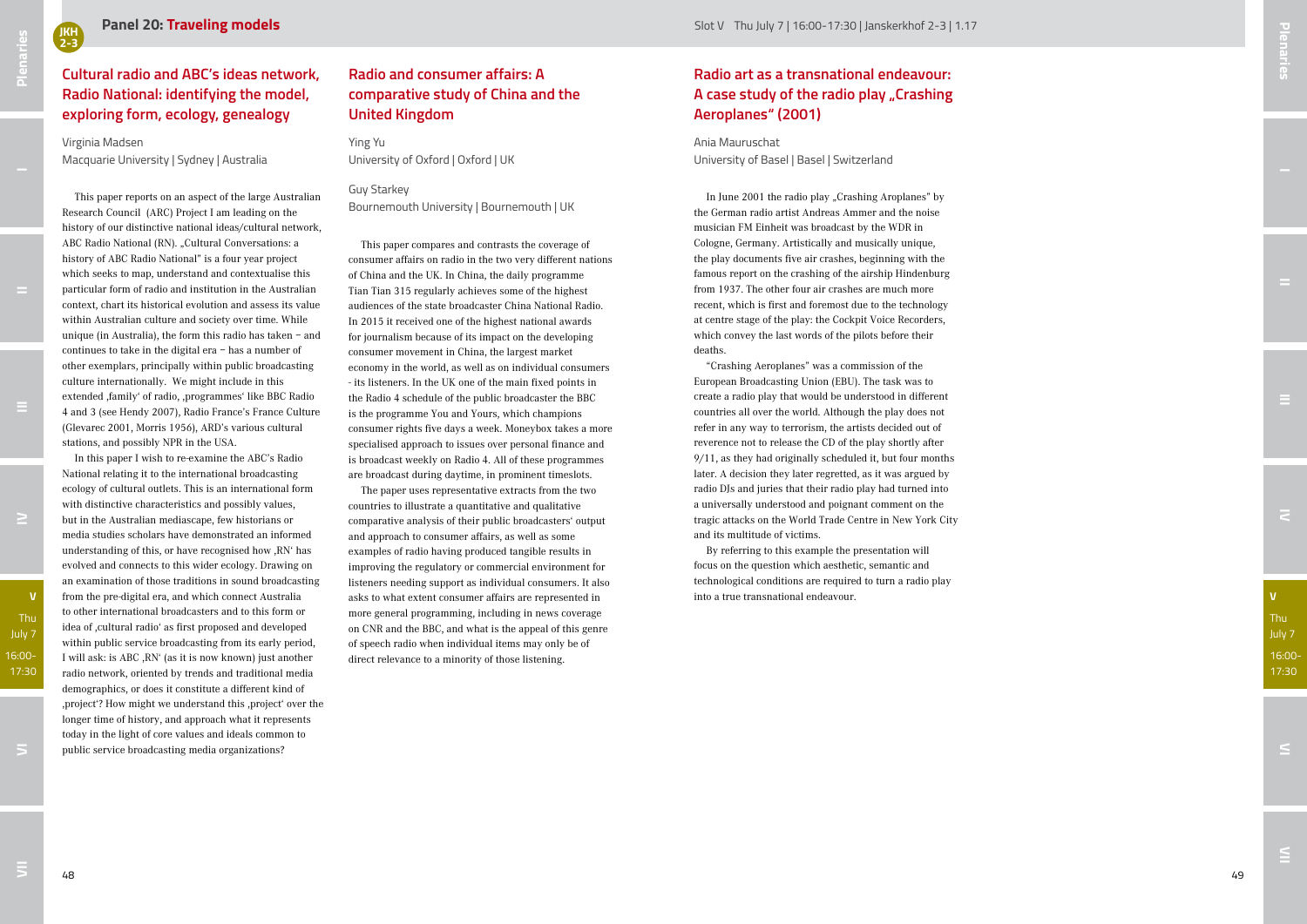$\equiv$ 

 $\overline{z}$ 

**The radio feature as an international** 

**form and site for transnational** 

**production, exchange, and influence:** 

**in search of a new history of the** 

**documentary imagination, as expressed** 

**in sound broadcasting**

Virginia Madsen

Macquarie University | Sydney | Australia

In this session I would like to take the conference on a journey into an overlooked and almost forgotten area of the documentary imagination as it came to be expressed in radio. For this annotated listening ,tour' and perhaps performed ,essay' into the radiophonic past, I will highlight some significant ,feature' and audio documentary productions from the 1940s to the 1970s, also notable because they were either produced,

co-produced, or involved collaborations with, or

influence from, the BBC. This session will also highlight documentary works and feature experiments which emerged from Australia and Germany, and which were influenced by the BBC. In these two cases we will hear the products of newly established ,Features Departments', modelled on the BBC's own department, and which were made or co-produced not long after the Second World War. The impact of producers and producer-writers in this evolving new form will also be referenced in the selection

of works gathered here.

This session seeks to highlight then a selection of what I consider as now key documentary-feature productions of this type, and the producers and writers whose varied work, albeit little known, was able to move beyond national or cultural boundaries and broadcasting systems

– in certain cases also leaving a legacy for the new international radio ,feature' culture that emerged from the late 1960s onwards. Sometimes these trans-national documentary works also involved creative collaborations across countries and languages. Bringing together these kinds of productions, including those sourced in Australia (ABC), Italy (RAI, and Prix Italia Archive), Germany (ARD, Berlin), Denmark (Danmarks Radio) and USA examples (BBC co-productions mainly), I hope to explore how the documentary imagination in radio developed across, and within, a range of broadcasting cultures. I also wish to examine – through these examples – the significant influence of the BBC on this international development.

**VI**\_

**2-3**

### **Listening to crime: personal stories of murder, trauma, and loss**

Kate Montague Macquarie University | Australia

> **I II III IV V VI VII VI** Thu July 7 18:00- 19:30

 $\leq$ 

This listening session will feature the two-part radio documentary Murder in a Small Town. This work was produced as the creative practice component of Kate Montague's PhD project exploring personal narratives in radio documentaries and podcasts. Murder in a Small Town was produced for ABC Radio National's Earshot program and was first broadcast in October 2015.

Following the wave of true crime radio and podcasts that have emerged in the wake of Serial, Murder in a Small Town moves away from the traditional whodunit narrative and explores the personal impacts of a murder. Combining memoir and investigative documentary styles, Kate revisits an event from her childhood that has always haunted her. In 1990, when Kate was 10 years old, her school friend Veronica's mother was murdered outside the small country town where they grew up. In part one, Kate returns to her hometown and uncovers what happened that day. She explores the effect the event had on her community, the families involved, and herself as a child. In part two Kate reconnects with her friend Veronica who she lost contact with shortly after her mother's murder. Kate learns about Veronica and her family's experience of that time and the ongoing impacts of their loss.

In this session Kate will outline how this documentary project informs her broader research on the experience of those who share their story on the radio. She will lead a discussion about what motivates someone to share their personal story as part of a radio documentary, how the relationship between producer/storyteller and subject/ storyteller shapes the documentary process, and whether the narrative intentions of the producer are at odds with the perceived catharsis of sharing one's own story.

### **To the north with love: Tracking transnational & diasporic residues in the Canadian hip hop radio archive**

Mark V. Campbell & Lori Beckstead Ryerson University | Toronto | Canada

In the mid 1980s community radio stations in Toronto became the first radio outlets to play hip hop music. Travelling to Toronto largely through recorded radio shows and mixtapes via the family vacations of Caribbean migrants, hip hop radio shows brought Toronto's Caribbean youth into conversation with America's latest cultural invention. Through radio personality practices and Djing techniques, hip hop radio in Canada played both a community building role and evidenced an interesting sonic lineage connecting Toronto to New York and Kingston. In this listening session, we will listen to archival material radio footage from the 1980s that evidences a transnational connection between radio shows in Toronto and New York and Jamaican soundsystem culture in Kingston.

### **Listening Session 2** 1.15 **Listening Session 3** 1.16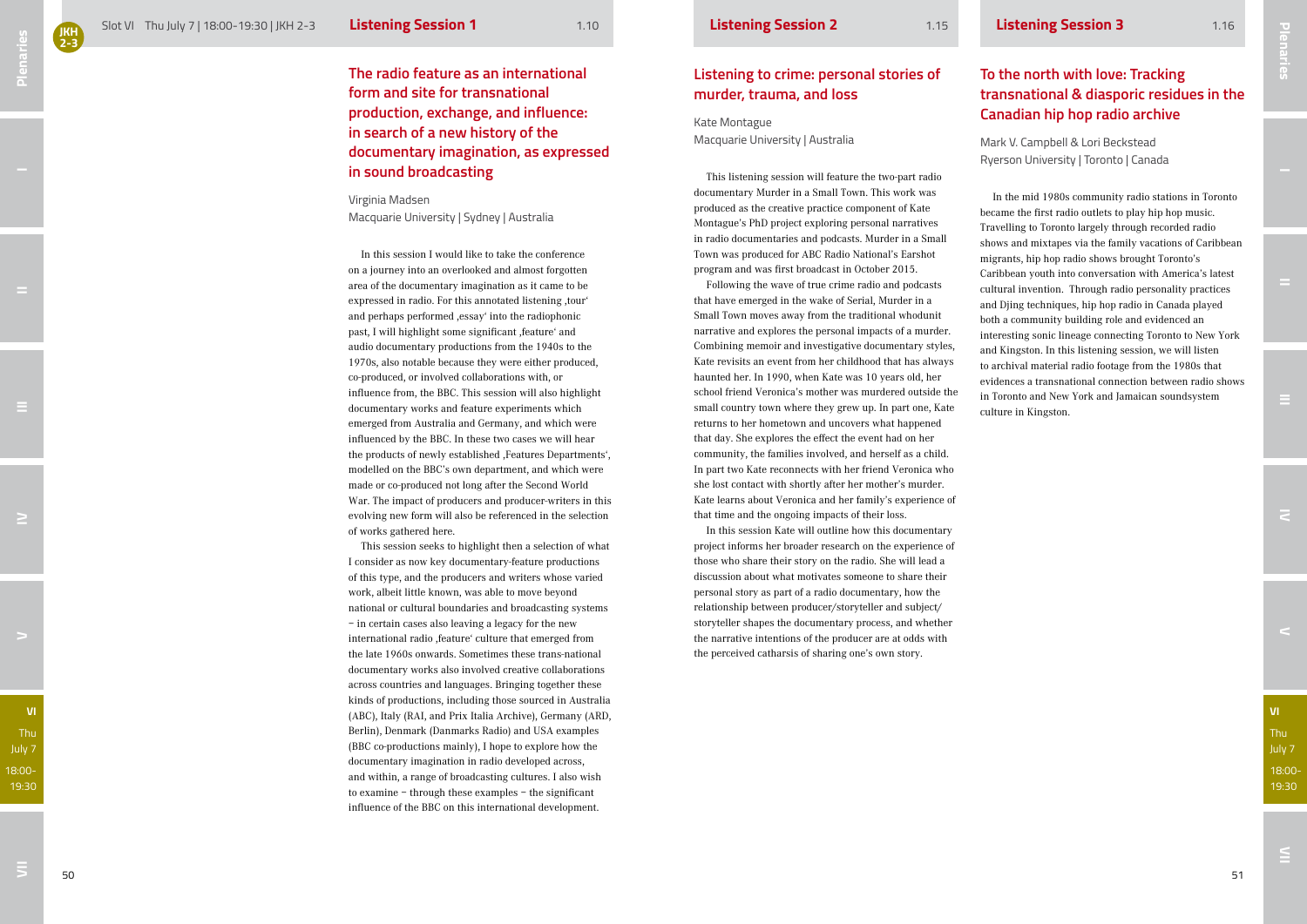52 53

Е

 $\geq$ 

 $\lt$ 

 $\leq$ 

### **Radio reborn: Radio art across borders**

### Magz Hall

Canterbury Christ Church University | Canterbury | UK

The themes of extended duration, radical temporality and the propensity of sound and radio waves to traverse borders, both territorial and disciplinary, underpins the theme of this paper. In 1988, Polish artist Wojciech Bruszewski and German artist Wolf Kahlen were granted an ongoing analogue radio license with which to transmit Radio Ruins of Art, intended as a ,philosophical discourse on infinity' (Bruszewski, 2007). The station was run from West Berlin from 1988 using computer software which enabled the automated ,playout' of a random and everchanging loop of recorded ideas: a philosophical enquiry that would be broadcast indefinitely, using a chance-based compositional playout system, where the characters' artificial synthesised voices sounded as if they were talking in real time.

[The] discourse was led by two characters: Gary and Paula, whereas a ,radical cross-section' of the world's philosophical writings was presented by a computer. (Bruszewski, 2007)

Radio Ruins of Art was the first radio installation of its kind, marking a significant achievement in the establishment of radio art as a discipline. However, the fall of the Berlin Wall and greater commercial concerns forced Radio Ruins in Art off air in December, 1993. The state was less concerned with radio art in perpetuity than with the further liberalisation of the airwaves, revoking the license as part of a movement to open up the spectrum to commercial broadcasters. Intended as a ,philosophical discourse on infinity', Bruszewski's work may be considered the world's longest radio art broadcast to date on terrestrial radio. I wish to explore this project and consider its legacy looking at German artists collective LIGNA Airtime (2013) a live radio action which crossed boarders across Europe.

### **Letters to America**

Evi Karathanasopoulou Bournemouth University | Bournemouth | UK

Broadcast radio has been hailed as the intimate medium. This intimacy has partly been accredited to radio's live nature. The phone-in has been described as a genre that can use liveness to create a sense of intimate conversation between presenter and caller - an intimacy that extends to other solitary listeners. Broadcasting live on the Internet has meant that such shows are able to reach a global audience. However, it may be argued that the kind of intimacy that the phone-in creates lends itself better to communities of listeners within specific national boundaries.

This paper will argue that there is a new locale in which new transnational intimacies are now flourishing. These can be traced in podcasts originating from the USA but listened to globally. Here, new communities are forming through the ways in which these podcasts connect to their listeners. For example, ,Love + Radio' invites listeners to call in and share secrets on their hotline; the podcast ,Strangers' invites the audience to ,tell a story' which they can record and send online; RadioLab has embedded in the introduction to every show, phone calls from different listeners around the world, reading out the show's credits. Calling in and leaving a message to a podcast seems to be doing something remarkable: while retaining the confessional element of the phone-in, this connection is no longer live, yet it remains extremely intimate. This paper argues that these podcasts bring back something wonderfully old-fashioned: writing-in. Only today, one can write-in from across the world.

**I II III IV V VI VII VII** Fri July 8 10:00- 11:30

**D25**

### **Us and them: North American radio and the ease of listening**

### Len Kuffert University of Manitoba | Winnipeg | Canada

Michele Hilmes 2012 book, Network Nations, amalgamated the histories of two broadcasting traditions that had long been considered antithetical or ill-at-ease with each other. The BBC and the more loosely-regulated American broadcasting industry were, in Hilmes' view, complementary systems. In North American radio's early history, the American way, and Canadian adaptations to it, provided alternative examples of transnational tension and symbiosis. While they lived in two different political jurisdictions, most Anglophone listeners in North America had at least some access to programming that came across the Canada-US border. In the case of Canadian listeners, this transnational listening pass offered much more in the way of ,foreign' programming, given the greater number of American stations, their signal strength, and the might of American networks. For American listeners, Canadian programming figured much less prominently, especially since the most commercially-viable Canadian acts tended to be lured south to broadcast. This paper will discuss the fluidity of the US-Canada broadcasting relationship from the perspective of what listeners could expect to hear across the border, with special attention to how Canadian public broadcasters and critics adopted a kind of ,postcolonial' attitude toward American programming and the dim prospects of equitable cultural exchange.

Е

 $\geq$ 

### **Transborder radio aboard makrolab**

Heather Contant University of New South Wales | Sydney | Australia

From 1997-2007 a mobile research station called Makrolab travelled the world receiving and transmitting transborder radio signals in order to study the planet's dynamic flows of migration, climate, and communications. This solarpowered lab was designed by a team of architects and engineers headed by Slovenian theater director Marko Peljhan in order to sustain crews of artists, scientists, and media tacticians as they conducted research from remote locations by tapping into the wireless data streams that invisibly encompass the Earth. Specialized equipment allowed these crews to tune into an array of electromagnetic frequencies so that they could access data from a wide variety of manmade and natural radio sources, such as amateur bands, television broadcasts, navigation systems, satellite signals, and ionospheric disturbances. This paper bookends the history of Makrolab by focusing on two different subprojects that it inspired. When Makrolab made its debut in 1997 during documenta X, its crew produced an album called Signal Territory comprised of tracks intercepted by the lab's high-tech receivers, which were able to capture international wireless conversations from a satellite telephone network. Ten years later, the initial research conducted in order to bring Makrolab to the arctic regions led to the establishment of the Arctic Perspective Initiative (API), an international organization that designs low-cost technologies and alternative wireless infrastructural solutions for remote communities in the far North. By serving as a ,giant ear' for the Earth, Makrolab developed new methodologies for studying and affecting humanity and the environment via creative practice, while also demonstrating and promoting the need to formulate and implement ecologically sustainable tactics for using technologies like radio.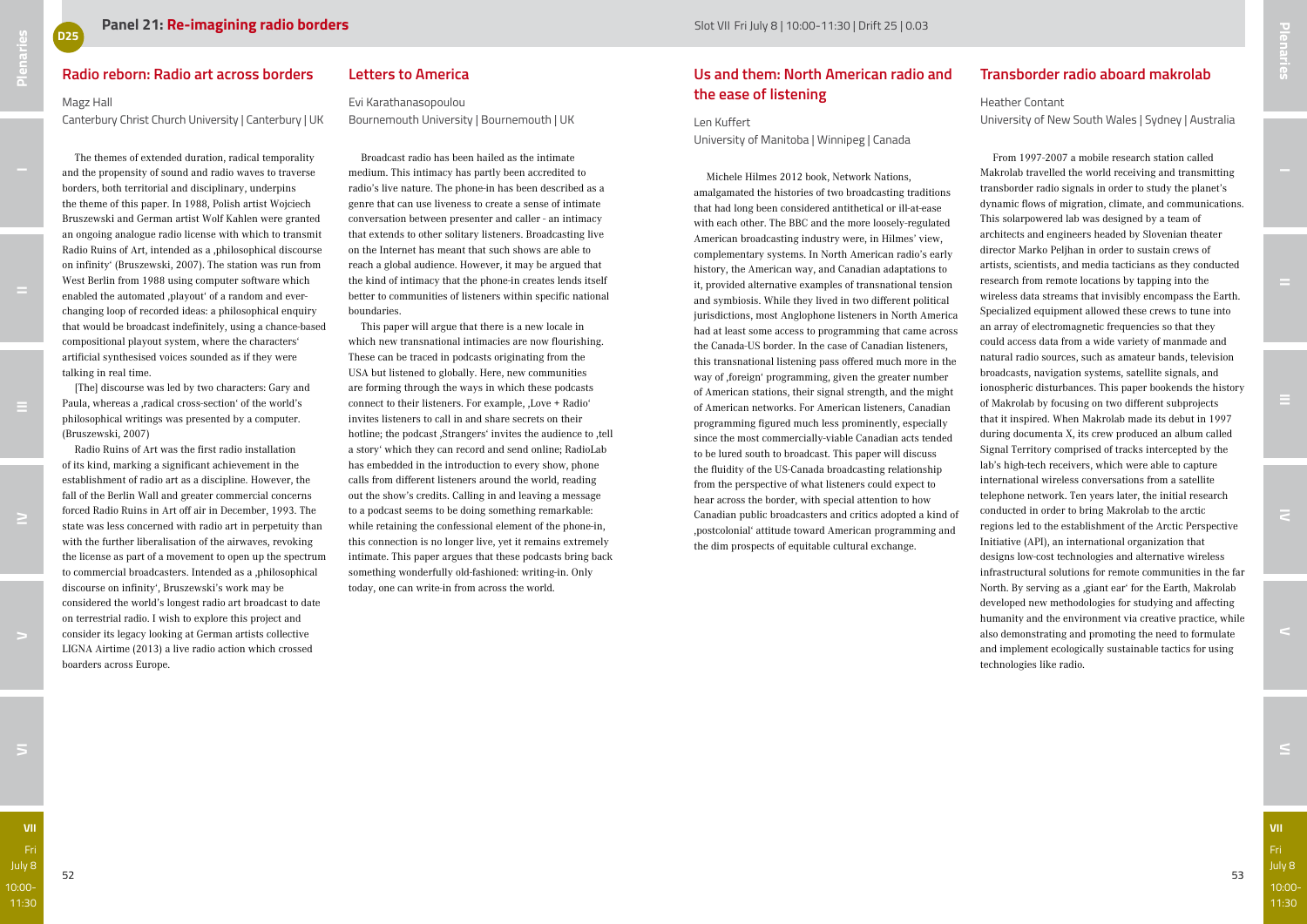**Plenaries**

### **An inhospitable land: New Zealand's wireless troop 1914–1919**

### Peter Hoar AUT University | Auckland | New Zealand

When war was declared in 1914 New Zealand's government forbade all unauthorised and civilian use of radio. Radio, or ,wireless telegraphy' as it was called, was recognised as an important link in the economic and military ties that bound the dominion to the British Empire. The New Zealand capture of the German wireless post on Samoa on 29 August 1914 illustrated the strategic importance of wireless and its transnational roles for the dominion. This paper explores the military use of radio by New Zealand forces in the Pacific Ocean, Mesopotamia, and France from 1914 to 1919 when the last Dominion troops returned home. The New Zealand Wireless Troop was sent to Mesopotamia in 1916 and then on to France in 1918. Most of the Wireless Troop's recruits had pre-war radio experience as Post Office telegraph operators and technicians while others were amateur hobbyists and experimenters. The Wireless Troop was involved with reconnaissance and intelligence activities and worked with Australian, British and French radio operators in several war theatres. After the war many former Wireless Troop members played important roles in the establishment of broadcast radio in New Zealand during the early 1920s. In this paper I examine how the experiences and knowledge gained by the Troop's members during the war across several continents shaped the establishment of broadcast radio in New Zealand. Modern New Zealand radio is fundamentally transnational in its content and forms and this paper illustrates its origins in transnational experiences, situations and ideologies.

### **A new wave that came from Italy and France: tracing the influences of the Spanish free radio movement (1976-1989)**

José Emilio Pérez Martínez Universidad Complutense de Madrid | Madrid | Spain

In the late 1970s the first free radios appeared in Spain. Small non-profit and alternative radio stations filled the country's airwaves with a fresh, different, young and rebellious message. During the next decade these radios grew in number and became a social phenomenon. There were free radios in almost every city, and in places such as Madrid or Barcelona (the two biggest towns in Spain) there was one per district. They spread like a plague.

While this movement was clearly based on local needs in Spain, it was a way of making radio that came straight from France and Italy. Thus the aim of this paper is, on the one hand, to analyze how the French and Italian experiences became known in Spain and ended up being models for the Spanish free stations, and on the other, examine the different discourses about these foreign radios in Spain and gauge how they affected the ideas about the country's own movement. This is to understand to what extent the mainstream press perceived French and Italian radios determined the way the Spanish radios were seen a few months later.

In order to do this I will work with different national newspapers (El País, ABC, La Vanguardia and others), some alternative newspapers (El Ecologista, Ajoblanco, Bicicleta, etc.), personal interviews with members from different free radios and finally with all the available literature on the subject. In so doing, the paper will highlight that transnational nature of the free radio movement.

feature of certain ways of doing radio and the ways they spread.

**I II III IV V VI VII VII** Fri July 8 10:00- 11:30

 $\leq$ 

 $\overline{<}$ 

**D25**

11:30\_

### **Radio amateurs changed Europe's tune: transnational nature of wireless development during the First World War**

### Maria Rikitianskaia

Università della Svizzera italiana (USI) | Lugano | Switzerland

This paper addresses the question of transnational telecommunication during the First World War among European radio amateurs. They exchanged information through borders forming common knowledge that preceded the international integration of the globalization epoch. Our research focusses on flows over national borders and the circulation of ideas beyond national spaces (Badenoch and Fickers 2010).

Many scholars agree that the wireless underwent the crucial metamorphosis during the First World War. However, this research rarely exceeds the limits of national histories even within the case of international conflict. Susan Douglas and other scholars claim that in the USA radio amateurs provoked the turn from wireless telegraphy to radio broadcasting, from point-to-point to one-to-many media (Douglas 1987, Bartlett 2007). The cases of Portugal and Russia show that in the early 20th century the technology became user-friendly and understandable to the general public primarily because of passionate radio amateurs (Silva 2010; Lovell 2015). German historians describe amateurs as inventors and promoters of wireless for the state purposes (Friedewald 2000), while British and French historians demonstrate radio amateurs as the predecessors of new professionals for radio stations in the 1920s, after getting military training during the war (Wythoff 2013, Junpier 2004).

Following a transnational approach for media history (Fickers and Lommers 2010, Lommers 2012, (Balbi, Fari and oth., 2014) and the history of technology (Eckert, 2005), we investigate how technical knowledge transferred among radio amateurs provoked the development of the wireless. Through transnational sources, retrieved from international organizations' archives, national archives and radio amateurs' materials, we check if national theories are confirmed and show that phenomena of reshaping the technology had a transnational nature.

54 September 2006 September 2007 September 2007 September 2007 September 2007 September 2007 September 2007 Se

 $=$ 

 $\geq$ 

### **Amateur radio activities under state monopoly in Turkey**

Süleyman İlaslan Firat University | Elâzığ | Turkey

Despite its early meeting with radio – its first regular radio broadcast began in 1927- Turkey did not expand radio service to its entire society until the 1970s. In the 1960s and 1970s radio was expanded to cover the whole country. The development of radio took place under state monopoly until the 1990s; however, many radio stations that operated outside the state monopoly were established between 1945 and 1990. Most of these stations, as well as most amateur radio activities, operated without any legal grounds. The transboundary nature of radio, along with expanded services and increasing levels of social mobility, all contributed to the development of these activities in this period. Amateur broadcasting became legal in 1983, a development that is closely linked to the social, political and economic transformation of the 1980s. both non-official stations and amateur activities remain little-known and under-researched aspects of Turkish radio broadcasting history. In this context, this study will investigate the history of amateur radio broadcasting during the period of the state broadcasting monopoly in Turkey. The history of amateur radio broadcasting shows that there was intense social interest in radio in spite of the state monopoly.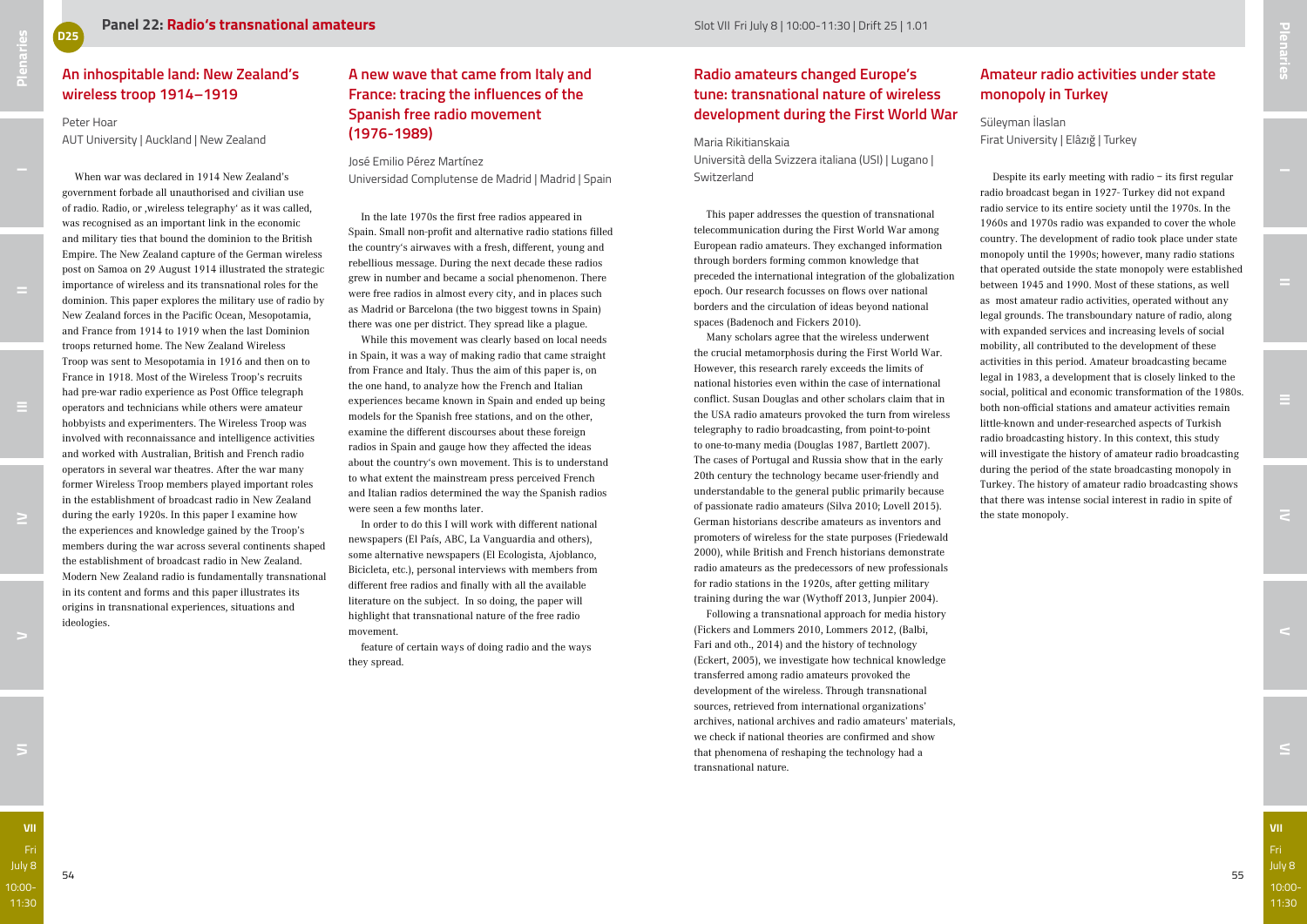### **Radio programmes for the Asian migrant community in the Post-War England**

### Gloria Khamkar Bournemouth University | Bournemouth | UK

South Asians have a long history in England. However, the migration from India and Pakistan amplified during the Post-War period. This Asian migration was essentially related to the British post-war labour shortage. These migrants were often non-English speaking. They were profoundly affected by their exposure to English culture. Especially the older generation found it hard to get adjusted to the different social and cultural environment.

As a result, the BBC television started broadcasting programmes aimed specifically at the Asian community in October 1965. These programmes were mainly designed to help integrate newly arrived Asian immigrants into their new environment. The programmes were presented in Hindi and Urdu, the official languages of India and Pakistan respectively. The theme of these programmes was clear in the programme titles such as Make Yourself at Home and Nayi Zindagee Naye Jeevan (New Life). These programmes were produced by the BBC's newly formed Immigrants Programmes Unit. Later, BBC local radio stations started broadcasting specifically for the Asian listener community, for example, Six O'clock Show on the BBC Radio Leicester and Nawrang on the BBC Radio Nottingham.

This research paper will explore the development of the radio programmes which were broadcast to support the aspirations of the newly migrated Asian community in England during the Post-War period in England.

This paper will be based on my ongoing PhD research about the ,Evolution of Asian Radio in England: 1960- 2004'.

### **Empathy and the voice: The appeal and power of radio**

Anne F. MacLennan York University | Toronto | Canada

The power of transmedia storytelling through radio is most powerful in public appeals to emotional reactions. This is particularly evident in the attempts to make appeals to the public to change attitudes about the poor and make monetary contributions. Print, digital, and video campaigns make efforts to show evidence of poverty and make efforts to move potential charitable contributors into action. Radio works the hardest to use the voice to inspire and foster the growth of empathy or sympathy in its audience.

Poverty persists and efforts to shift policy and attitudes to it are blocked by dominant views that blame the poor for their plight. Mediatized portrayals and framing of the poor have supported the long-held views of the poor and have not reinforced the change to attack the increasingly urgent problem of poverty. Representations of the poor, as failing to uphold their responsibilities as both consumers and citizens, are constantly reinforced in popular culture (Bauman 2005 Gans 1995; Katz 1990).



This international non-random sample of more than 300 advertisements and/ or campaigns includes religious groups, NGOs, governments, charitable organizations and others. The appeals to popular notions of poverty portrayed in advertising are considered alongside the challenges in music, film, and less frequently television. The radio and audio appeals to support the poor and isolated (homeless and other companion issues) will be singled out in comparison to the more robust print elements of the sample to demonstrate the power of empathy in radio.

**D25**

Е

**VII** \_ Fri \_ July 8 \_ 10:00- 11:30

### **An exploration of community radio: Serving Punjabi communities of Birmingham and beyond**

Siobhan Stevenson Birmingham City University | Birmingham | UK

In 2001, the UK radio regulator temporarily licensed 15 stations under a pilot Access Radio scheme, to assess the demand and practicalities of establishing a third tier of radio. Community Radio would provide alternative programming for communities who felt underrepresented by the BBC and commercial sectors. Almost fifteen years on and the radio landscape in the UK has changed beyond recognition, with over 230 community stations licensed around the country (ofcom, 2015), serving geographical and communities of interest. With changes in ownership rules and increasing networking practices across radio brands, to maximize profit or keep up with commercial counterparts (in the case of the BBC), stations are now attempting to serve a broader demographic. Conversely, this environment along with advances in technology and changing cultures of consumption, has contributed to the expansion of community stations' reach, which now stretches beyond their original communities and national borders. Raaj FM is one such station, based in the northwest quarter of Birmingham (UK). Though the station was set up under an FM licence in 2009 to serve Punjabi communities in the area, it now serves audiences across the UK, Europe, North America and India. Through broadcasting on multiple platforms and offering a listen again mechanism, the station enables access to its programmes 24 hours a day, to suit local and transnational Punjabi communities. This paper explores the challenges faced by Raaj FM's management team whilst operating within Ofcom's guidelines to serve the local community, but also a growing transnational audience, which demands contemporary programming that respects and supports older cultural traditions such as language, Punjabi music and prayer.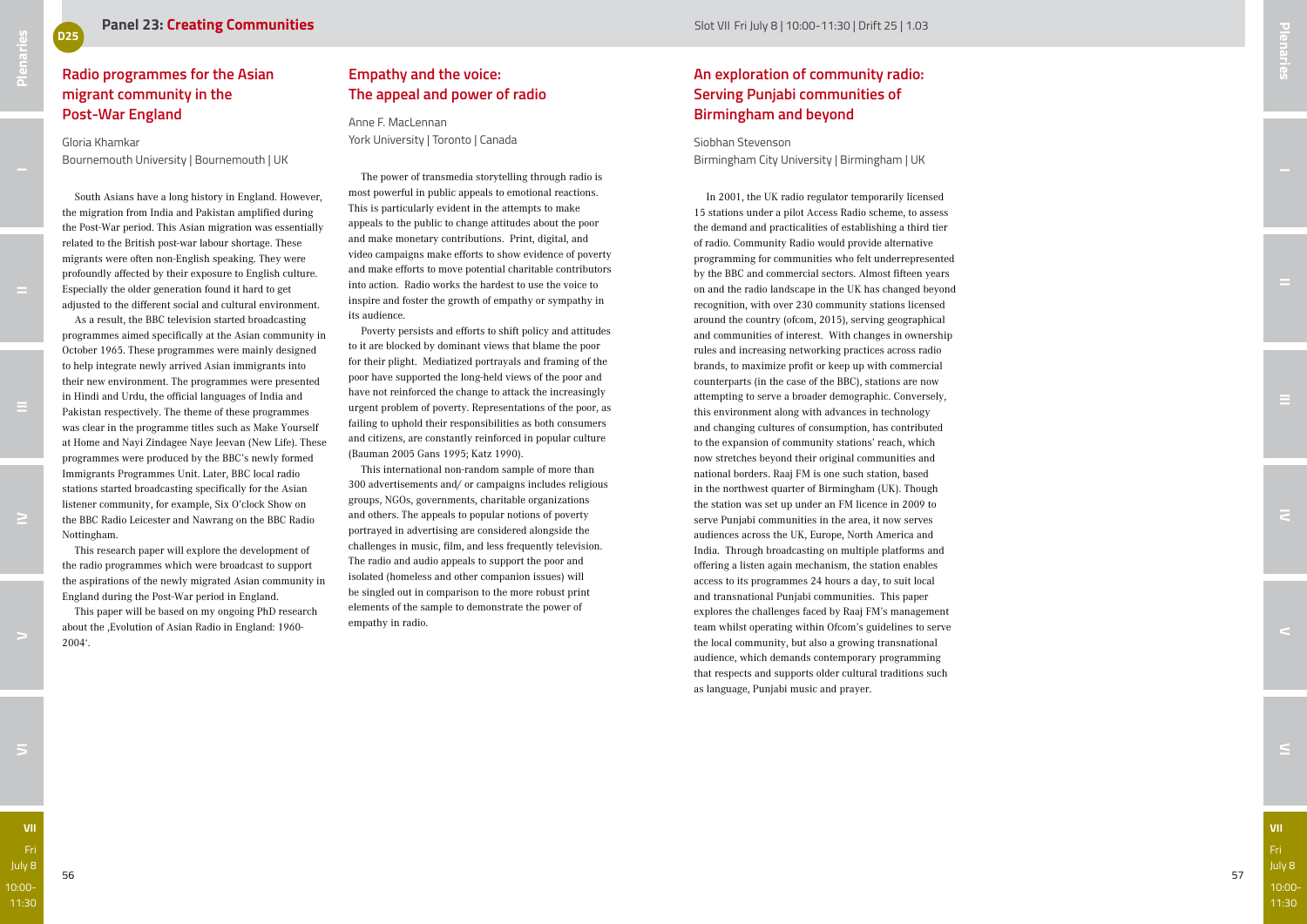### **A perfect storm: Podcasting, audio storytelling and radioDoc review**

### Siobhan McHugh

University of Wollongong | Wollongong | Australia

The ,podcasting revolution' (Posetti and McHugh 2015) of recent times has revived interest in the crafted audio storytelling form. This is partly due to the extraordinary popularity of the American true crime podcast SERIAL, which has had almost 100 million downloads since its 2014 release. Yet while SERIAL sparked broad media interest and speculation about the ,podcast economy' (Kalisch 2014), the crafted audio storytelling genre has received little scholarly attention. To address this gap in knowledge, and emerging from the 2013 Transnational Radio Conference in Luton, UK, RadioDoc Review was founded. It is a digital journal where selected radio documentaries and audio features from around the world are critiqued by eminent scholars and/or practitioners of the form. Now completing its second volume, the journal's in-depth review essays are advancing the theory and practice of the radio documentary form. With each audio work receiving two reviews from different cultural perspectives, the journal explores distinctive aesthetics adopted in the US, Europe and Australia. Given the growth in independent podcasts that bypass traditional media outlets, and the ease with which podcasts are globally disseminated, podcasts that incorporate best principles of the audio storytelling aesthetic (as are identified in RadioDoc Review) are likely to have major impact. This paper by RadioDoc Review's Founding Editor will examine the body of peer-reviewed critical analysis published by the journal, and the culturally different ways of making and hearing crafted audio storytelling demonstrated by its transnational community of scholars, practitioners and critics.

### **Serial versus undisclosed: one murder, two podcasts**

### Helen Wolfenden University of the West of Scotland | Paisley | UK

The success of the podcast Serial has unveiled a rich seam of analytical possibilities and scope for better understanding of both radio and podcasting. This paper takes a small slice of that pie to analyse two programmes that both explore one story, the re-examination of the murder of a female high school student in Baltimore in 1999. One programme is made by professional, highly experienced, well-resourced public radio broadcasters; the other by legal professionals without an explicit background in audio programme making.



This comparative study represents a microcosm of media production in the digital age. The internet and revolutions in technological accessibility mean that high production-value outputs from well-established media organisations compete with a myriad of amateur content producers in a global pool of media output. Serial and Undisclosed (and the several other podcasts also spinning off from Serial) offer an interesting illustration of how this is happening.

The analysis of media output as indicative of what is going on within the production process has its limitations. However, key elements such as narrative structure, style, voice, authenticity, authority, how claims to truth are established are discernible from an analysis of these podcasts: and through them, a greater insight into the still under-researched podcast phenomenon itself.

**D25**

July 8 \_ 10:00- 11:30

### **Micro-positioned storytelling in sound. Experimental evaluation of a media prototype**

### Lars Nyre University of Bergen | Bergen | Norway

### Jon Hoem

Norwegian University of Science and Technology | Trondheim | Norway

Bjørnar Tessem University of Bergen | Bergen | Norway

This project explores sonic augmented reality using noise-cancelling headphones. It goes into the field of location-based radio journalism by testing mediation techniques that are marginal now, but might become significant in 5 to 10 years. We report about the usability of micro-positioned sounds (for indoor and outdoor use) for an immersive sound experience. We also ask to what extent can these sound tools be useful for legacy radio.

The Internet of Things implies that radio transmitters can be inserted in almost any device, and these devices can relate to each other in networks. Auditor uses Bluetooth beacons to create a grid for sound projections. Such projections can be micro-positioned: in a hall, corridor, road, park, shop, museum, etc. The Bluetooth beacons can be used to control expressions in sound, by delivering a story, a voice, factual information, or music. This project explores the technological and narrative potential by building a simple distribution technology and producing a sound narrative to be played back on it.

Two groups of informants (n=40) are given different "treatments" of the same narrative; simple versus complex. The simple version is in mono, it is limited to playback triggered by the users' position, but there is no panning of the sounds, and only one voice at a time. The complex version is in stereo, effect sounds and voices are panned according to the user's change in orientation, and it plays two or more sounds simultaneously. The informants' responses will hopefully teach us how to increase the communicative quality of micro-positioned sound, and give ideas for and what topics and styles should be chosen in future factual and fictional genres.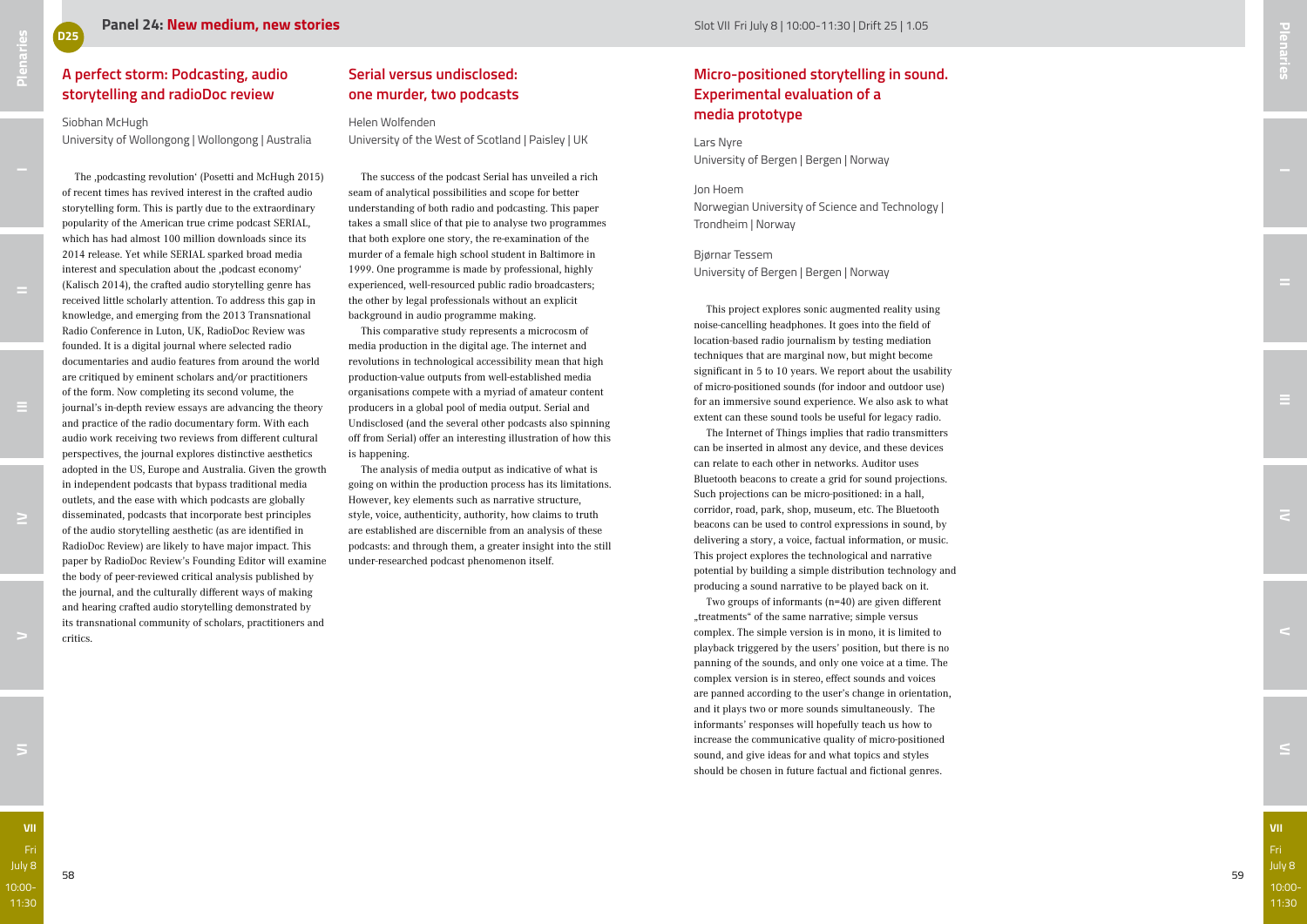### **Credits**

### **Conference Organization**

 Direction Sonja de Leeuw, Alexander Badenoch | Utrecht University | Utrecht | The Netherlands in Cooperation with Golo Föllmer, Per Jauert, Jacob Kreutzfeldt, Peter Lewis, Caroline Mitchell | TRE Team Assistance Christian Sancto | Utrecht University | Utrecht | The Netherlands Anja Richter | Martin-Luther University | Halle | Germany

### **Reviewers**

### The Radio Conference Committee

 Bruce Berryman | RMIT University | Melbourne | Australia Janey Gordon | University of Bedfordshire | Luton | UK Peter Hoar | AUT University | Auckland | New Zealand Kate Lacey | University of Sussex | Brighton | UK Mia Lindgren | Monash University | Victoria | Australia Jason Loviglio | University of Maryland | Baltimore County | Maryland | USA Anne MacLennan | York University | Toronto | Canada Matt Mollgaard | AUT University | Auckland | New Zealand

### Principal Investigators of Transnational Radio Encounters (TRE)

 Golo Föllmer | Martin-Luther University | Halle | Germany Per Jauert | Aarhus University | Aarhus | Denmark Jacob Kreutzfeldt | The University of Copenhagen | Copenhagen | Denmark Sonja de Leeuw | Utrecht University | Utrecht | The Netherlands Alexander Badenoch | Utrecht University | Utrecht | The Netherlands Peter Lewis | London Metropolitan University | London | UK Caroline Mitchell | University of Sunderland | Sunderland | UK

### **Media**

| TRE Platform  | Tobias Grasse   Martin-Luther University   Halle   Germany                     |
|---------------|--------------------------------------------------------------------------------|
| Print Editors | Alexander Badenoch, Golo Föllmer, Anja Richter, Christian Sancto   TRE Team    |
| Print Design  | Anke Tornow   www.anketornow.de   Halle   Germany                              |
| Podcast       | Jay Sykes   University of Sunderland   Sunderland   UK   soundcloud.com/trepod |

### **RADIO.GARDEN | Exhibition**

| Concept | Transnational Radio Encounters                                        |
|---------|-----------------------------------------------------------------------|
| Design  | Studio Moniker   Amsterdam                                            |
|         | Bas Agterberg   Netherlands Institute of Sound and Vision   Hilversum |

### **Utrecht University**

### **Netherlands Institute for Sound and Vision**

Hilversum | Media Parkboulevard 1



### **Information & Contact**



www.transnationalradio.org/conference conference2016@transnationalradio.org